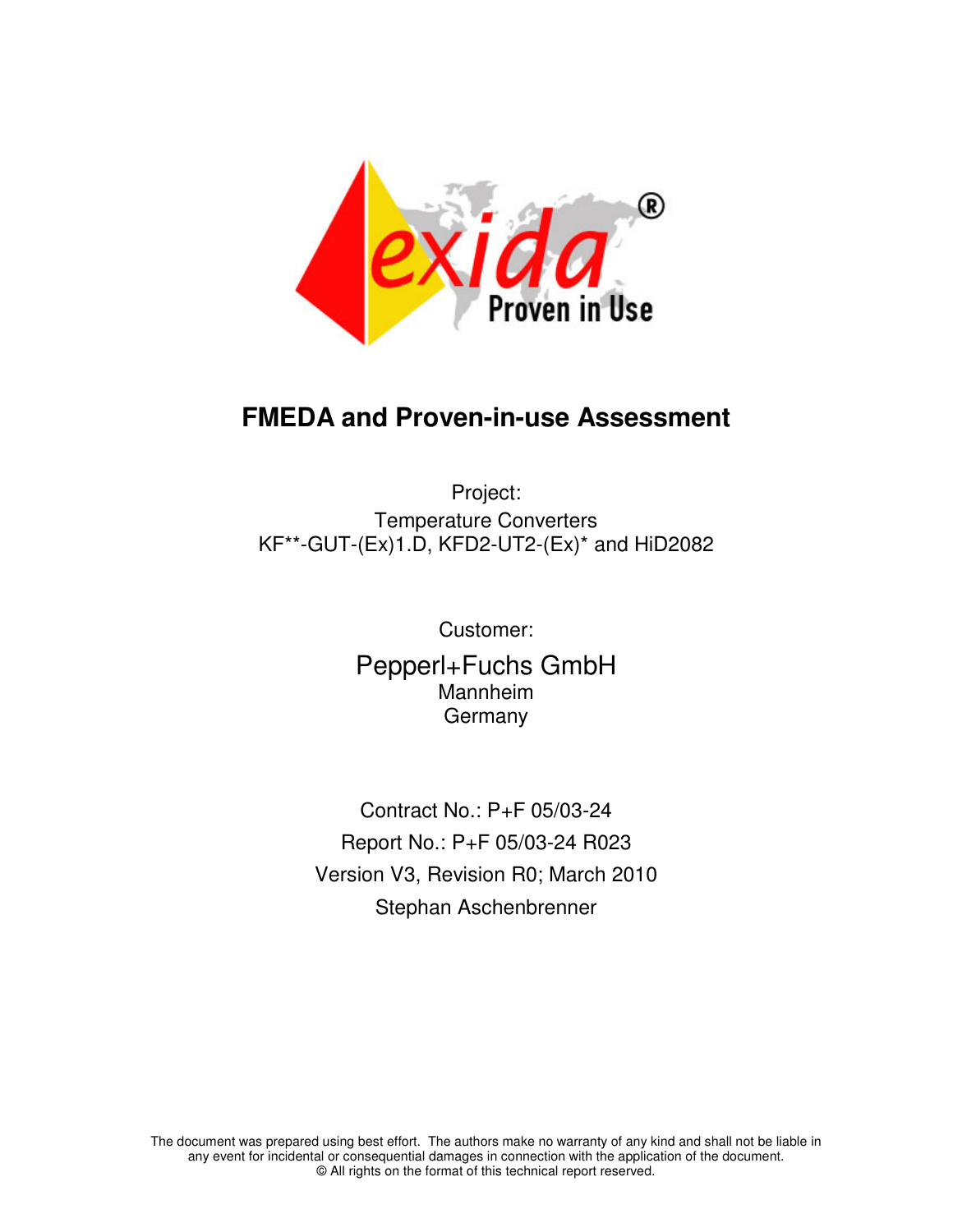

## **Management summary**

This report summarizes the results of the hardware assessment according to IEC 61508 with proven-in-use consideration carried out on the temperature converters KF\*\*-GUT-(Ex)1.D with software version 1V45, KFD2-UT2-(Ex)\* with software version 1V46 and HiD2082 with software version 1V48. Table 1 gives an overview of the different types that belong to the considered devices.

The hardware assessment consists of a Failure Modes, Effects and Diagnostics Analysis (FMEDA). A FMEDA is one of the steps taken to achieve functional safety assessment of a device per IEC 61508. From the FMEDA, failure rates are determined and consequently the Safe Failure Fraction (SFF) is calculated for the device. For full assessment purposes all requirements of IEC 61508 must be considered.

| <b>Type</b>       | <b>Power supply</b> | Ex  | <b>Channels</b> | Output            | <b>Display</b> |
|-------------------|---------------------|-----|-----------------|-------------------|----------------|
| KFD2-GUT-EX1.D    | 24 VDC              | yes | 1               | Current + Relay   | yes            |
| KFU8-GUT-EX1.D    | 24 VDC / 90-253 VAC | yes | 1               | Current + Relay   | yes            |
| KFD2-GUT-1.D      | 24 VDC              | no  | 1               | Current + Relay   | yes            |
| KFU8-GUT-1.D      | 24 VDC / 90-253 VAC | no  | 1               | Current + Relay   | yes            |
|                   |                     |     |                 |                   |                |
| KFD2-UT2-Ex1      | 24 VDC              | ves | 1               | Current           | no             |
| KFD2-UT2-Ex2      | 24 VDC              | yes | $\overline{c}$  | Current           | no             |
| $KFD2-UT2-Ex1-1$  | 24 VDC              | yes |                 | Voltage           | no             |
| $KFD2$ -UT2-Ex2-1 | 24 VDC              | yes | $\overline{c}$  | Voltage           | no             |
| KFD2-UT2-1        | 24 VDC              | no. | 1               | Current           | no             |
| KFD2-UT2-2        | 24 VDC              | no  | $\overline{2}$  | Current           | no             |
| KFD2-UT2-1-1      | 24 VDC              | no  | 1               | Voltage           | no             |
| KFD2-UT2-2-1      | 24 VDC              | no  | 2               | Voltage           | no             |
|                   |                     |     |                 |                   |                |
| <b>HiD2082</b>    | 24 VDC              | yes | $\overline{c}$  | Current + Voltage | no             |

#### **Table 1: Type overview**

Failure rates used in this analysis are basic failure rates from the Siemens standard SN 29500.

The two channels on the two channel devices shall not be used in the same safety function, e.g. to increase the hardware fault tolerance to achieve a higher SIL, as they contain common components. The FMEDA applies to either channel used in a single safety function. The two channels may be used in separate safety functions if due regard is taken of the possibility of common failures.

According to table 2 of IEC 61508-1 the average PFD for systems operating in low demand mode has to be < 1,00E-02 for SIL 2 safety functions. However, as the modules under consideration are only one part of an entire safety function they should not claim more than 10% of this range, i.e. they should be better than or equal to 1,00E-03.

The devices of Table 1 are considered to be Type  $B^1$  subsystems with a hardware fault tolerance of 0.

Type B subsystems with a SFF of 60% to < 90% must have a hardware fault tolerance of 1 according to table 3 of IEC 61508-2 for SIL 2 (sub-) systems.

 $\ddot{ }$ 

 $1$  Type B subsystem: "Complex" subsystem (using micro controllers or programmable logic); for details see 7.4.3.1.3 of IEC 61508-2.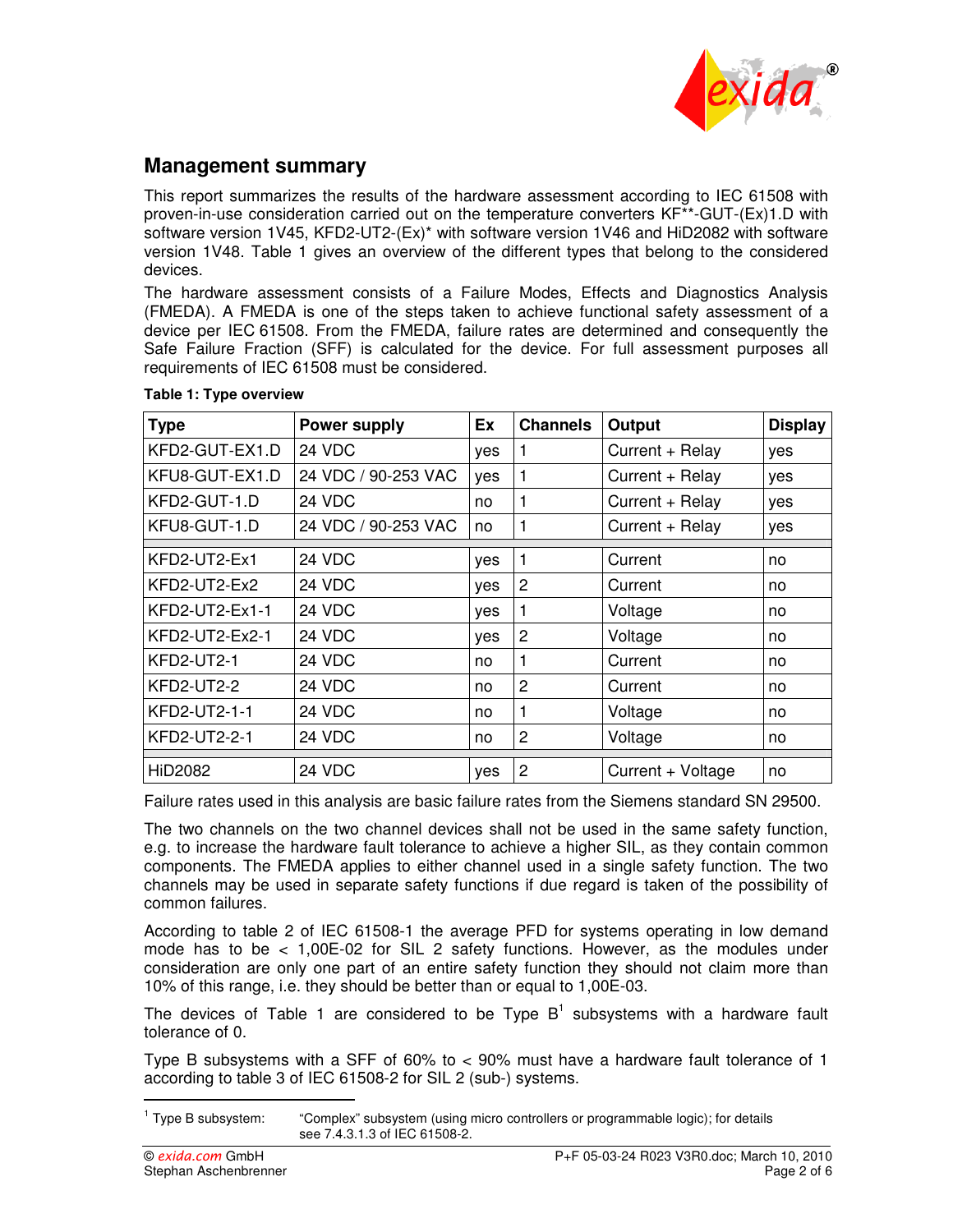

As the above described devices are supposed to be proven-in-use devices, an assessment of the hardware with additional proven-in-use demonstration for the devices was carried out. Therefore according to the requirements of IEC 61511-1 First Edition 2003-01 section 11.4.4 and the assessment described in section 5.5 the devices might also be used for SIL 2 safety functions. The decision on the usage of proven-in-use devices, however, is always with the end-user.

The following tables show how the above stated requirements are fulfilled.

### **Table 2: KF\*\*-GUT-(Ex)1.D with current output – Failure rates**

| <b>Failure category</b>                                          | Failure rates (in FIT) |
|------------------------------------------------------------------|------------------------|
| <b>Fail Dangerous Detected</b>                                   | 341                    |
| Fail detected (internal diagnostics or indirectly <sup>2</sup> ) | 167                    |
| Fail High (detected by the logic solver)                         | 17                     |
| Fail low (detected by the logic solver)                          | 157                    |
| <b>Fail Dangerous Undetected</b>                                 | 66                     |
| No Effect                                                        | 236                    |
| <b>Annunciation Undetected</b>                                   | 2                      |
| Not part                                                         | 53                     |

#### **Table 3: IEC 61508 failure rates**

| <b>ASD</b> | <b>ASU</b> | <b>ADD</b>        | <b>ADU</b> | <b>SFF</b> | DC <sub>s</sub> | $DC_D$ |
|------------|------------|-------------------|------------|------------|-----------------|--------|
| 0 FIT      | 236 FIT    | <b>FIT</b><br>341 | 68 FIT     | 89%        | 0%              | 83%    |

#### **Table 4: PFD<sub>AVG</sub> values**

| $T[Proof] = 1$ year                    | $T[Proof] = 2 \text{ years}$           | $T[Proof] = 5$ years             |
|----------------------------------------|----------------------------------------|----------------------------------|
| $\text{PFD}_{\text{AVG}} = 2,98E - 04$ | $\text{PFD}_{\text{AVG}} = 5,96E - 04$ | $\overline{PP_{AVG}}$ = 1,49E-03 |

#### **Table 5: KF\*\*-GUT-(Ex)1.D with one relay output – IEC 61508 failure rates**

| $\ddot{\phantom{0}}$<br><b>A<sub>SD</sub></b> | <b>ASU</b> | <b>ADD</b>   | <b>A<sub>DU</sub></b> | <b>SFF</b> | DC <sub>s</sub> | DC <sub>D</sub> |
|-----------------------------------------------|------------|--------------|-----------------------|------------|-----------------|-----------------|
| 0 FIT                                         | 445 FIT    | <b>7 FIT</b> | 106 FIT               | 84%        | 0%              | 52%             |

#### **Table 6: PFDAVG values**

| $T[Proof] = 1$ year    | $T[Proof] = 2 \text{ years}$ | $T[Proof] = 5$ years             |
|------------------------|------------------------------|----------------------------------|
| $PFD_{AVG} = 4.64E-04$ | $PFD_{AVG} = 9.29E-04$       | $\overline{PP_{AVG}}$ = 2.32E-03 |

<sup>&</sup>lt;sup>2</sup> "indirectly" means that these failure are not necessarily detected by diagnostics but lead to either fail low or fail high failures depending on the device setting and are therefore detectable.

 $3$  Note that the SU category includes failures that do not cause a spurious trip

<sup>&</sup>lt;sup>4</sup> DC means the diagnostic coverage (safe or dangerous) for the temperature converters by the safety logic solver.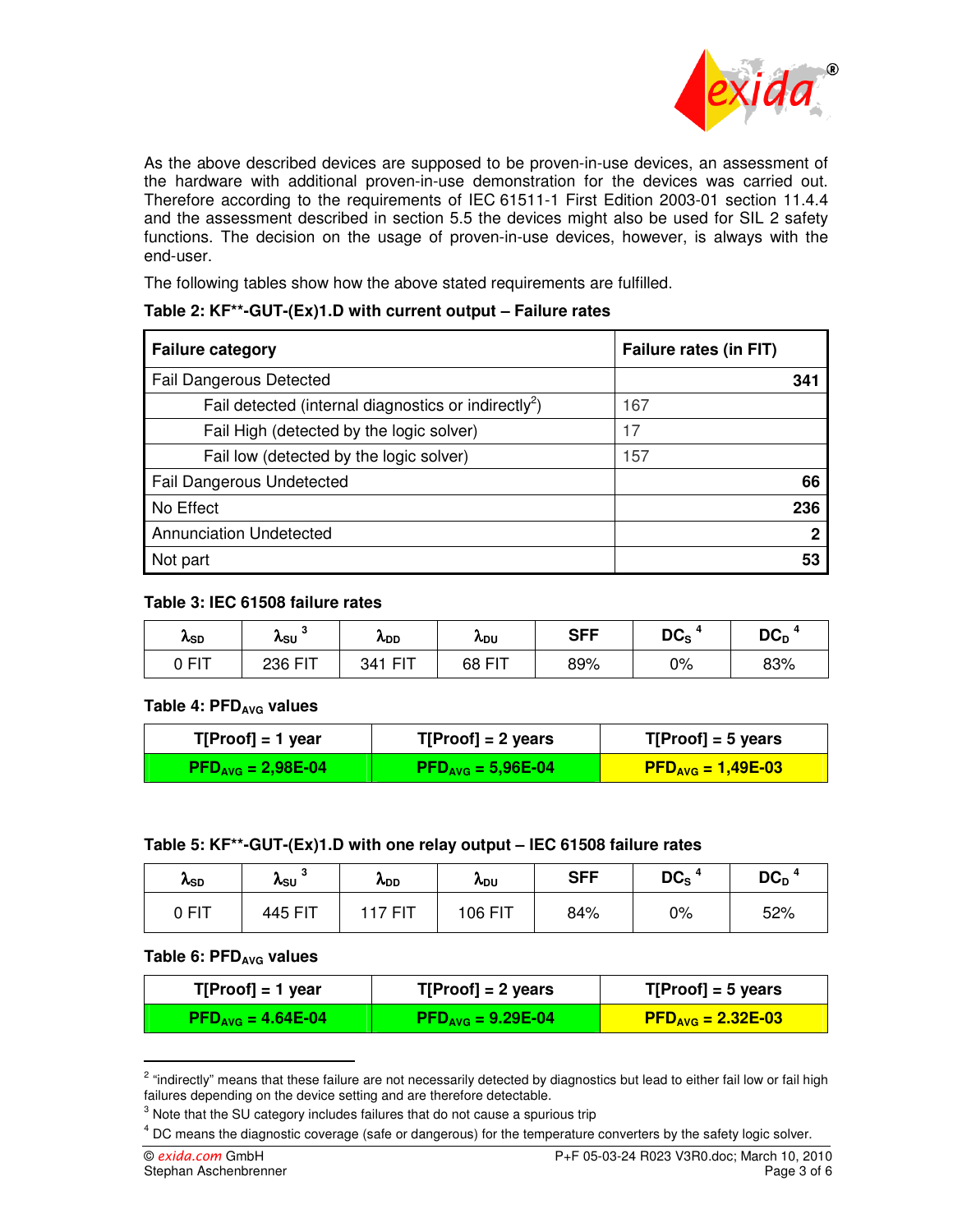

#### **Table 7: KF\*\*-GUT-(Ex)1.D with two relay outputs – IEC 61508 failure rates**

| $\ddot{\phantom{1}}$<br><b>ASD</b> | <br>A <sub>SU</sub> | <b>ADD</b>    | <b>ADU</b> | <b>SFF</b> | DC <sub>s</sub> | $DC_D$ |
|------------------------------------|---------------------|---------------|------------|------------|-----------------|--------|
| 0 FIT                              | 486 FIT             | $\angle$ FIT. | דןF 77     | 89%        | 0%              | 65%    |

### Table 8: PFD<sub>AVG</sub> values

| $T[Proof] = 1$ year    | $T[Proof] = 2 \text{ years}$ | $T[Proof] = 5$ years             |
|------------------------|------------------------------|----------------------------------|
| $PFD_{AVG} = 3.37E-04$ | $PFD_{AVG} = 6.75E-04$       | $\overline{PP_{AVG}}$ = 1.69E-03 |

#### **Table 9: KFD2-UT2-(Ex)\* with current / voltage output – Failure rates**

| <b>Failure category</b>                            | Failure rates (in FIT) |
|----------------------------------------------------|------------------------|
| <b>Fail Dangerous Detected</b>                     | 333                    |
| Fail detected (internal diagnostics or indirectly) | 148                    |
| Fail High (detected by the logic solver)           | 24                     |
| Fail low (detected by the logic solver)            | 161                    |
| <b>Fail Dangerous Undetected</b>                   | 74                     |
| No Effect                                          | 295                    |
| <b>Annunciation Undetected</b>                     | 5                      |
| Not part                                           | 33                     |

### **Table 10: IEC 61508 failure rates**

| <b>ASD</b> | <b>ASU</b>        | <b>^</b> DD | <b>ADU</b>    | <b>SFF</b> | $DC_{S}$ | $DC_D$ |
|------------|-------------------|-------------|---------------|------------|----------|--------|
| 0 FIT      | <b>FIT</b><br>295 | 333 FIT     | <b>79 FIT</b> | 88%        | 0%       | 81%    |

## **Table 11: PFDAVG values**

| $T[Proof] = 1$ year    | $T[Proof] = 2 \text{ years}$ | $T[Proof] = 5$ years             |
|------------------------|------------------------------|----------------------------------|
| $PFD_{AVG} = 3,47E-04$ | $PFD_{AVG} = 6,94E-04$       | $\overline{PP_{AVG}} = 1,73E-03$ |

 $<sup>5</sup>$  Note that the SU category includes failures that do not cause a spurious trip</sup>

<sup>&</sup>lt;sup>6</sup> DC means the diagnostic coverage (safe or dangerous) for the temperature converters by the safety logic solver.

 $^7$  "indirectly" means that these failure are not necessarily detected by diagnostics but lead to either fail low or fail high failures depending on the device setting and are therefore detectable.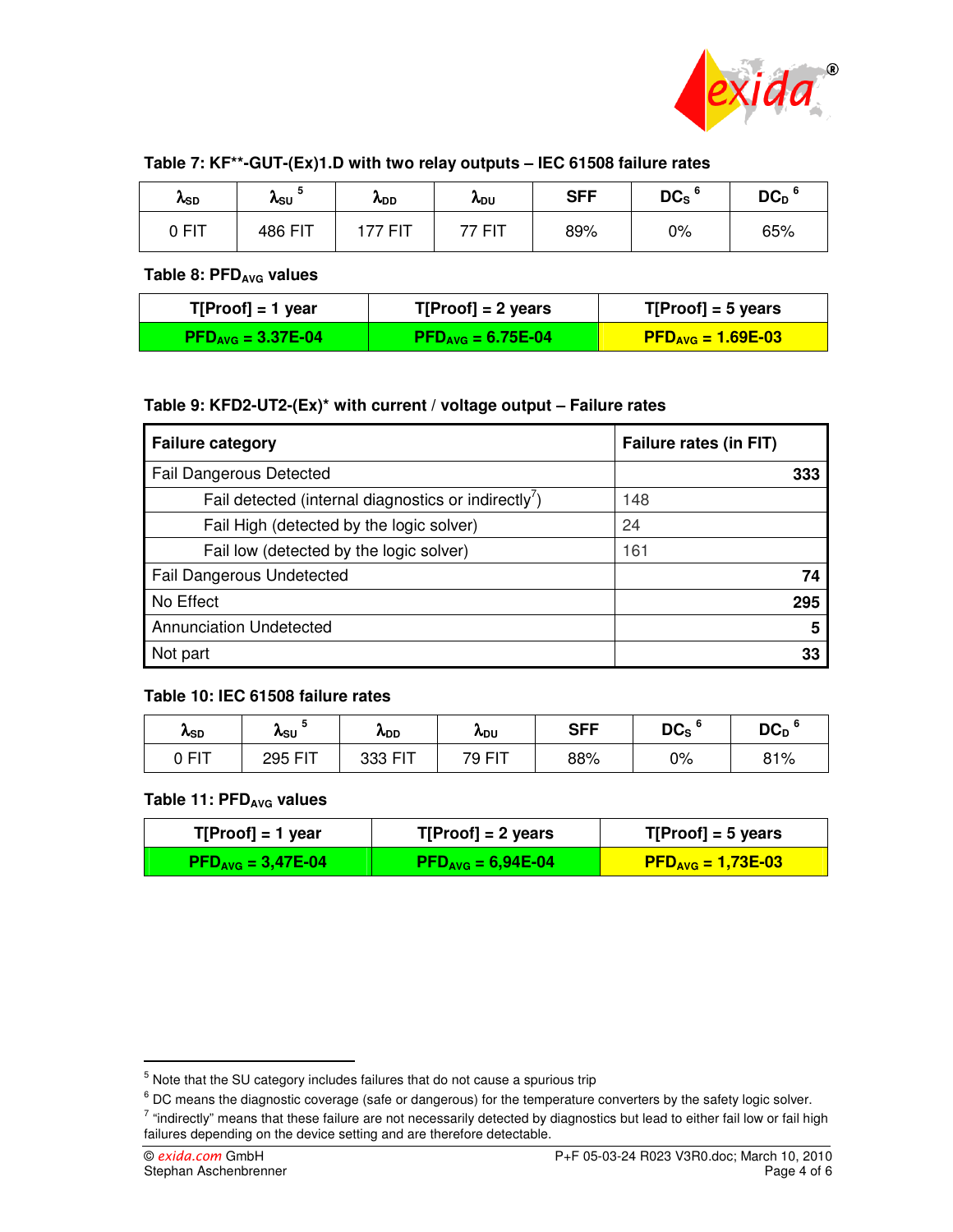

| <b>Failure category</b>                                          | Failure rates (in FIT) |
|------------------------------------------------------------------|------------------------|
| <b>Fail Dangerous Detected</b>                                   | 396                    |
| Fail detected (internal diagnostics or indirectly <sup>8</sup> ) | 147                    |
| Fail High (detected by the logic solver)                         | 19                     |
| Fail low (detected by the logic solver)                          | 230                    |
| <b>Fail Dangerous Undetected</b>                                 | 96                     |
| No Effect                                                        | 302                    |
| <b>Annunciation Undetected</b>                                   | 6                      |
| Not part                                                         | 46                     |

#### **Table 12: HiD2082 with current / voltage output – Failure rates**

#### **Table 13: IEC 61508 failure rates**

| <b>ASD</b> | <b>ASU</b> | <b>ADD</b> | <b>ADU</b> | <b>SFF</b> | 10<br>DC <sub>s</sub> | 10<br>$DC_D$ |
|------------|------------|------------|------------|------------|-----------------------|--------------|
| 0 FIT      | 302 FIT    | 396 FIT    | 102 F      | 87%        | 0%                    | 80%          |

#### Table 14: PFD<sub>AVG</sub> values

| $T[Proof] = 1$ year                  | $T[Proof] = 2 \text{ years}$         | $T[Proof] = 5$ years             |
|--------------------------------------|--------------------------------------|----------------------------------|
| $\text{PFD}_{\text{AVG}} = 4,45E-04$ | $\text{PFD}_{\text{AVG}} = 8,90E-04$ | $\overline{PP_{AVG}} = 2,22E-03$ |

The boxes marked in yellow ( $\Box$ ) mean that the calculated PFD<sub>AVG</sub> values are within the allowed range for SIL 2 according to table 2 of IEC 61508-1 but do not fulfill the requirement to not claim more than 10% of this range, i.e. to be better than or equal to 1,00E-03. The boxes marked in green ( $\Box$ ) mean that the calculated PFD<sub>AVG</sub> values are within the allowed range for SIL 2 according to table 2 of IEC 61508-1 and do fulfill the requirement to not claim more than 10% of this range, i.e. to be better than or equal to 1,00E-03.

The assessment has shown that the temperature converters KF\*\*-GUT-(Ex)1.D, KFD2-UT2-  $(Ex)^*$  and HiD2082 have a PFD<sub>AVG</sub> within the allowed range for SIL 2 according to table 2 of IEC 61508-1 and a Safe Failure Fraction (SFF) of more than 84%. The "proven-in-use information" may be used to assist an end user in completing a prior-use justification per IEC 61511-1.

The listed failure rates are valid for operating stress conditions typical of an industrial field environment similar to IEC 60654-1 class C (sheltered location) with an average temperature over a long period of time of 40ºC. For a higher average temperature of 60°C, the failure rates should be multiplied with an experience based factor of 2,5. A similar multiplier should be used if frequent temperature fluctuation must be assumed.

<sup>&</sup>lt;sup>8</sup> "indirectly" means that these failure are not necessarily detected by diagnostics but lead to either fail low or fail high failures depending on the device setting and are therefore detectable.

 $9$  Note that the SU category includes failures that do not cause a spurious trip

<sup>&</sup>lt;sup>10</sup> DC means the diagnostic coverage (safe or dangerous) for the temperature converters by the safety logic solver.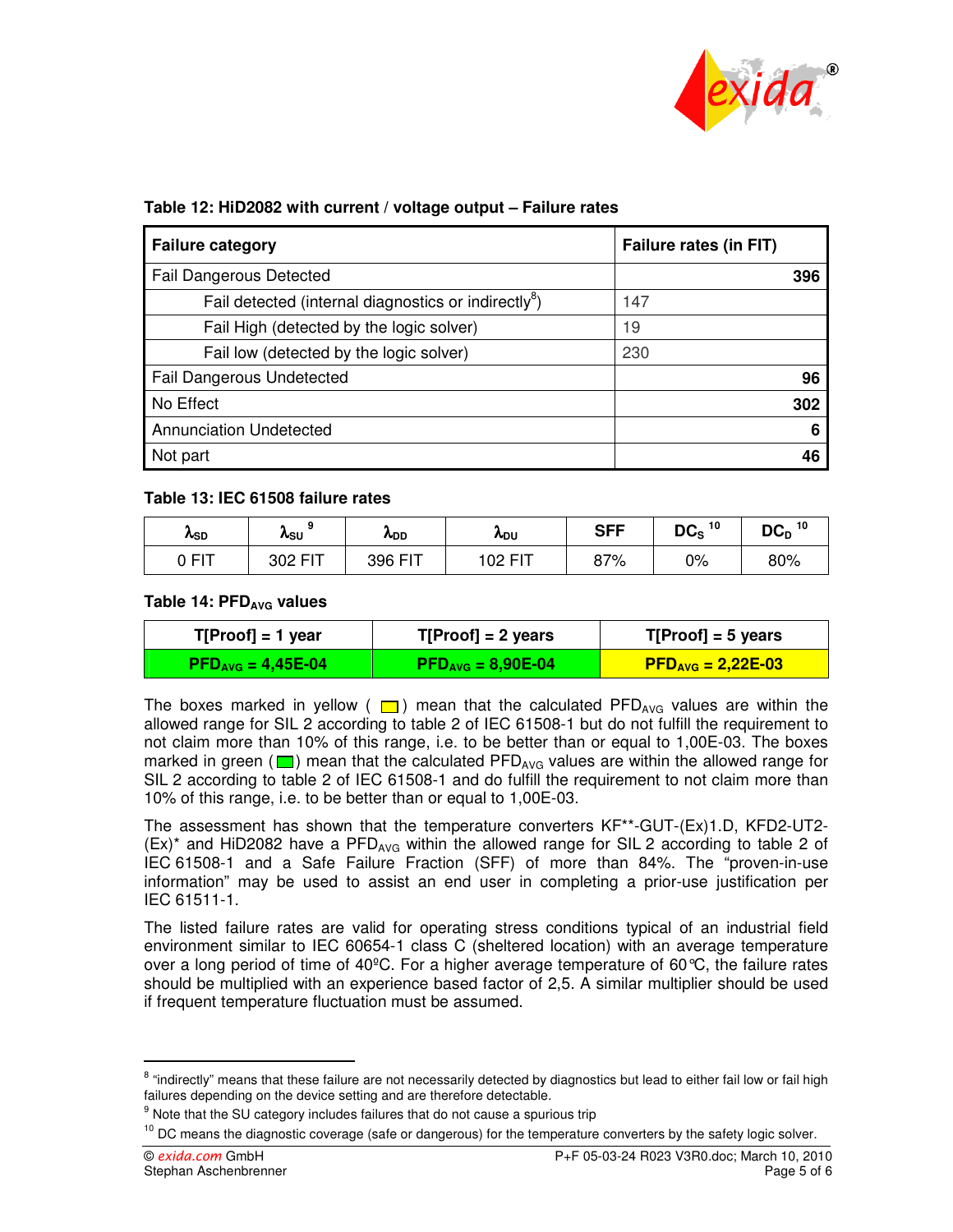

A user of the temperature converters KF\*\*-GUT-(Ex)1.D, KFD2-UT2-(Ex)\* and HiD2082 can utilize these failure rates in a probabilistic model of a safety instrumented function (SIF) to determine suitability in part for safety instrumented system (SIS) usage in a particular safety integrity level (SIL). A full table of failure rates for different operating conditions is presented in section 5.1 to 5.3 along with all assumptions.

It is important to realize that the "No Effect" and "Annunciation Undetected" failures are included in the "safe undetected" failure category according to IEC 61508. Note that these failures on its own will not affect system reliability or safety, and should not be included in spurious trip calculations.

The failure rates are valid for the useful life of the temperature converters  $KF^{**}GUT-(Ex)1.D$ , KFD2-UT2-(Ex)\* and HiD2082 (see Appendix 3).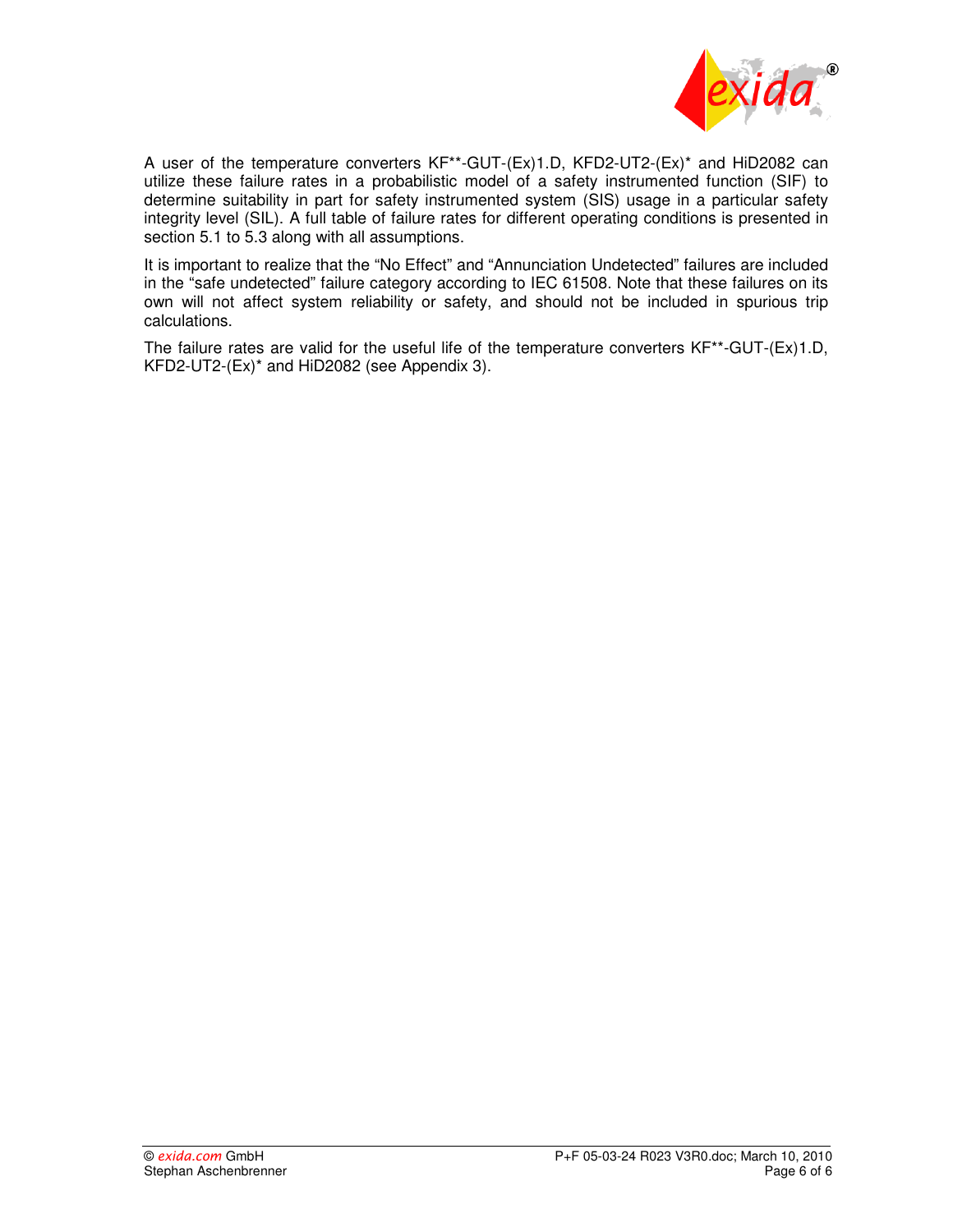

## **Table of Contents**

| 1.             |                                                                                         |  |
|----------------|-----------------------------------------------------------------------------------------|--|
| $\overline{2}$ |                                                                                         |  |
|                | 2.1                                                                                     |  |
|                | 2.2                                                                                     |  |
|                | 2.3                                                                                     |  |
|                | 2.4                                                                                     |  |
|                |                                                                                         |  |
|                |                                                                                         |  |
| 3              |                                                                                         |  |
| 4              |                                                                                         |  |
|                | 4.1                                                                                     |  |
|                | 4.2                                                                                     |  |
|                |                                                                                         |  |
|                |                                                                                         |  |
|                |                                                                                         |  |
| 5              |                                                                                         |  |
|                | 5.1                                                                                     |  |
|                | 5.2                                                                                     |  |
|                | 5.3                                                                                     |  |
|                | 5.4                                                                                     |  |
|                | 5.5                                                                                     |  |
| 6              |                                                                                         |  |
|                | Definition of the term "Proven-in-use" according to IEC 61508 30<br>6.1                 |  |
|                | 6.2                                                                                     |  |
| 7              |                                                                                         |  |
| 8              |                                                                                         |  |
|                | 8.1                                                                                     |  |
|                | 8.2                                                                                     |  |
|                | 8.3                                                                                     |  |
|                | Appendix 1: Prior use Proof according to IEC 61511-1 First Edition 2003-0135            |  |
|                | Appendix 1.1                                                                            |  |
|                |                                                                                         |  |
|                |                                                                                         |  |
|                | Appendix 2: Possibilities to reveal dangerous undetected faults during the proof test37 |  |
|                | Appendix 2.1: Possible proof tests to detect dangerous undetected faults 40             |  |
|                | Appendix 3: Impact of lifetime of critical components on the failure rate42             |  |
|                | Appendix 4: Using the FMEDA results as an example on KF**-GUT-(Ex)1.D43                 |  |
|                |                                                                                         |  |
|                |                                                                                         |  |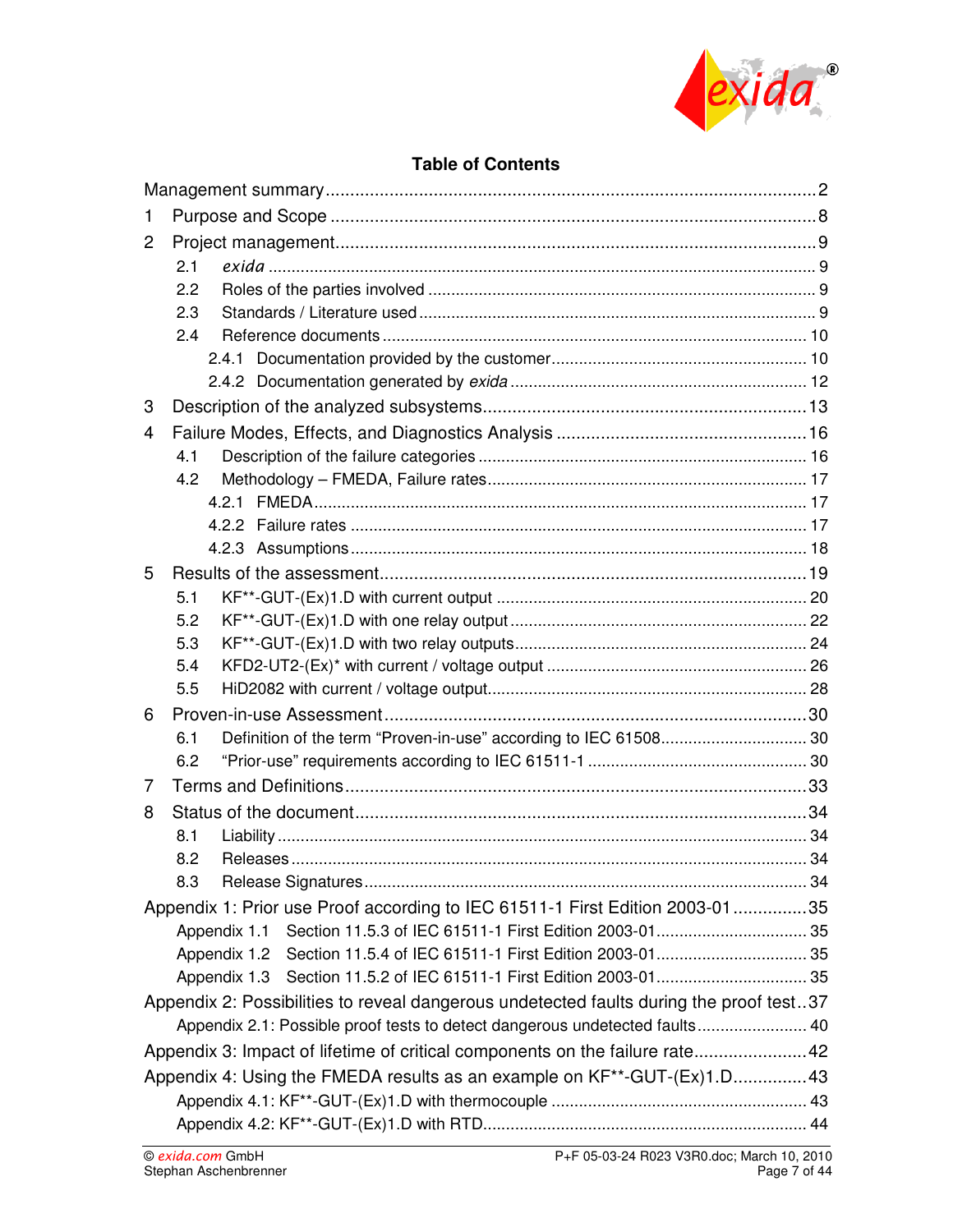

## **1 Purpose and Scope**

Generally three options exist when doing an assessment of sensors, interfaces and/or final elements.

#### Option 1: Hardware assessment according to IEC 61508

Option 1 is a hardware assessment by *exida* according to the relevant functional safety standard(s) like IEC 61508 or EN 954-1. The hardware assessment consists of a FMEDA to determine the fault behavior and the failure rates of the device, which are then used to calculate the Safe Failure Fraction (SFF) and the average Probability of Failure on Demand ( $PFD_{AVG}$ ). When appropriate, fault injection testing will be used to confirm the effectiveness of any selfdiagnostics.

This option provides the safety instrumentation engineer with the required failure data as per IEC 61508 / IEC 61511. This option does not include an assessment of the development process.

#### Option 2: Hardware assessment with proven-in-use consideration per IEC 61508 / IEC 61511

Option 2 extends Option 1 with an assessment of the proven-in-use documentation of the device including the modification process.

This option for pre-existing programmable electronic devices provides the safety instrumentation engineer with the required failure data as per IEC 61508 / IEC 61511. When combined with plant specific proven-in-use records, it may help with prior-use justification per IEC 61511 for sensors, final elements and other PE field devices.

#### Option 3: Full assessment according to IEC 61508

Option 3 is a full assessment by *exida* according to the relevant application standard(s) like IEC 61511 or EN 298 and the necessary functional safety standard(s) like IEC 61508 or EN 954-1. The full assessment extends Option 1 by an assessment of all fault avoidance and fault control measures during hardware and software development.

This option provides the safety instrumentation engineer with the required failure data as per IEC 61508 / IEC 61511 and confidence that sufficient attention has been given to systematic failures during the development process of the device.

### **This assessment shall be done according to option 2.**

This document shall describe the results of the FMEDAs carried out on the temperature converters KF\*\*-GUT-(Ex)1.D with software version 1V45, KFD2-UT2-(Ex)\* with software version 1V46 and HiD2082 with software version 1V48. Table 1 gives an overview and explains the differences.

It shall be assessed whether these devices meet the average Probability of Failure on Demand  $(PED<sub>AVG</sub>)$  requirements and the architectural constraints for SIL 2 sub-systems according to IEC 61508 / IEC 61511. It **does not** consider any calculations necessary for proving intrinsic safety.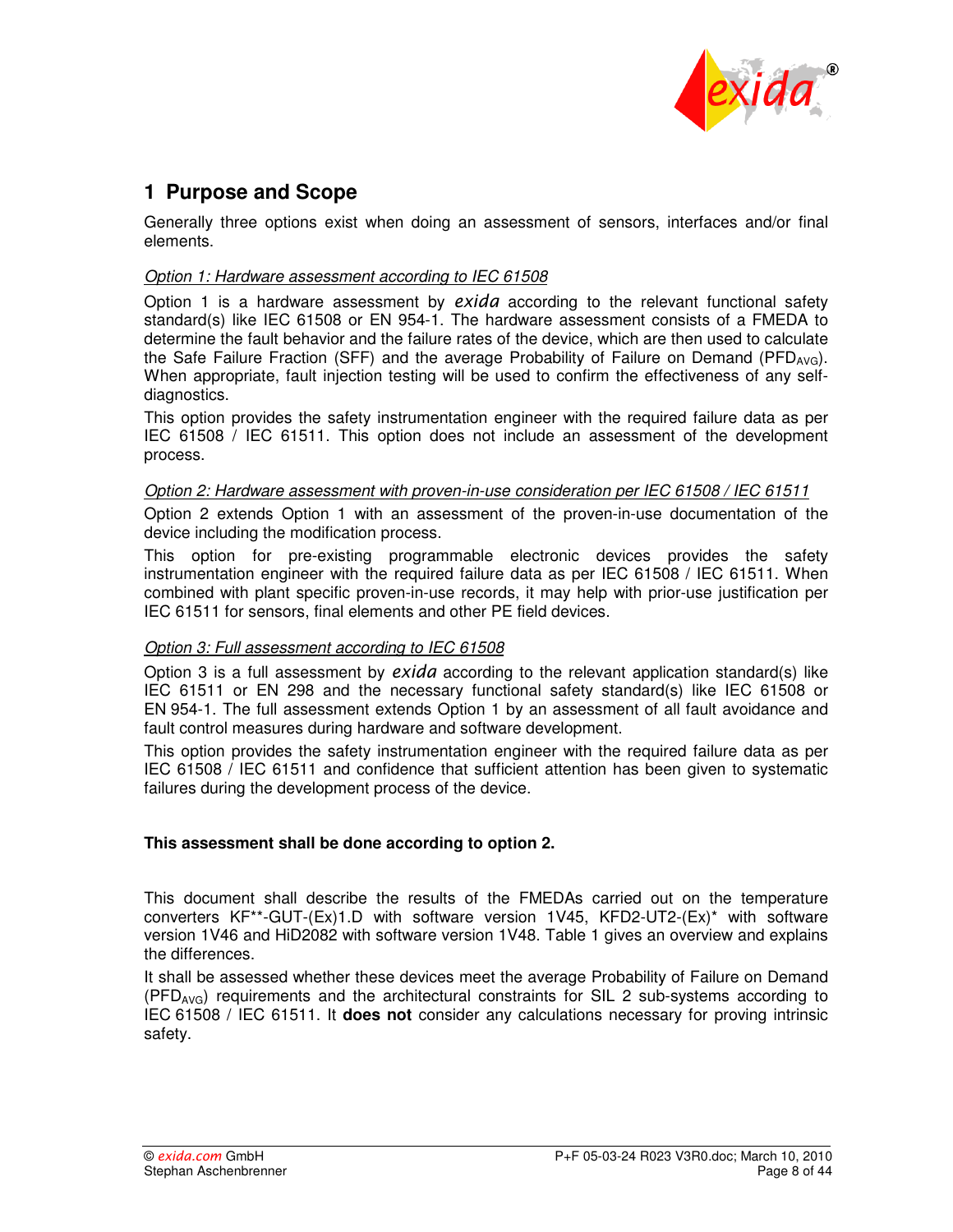

## **2 Project management**

## **2.1** *exida*

*exida* is one of the world's leading knowledge companies specializing in automation system safety and availability with over 300 years of cumulative experience in functional safety. Founded by several of the world's top reliability and safety experts from assessment organizations and manufacturers, *exida* is a partnership company with offices around the world. *exida* offers training, coaching, project oriented consulting services, internet based safety engineering tools, detail product assurance and certification analysis and a collection of on-line safety and reliability resources. *exida* maintains a comprehensive failure rate and failure mode database on process equipment.

## **2.2 Roles of the parties involved**

| Pepperl+Fuchs | Manufacturer of the temperature converters KF**-GUT-(Ex)1.D,<br>KFD2-UT2- $(Ex)^*$ and HiD2082. |
|---------------|-------------------------------------------------------------------------------------------------|
| exida         | Performed the hardware and proven-in-use assessment according<br>to option 2 (see section 1).   |

Pepperl+Fuchs GmbH contracted *exida* in November 2005 with the FMEDA and PFD<sub>AVG</sub> calculation of the above mentioned devices.

### **2.3 Standards / Literature used**

The services delivered by *exida* were performed based on the following standards / literature.

| <b>N1</b>      | IEC 61508-2:2000                       | <b>Functional Safety of</b><br>Electrical/Electronic/Programmable Electronic<br><b>Safety-Related Systems</b>                                                       |
|----------------|----------------------------------------|---------------------------------------------------------------------------------------------------------------------------------------------------------------------|
| N <sub>2</sub> | IEC 61511-1 First Edition 2003-01      | Functional safety: Safety Instrumented Systems<br>for the process industry sector; Part 1:<br>Framework, definitions, system, hardware and<br>software requirements |
| N3             | ISBN: 0471133019<br>John Wiley & Sons  | Electronic Components: Selection and Application<br>Guidelines by Victor Meeldijk                                                                                   |
| N <sub>4</sub> | FMD-91, RAC 1991                       | Failure Mode / Mechanism Distributions                                                                                                                              |
| N <sub>5</sub> | FMD-97, RAC 1997                       | Failure Mode / Mechanism Distributions                                                                                                                              |
| N <sub>6</sub> | SN 29500                               | Failure rates of components                                                                                                                                         |
| <b>N7</b>      | IEC 60654-1:1993-02, second<br>edition | Industrial-process measurement and control<br>equipment - Operating conditions - Part 1:<br><b>Climatic conditions</b>                                              |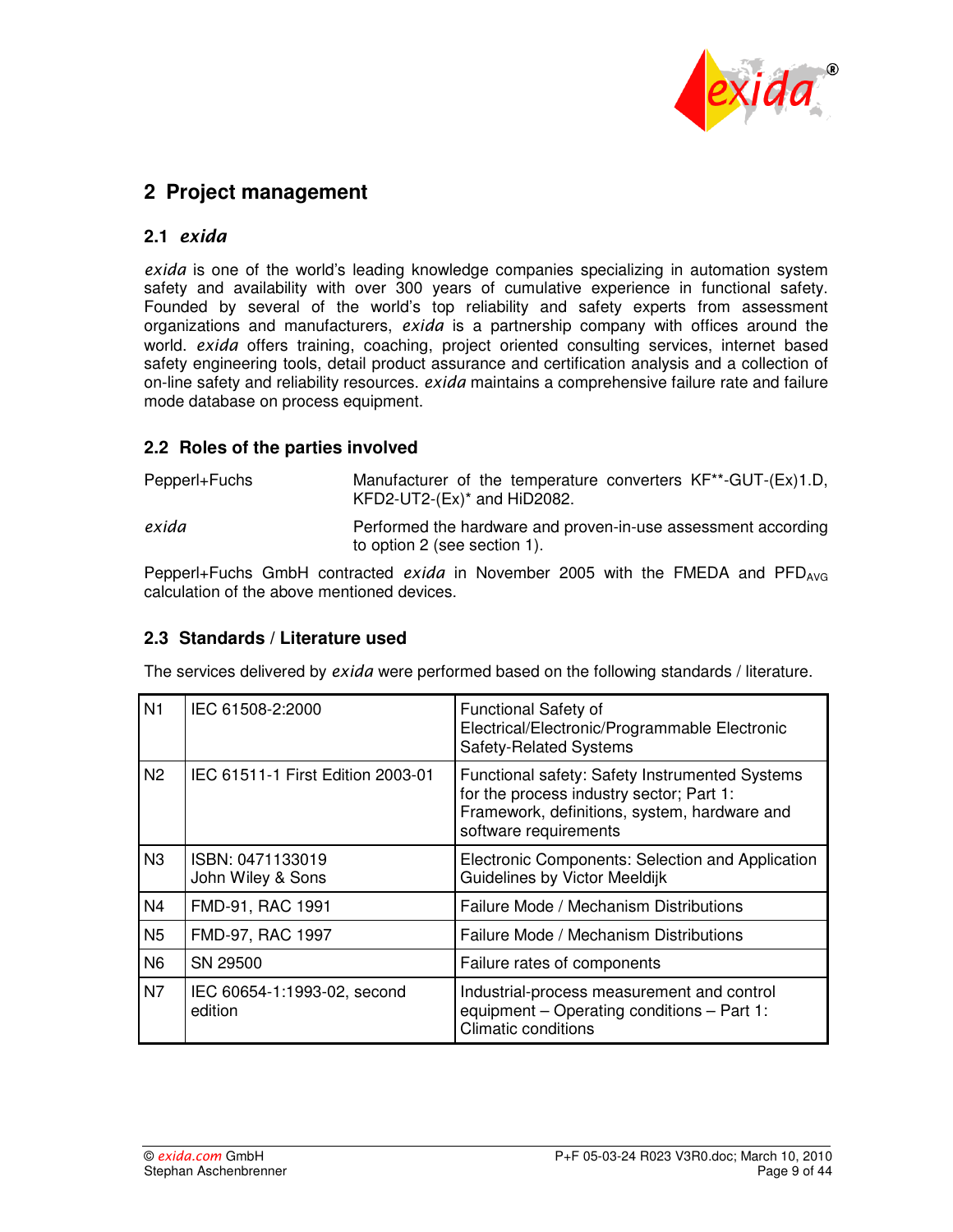

## **2.4 Reference documents**

## **2.4.1 Documentation provided by the customer**

| [D1]  | 01-5639B of 28.11.03                                              | Circuit diagram "KF-GUT-(EX)1.D amplifier pcb"                                               |  |
|-------|-------------------------------------------------------------------|----------------------------------------------------------------------------------------------|--|
| [D2]  | 01-5582 of 25.02.02                                               | Circuit diagram "KFU8- / KFD2- Netzteil / power<br>supply"                                   |  |
| [D3]  | Product No. 113604                                                | Bill of material for KFD2-GUT-EX1.D                                                          |  |
| [D4]  | <b>Product No. 113605</b>                                         | Bill of material for KFU8-GUT-EX1.D                                                          |  |
| [D5]  | Product No. 113606                                                | Bill of material for KFD2-GUT-1.D                                                            |  |
| [D6]  | Product No. 113607                                                | Bill of material for KFU8-GUT-1.D                                                            |  |
| [D7]  | Version 0 of 05.06.02                                             | P02.05 Produktpflege.pps                                                                     |  |
| [D8]  | Version 0 of 05.04.02                                             | P08.01 Abwicklung von Produktrücklieferungen-0.ppt                                           |  |
| [D9]  | 12.02.02                                                          | P0205010202 NCDRWorkflow.ppt                                                                 |  |
| [D10] | Verkaufszahlen GUT.xls                                            | Statistics of field-feed-back tracking; sold devices                                         |  |
| [D11] | Mappe1.xls                                                        | Statistics of field-feed-back tracking; returned devices                                     |  |
| [D12] | Email "KFD2-GUT SIL2<br>(typical application).msg" of<br>29.09.05 | Application examples                                                                         |  |
| [D13] | Versionen_GUT_FW.pdf                                              | Software history list                                                                        |  |
| [D14] | 1830488B.DOC                                                      | Software release information for V1.03 (first released<br>version)                           |  |
| [D15] | 1830488D.DOC and<br>1830488E.DOC                                  | Software release information for V1.09                                                       |  |
| [D16] | 1830488f.doc                                                      | Software release information for V1.14                                                       |  |
| [D17] | 1830488g .doc                                                     | Software release information for V1.38                                                       |  |
| [D18] | 1830488h.doc                                                      | Software release information for V1.42                                                       |  |
| [D19] | 505417.doc                                                        | Hardware change notice                                                                       |  |
| [D20] | Beurteilung_aender_109bis14<br>2 IndB.doc with CD                 | Impact analysis with explanations and test reference<br>for software versions V1.09 to V1.42 |  |
| [D21] | Impact_analyse.zip of<br>08.01.07                                 | Impact analysis with explanations and test reference<br>for software version V1.45           |  |
| [D22] | AW KF-GUT-(Ex)1.D.msg of<br>01.02.07                              | Feedback to review comments from exida                                                       |  |
| [D23] | Impact_analyse2.zip of<br>13.02.07                                | Revised impact analysis for software version V1.45                                           |  |
| [D24] | html_doku_1v45.zip of<br>01.02.07                                 | Description of software changes                                                              |  |
| [D25] | com_ueberw.HTML                                                   | Test cases related to the FMEDA                                                              |  |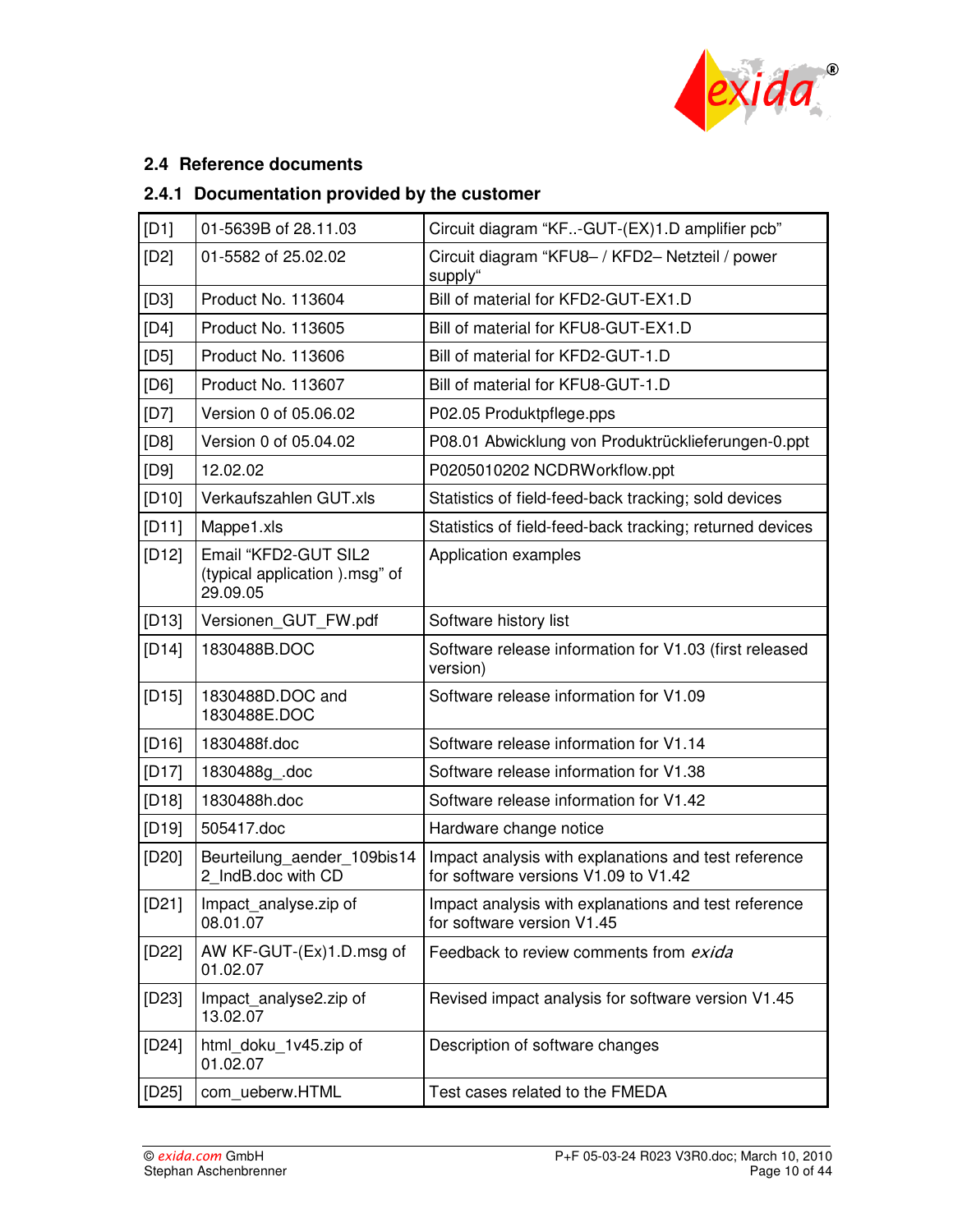

| [D26]   | KFD2-UT2 Impact Analysis<br>19.05.08.doc                                                                                          | Impact analysis for hardware changes to KFD2-UT2<br>from P.C.B. 05-4047A to 05-4047D                                             |  |
|---------|-----------------------------------------------------------------------------------------------------------------------------------|----------------------------------------------------------------------------------------------------------------------------------|--|
| $[D27]$ | RE UT2 - Impactanalyse.msg<br>of 16.05.08                                                                                         | Feedback to review comments from <i>exida</i>                                                                                    |  |
| [D28]   | Impact_FW_KFD2_UT2.zip of<br>07.11.08,<br>Test_1v46_UT2Teil2.zip of<br>07.11.08 and Input 2 -<br>User_Table_TC.zip of<br>09.12.08 | Impact analysis for software changes to KFD2-UT2<br>with explanations and test reference for software<br>versions V1 39 to V1.46 |  |
| [D29]   | UT2 Sales Sept 2007.xls of<br>14.05.08                                                                                            | Statistics of field-feed-back tracking; sold devices                                                                             |  |
| [D30]   | UT2 Rueckl Auswertung.xls of<br>14.05.08                                                                                          | Statistics of field-feed-back tracking; returned devices                                                                         |  |
| [D31]   | FSXXXX_EA_30_desc_hist.p<br>df of 16.06.08                                                                                        | Description about common design basis for all<br>considered devices                                                              |  |
| $[D32]$ | 2515053e.pdf                                                                                                                      | Circuit diagram "KFD2-UT2-Ex2(-1)" 251-5053E of<br>13.11.07                                                                      |  |
| [D33]   | 2515060f.pdf                                                                                                                      | Circuit diagram "KFD2-UT2-Ex1(-1)" 251-5060F of<br>09.04.08                                                                      |  |
| [D34]   | 2515053f.pdf                                                                                                                      | Circuit diagram "KFD2-UT2-Ex2(-1)" 251-5053F of<br>08.01.09                                                                      |  |
| [D35]   | 2515060g.pdf                                                                                                                      | Circuit diagram "KFD2-UT2-Ex1(-1)" 251-5060G of<br>18.02.10                                                                      |  |
| [D36]   | 2515022d.pdf                                                                                                                      | Circuit diagram "HiD2082" 251-5022D of 24.07.03                                                                                  |  |
| $[D37]$ | fs0029ea-26a - Review<br>SA_coms_PF.xls of 05.02.10                                                                               | FMEDA for HiD2082                                                                                                                |  |
| [D38]   | fsc010ea-25a.pdf                                                                                                                  | Impact analysis for hardware changes to KFD2-UT2<br>from P.C.B. 05-4047D to 05-4047E                                             |  |
| $[D39]$ | HiD 2082 proven in use<br>assessment Korrigierte<br>FMEDA Impactanalysen<br>Testergebnisse.msg of<br>25.01.10                     | Description of changes                                                                                                           |  |
| [D40]   | Firmw_FMEDA_tests1.zip                                                                                                            | Impact analysis on differences between firmware of                                                                               |  |
|         | HiD2082_1v46 blackbox<br>tests.zip                                                                                                | HiD2082 and KFD2-UT2-Ex2 for version V1.39 / V1.46<br>and test reference for software version V1.46                              |  |
|         |                                                                                                                                   | Impact analysis for software changes to HiD2082 with<br>explanations and test reference for software versions<br>V1.46 to V1.48  |  |
| [D41]   | Field_failures_HID2082_2.xls<br>of 12.01.10                                                                                       | Statistics of field-feed-back tracking; returned devices                                                                         |  |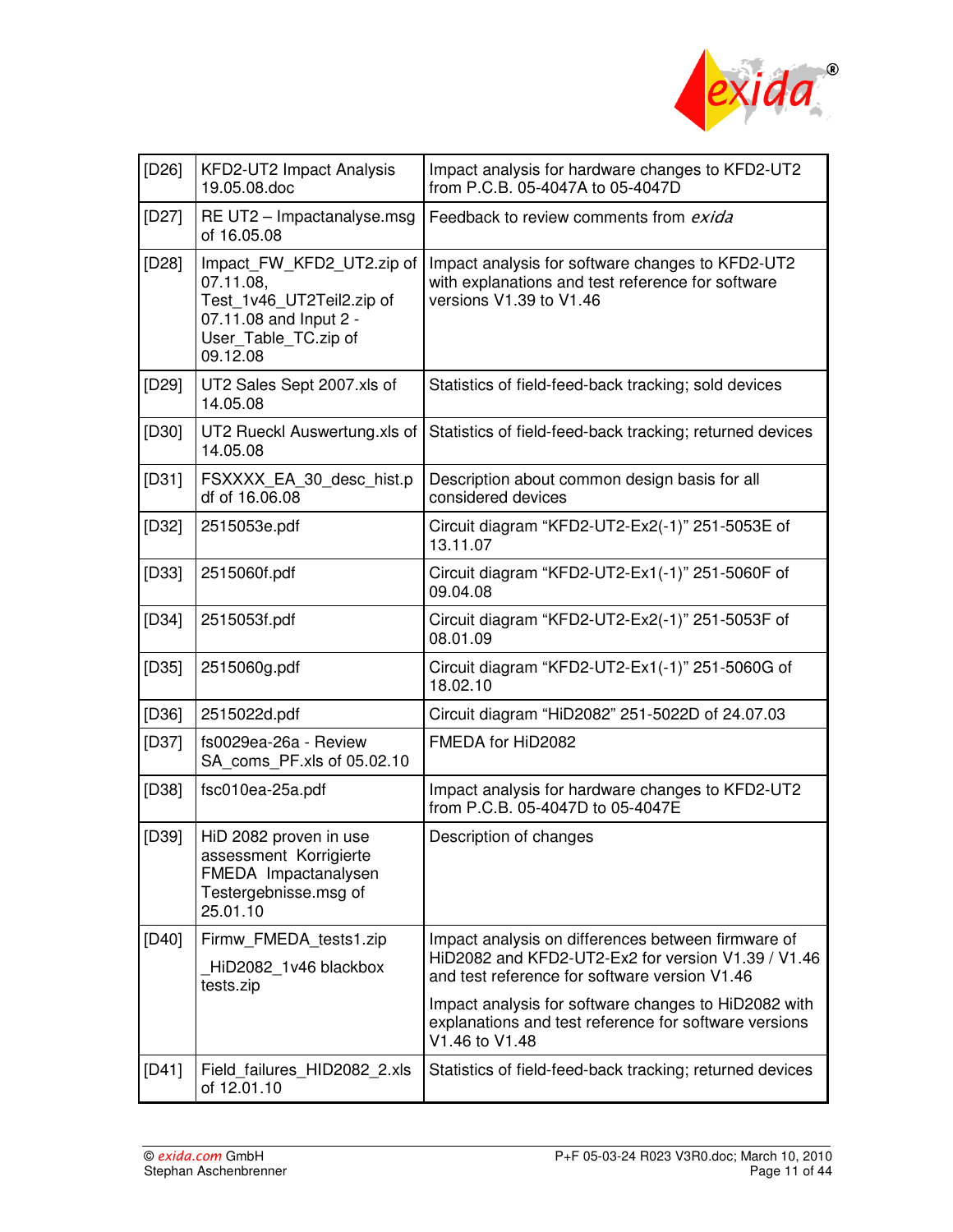

## **2.4.2 Documentation generated by exida**

| [R1] | FMEDA V6 Amplifier GUT 01-5639B with PS and Current output V1.xls of 09.11.05                                                       |
|------|-------------------------------------------------------------------------------------------------------------------------------------|
| [R2] | FMEDA V6 Amplifier GUT 01-5639B with PS and Relay V1 xls of 09.11.05                                                                |
| [R3] | FMEDA V6 Amplifier GUT 01-5639B with PS and two relays V1 of 15.04.06                                                               |
| [R4] | FMEDA V6 UT2 V1R0 xls of 23.07.08                                                                                                   |
| [R5] | fs0029ea-26a V2.xls of 05.02.10                                                                                                     |
| [R6] | Field data evaluation - Stand 0306.xls of 31.03.06 (Field data evaluation of operating<br>hours, sold devices and returned devices) |
| [R7] | Ausfallratenbestimmung UT2.xls of 15.05.08 (Field data evaluation of operating hours,<br>sold devices and returned devices)         |
| [R8] | Field failures HID2082 2 exida.xls of 01.02.10 (Field data evaluation of operating<br>hours, sold devices and returned devices)     |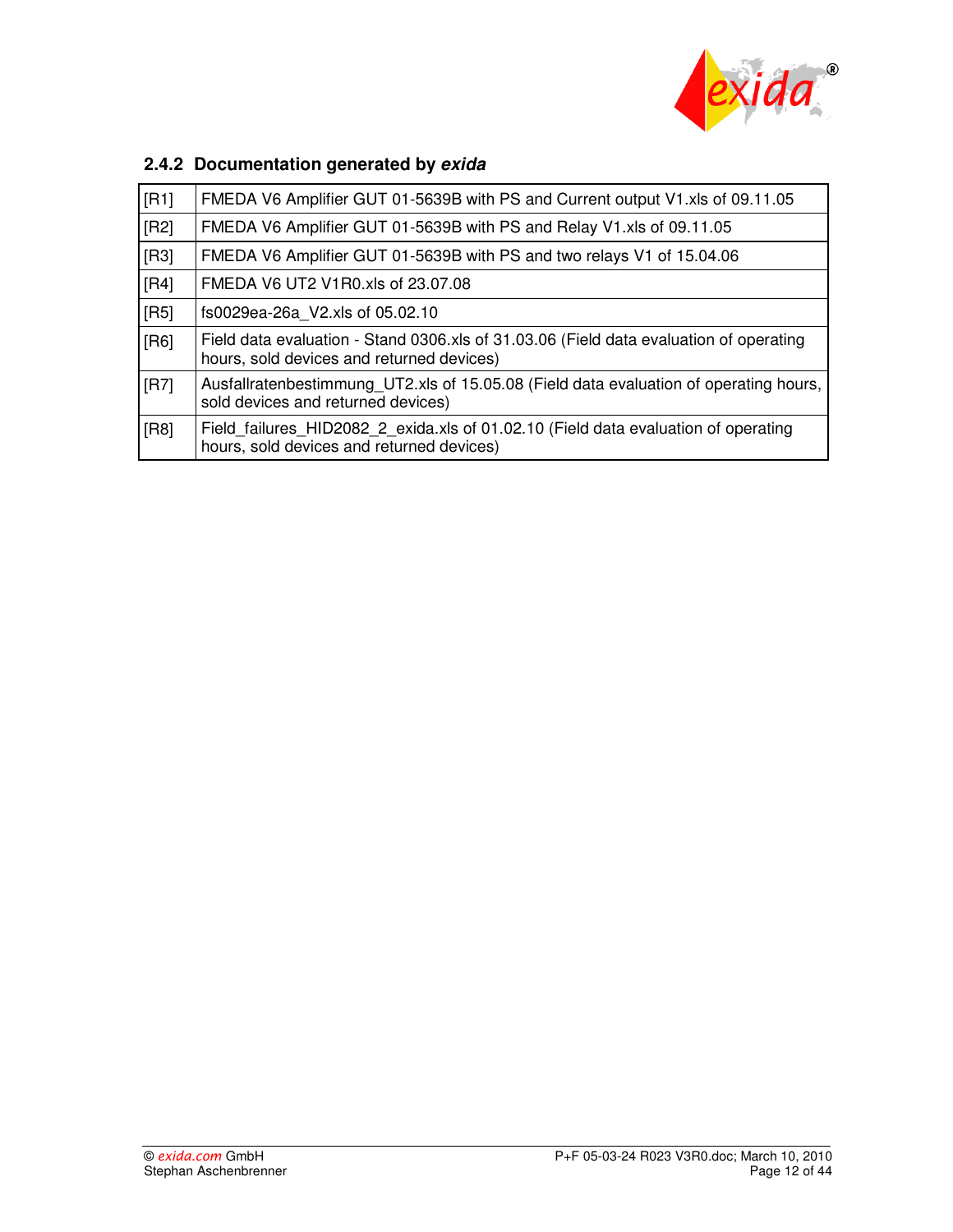

## **3 Description of the analyzed subsystems**

The temperature converters KF\*\*-GUT-(Ex)1.D, KFD2-UT2-(Ex)\* and HiD2082 have been designed for temperature measurement applications.

They convert the signal of an RTD, a TC (thermocouple), a potentiometer or a voltage source to a proportional output current which may be connected to an analog input of the process control system / control unit.

They are equipped with linearization and internal/external cold junction compensation.

A plausibility test performed with a second measuring point is possible for measurements with thermo-elements.

The temperature converters KF\*\*-GUT-(Ex)1.D, KFD2-UT2-(Ex)\* and HiD2082 are Type B subsystems with a hardware fault tolerance of 0.



**Figure 1: Block diagram of KFU8-GUT-Ex1.D**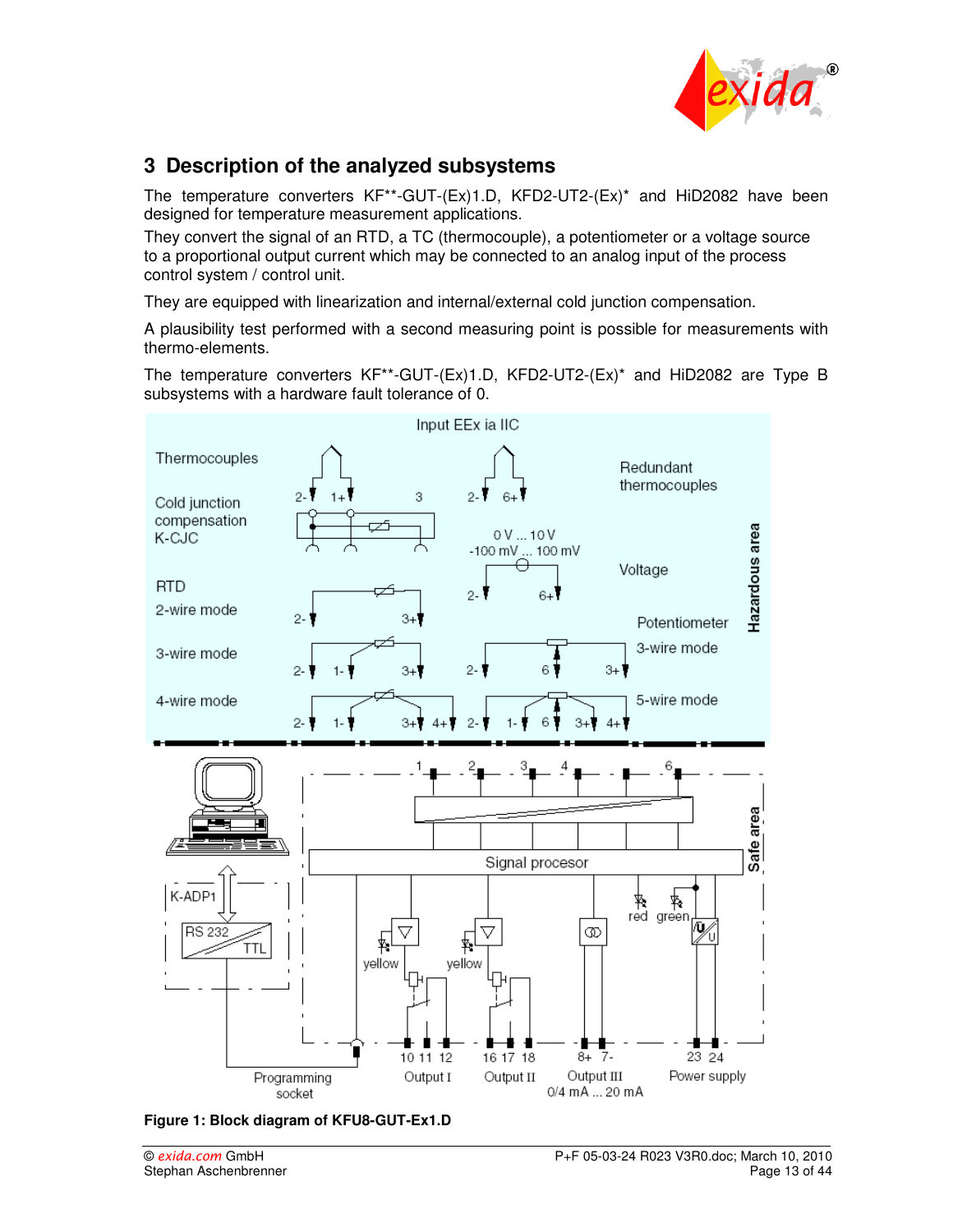



**Figure 2: Block diagram of KFD2-UT2-Ex2**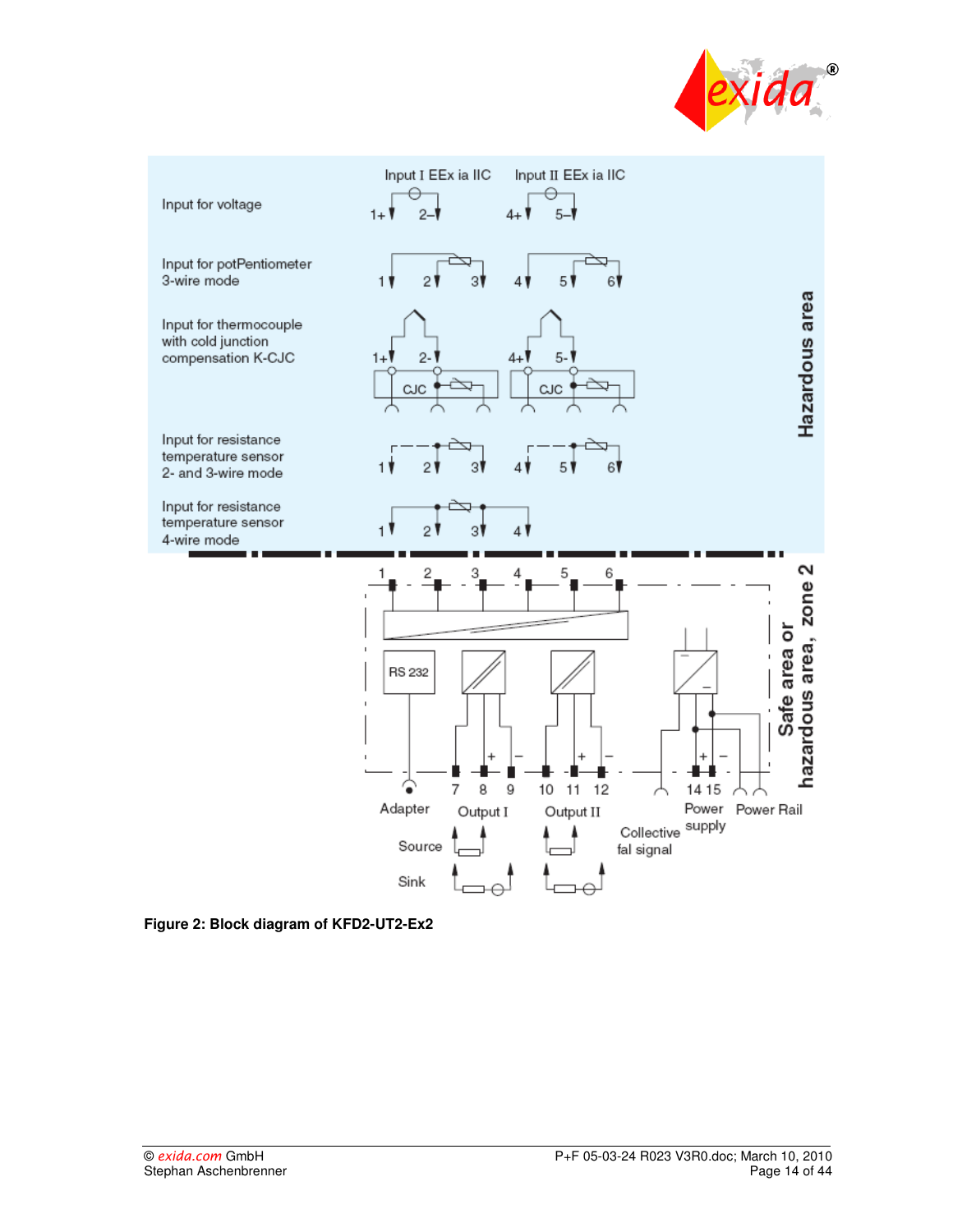



**Figure 3: Block diagram of HiD2082**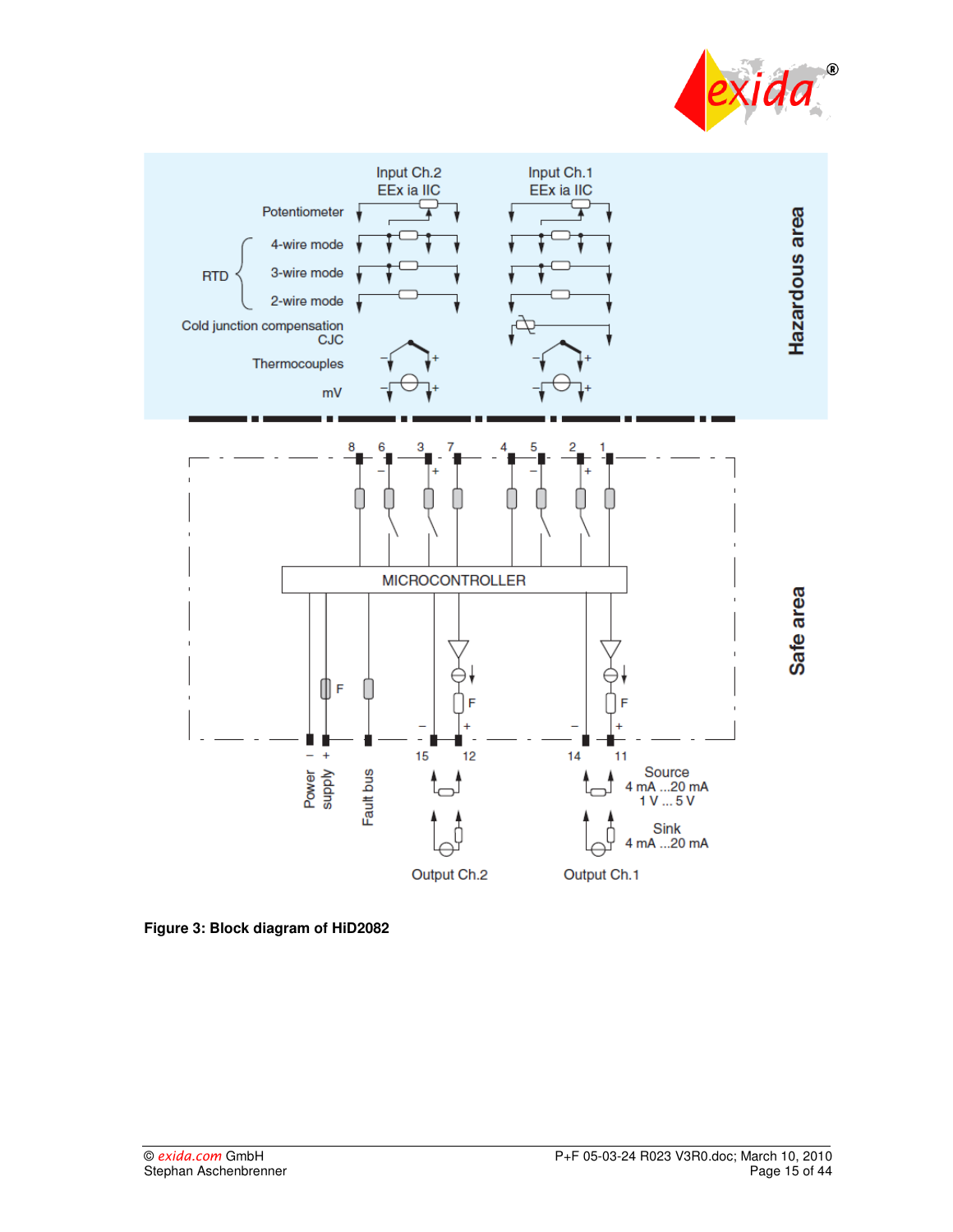

## **4 Failure Modes, Effects, and Diagnostics Analysis**

The Failure Modes, Effects, and Diagnostic Analysis was done together with Pepperl+Fuchs GmbH and is documented in [R1] to [R5]. When the effect of a certain failure mode could not be analyzed theoretically, the failure modes were introduced on component level and the effects of these failure modes were examined on system level (see test reports [D20], [D25], [D28] and [D40]). This resulted in failures that can be classified according to the following failure categories.

## **4.1 Description of the failure categories**

In order to judge the failure behavior of the temperature converters KF\*\*-GUT-(Ex)1.D, KFD2-UT2-(Ex)\* and HiD2082, the following definitions for the failure of the product were considered.

#### **Current output:**

| <b>Fail-Safe State</b>         | The fail-safe state is defined as the output exceeding the user<br>defined threshold.                                                                                                                                                                         |
|--------------------------------|---------------------------------------------------------------------------------------------------------------------------------------------------------------------------------------------------------------------------------------------------------------|
| <b>Fail Dangerous</b>          | Failure that does not respond to a demand from the process (i.e.<br>being unable to go to the defined fail-safe state) or deviates the<br>output current by more than 5% full scale (+/- 0.8mA).                                                              |
| Fail High                      | Failure that causes the output signal to go to the maximum output<br>current $(> 21 \text{ mA})$                                                                                                                                                              |
| Fail Low                       | Failure that causes the output signal to go to the minimum output<br>current $(< 3.6$ mA)                                                                                                                                                                     |
| <b>Fail No Effect</b>          | Failure of a component that is part of the safety function but that<br>has no effect on the safety function or deviates the output current<br>by not more than 5% full scale. For the calculation of the SFF it is<br>treated like a safe undetected failure. |
| <b>Relay output:</b>           |                                                                                                                                                                                                                                                               |
| <b>Fail-Safe State</b>         | The fail-safe state is defined as the output being de-energized.                                                                                                                                                                                              |
| <b>Fail Dangerous</b>          | Failure that does not respond to a demand from the process (i.e.<br>being unable to go to the defined fail-safe state).                                                                                                                                       |
| Fail No Effect                 | Failure of a component that is part of the safety function but that<br>has no effect on the safety function. For the calculation of the SFF<br>it is treated like a safe undetected failure.                                                                  |
| General failure categories:    |                                                                                                                                                                                                                                                               |
| <b>Fail Safe</b>               | Failure that causes the module / (sub) system to go to the defined<br>fail-safe state without a demand from the process. Safe failures<br>are divided into safe detected (SD) and safe undetected (SU)<br>failures.                                           |
| Fail Dangerous Undetected      | Failure that is dangerous and that is not being diagnosed by<br>internal diagnostics.                                                                                                                                                                         |
| <b>Fail Dangerous Detected</b> | Failure that is dangerous but is detected by internal diagnostics<br>(These failures may be converted to the selected fail-safe state).                                                                                                                       |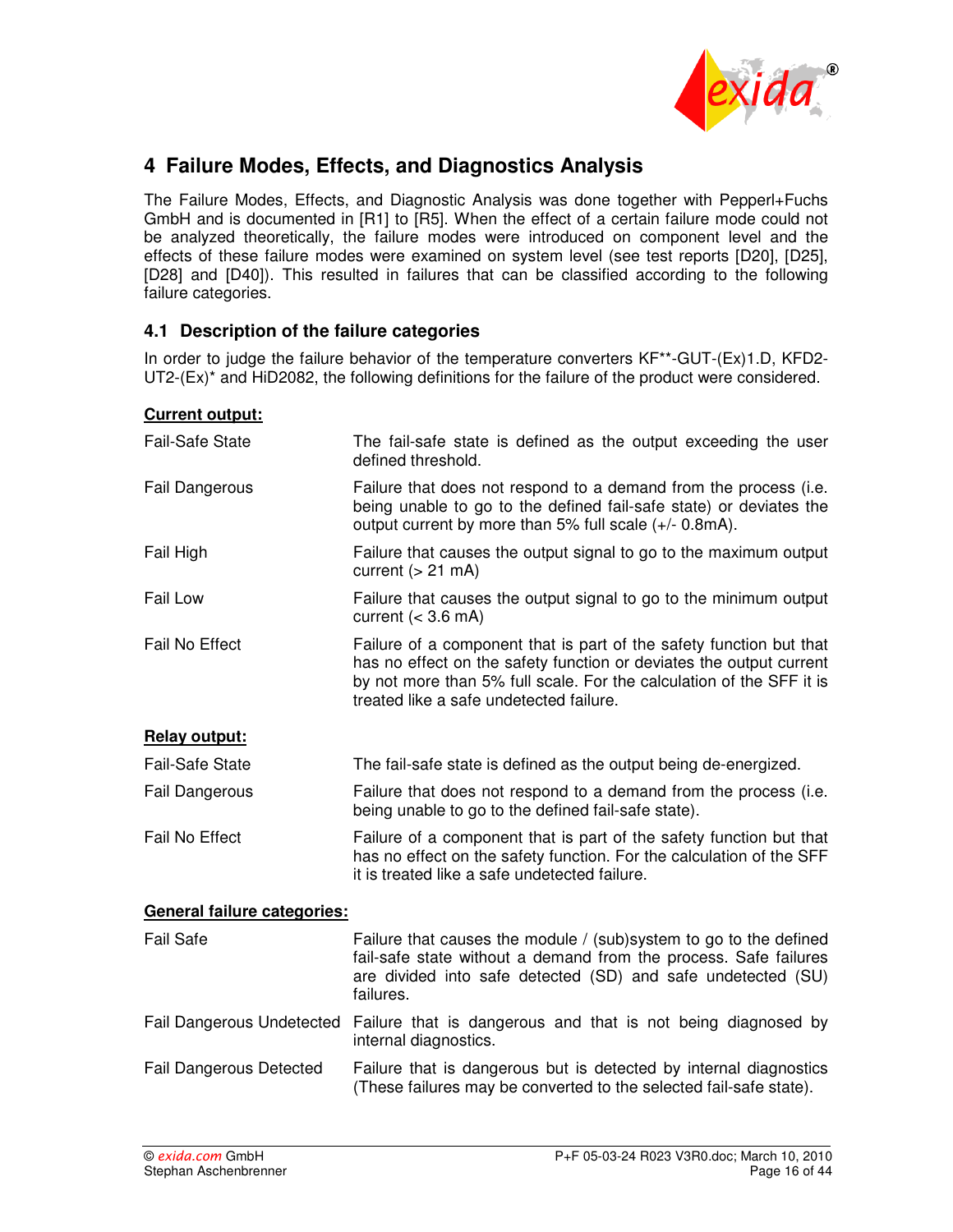

Annunciation Undetected Failure that does not directly impact safety but does impact the ability to detect a future fault (such as a fault in a diagnostic circuit) and that is not detected by internal diagnostics. For the calculation of the SFF it is treated like a safe undetected failure.

Not part **Failures of a component which is not part of the safety function** but part of the circuit diagram and is listed for completeness. When calculating the SFF this failure mode is not taken into account. It is also not part of the total failure rate.

The failure categories listed above expand on the categories listed in IEC 61508 which are only safe and dangerous, both detected and undetected. The reason for this is that, depending on the application, a fail low or fail high may be detected or undetected depending on the programming of the safety logic solver. Consequently during a Safety Integrity Level (SIL) verification assessment the fail high and fail low categories need to be classified as either detected or undetected.

The "No Effect" and "Annunciation Undetected " failures are provided for those who wish to do reliability modeling more detailed than required by IEC 61508. In IEC 61508 the "No Effect" and "Annunciation Undetected" failures are defined as safe undetected failures even though they will not cause the safety function to go to a safe state. Therefore they need to be considered in the Safe Failure Fraction calculation.

## **4.2 Methodology – FMEDA, Failure rates**

## **4.2.1 FMEDA**

A Failure Modes and Effects Analysis (FMEA) is a systematic way to identify and evaluate the effects of different component failure modes, to determine what could eliminate or reduce the chance of failure, and to document the system in consideration.

An FMEDA (Failure Mode Effect and Diagnostic Analysis) is an FMEA extension. It combines standard FMEA techniques with extension to identify online diagnostics techniques and the failure modes relevant to safety instrumented system design. It is a technique recommended to generate failure rates for each important category (safe detected, safe undetected, dangerous detected, dangerous undetected, fail high, fail low) in the safety models. The format for the FMEDA is an extension of the standard FMEA format from MIL STD 1629A, Failure Modes and Effects Analysis.

### **4.2.2 Failure rates**

The failure rate data used by *exida* in this FMEDA are the basic failure rates from the Siemens SN 29500 failure rate database. The rates were chosen in a way that is appropriate for safety integrity level verification calculations. The rates were chosen to match operating stress conditions typical of an industrial field environment similar to IEC 60654-1, class C. It is expected that the actual number of field failures will be less than the number predicted by these failure rates.

The user of these numbers is responsible for determining their applicability to any particular environment. Accurate plant specific data may be used for this purpose. If a user has data collected from a good proof test reporting system that indicates higher failure rates, the higher numbers shall be used. Some industrial plant sites have high levels of stress. Under those conditions the failure rate data is adjusted to a higher value to account for the specific conditions of the plant.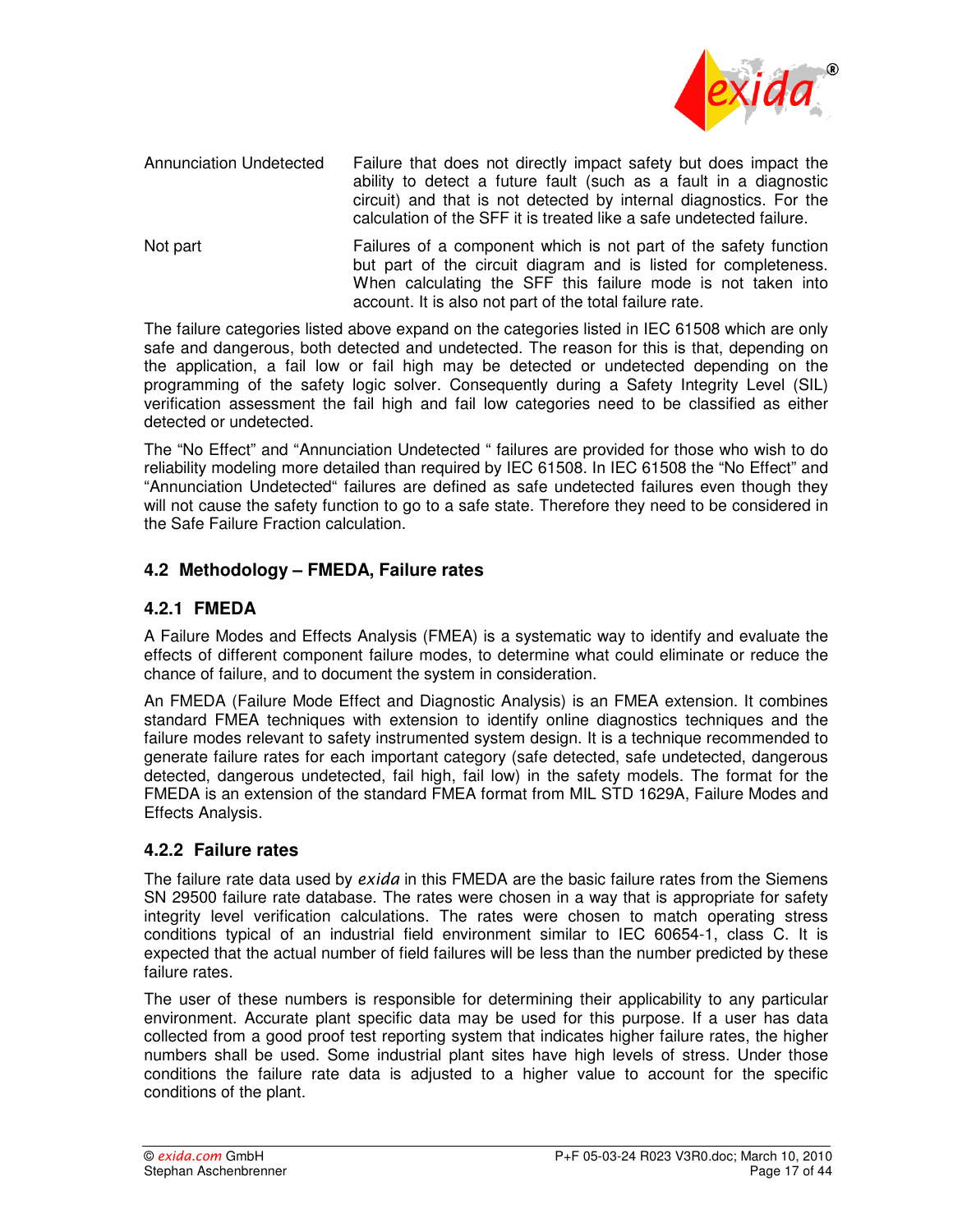

## **4.2.3 Assumptions**

The following assumptions have been made during the FMEDA of the temperature converters KF\*\*-GUT-(Ex)1.D, KFD2-UT2-(Ex)\* and HiD2082:

- Failure rates are constant, wear out mechanisms are not included.
- Propagation of failures is not relevant.
- Sufficient tests are performed prior to shipment to verify the absence of vendor and/or manufacturing defects that prevent proper operation of specified functionality to product specifications or cause operation different from the design analyzed.
- The repair time after a safe failure is 8 hours.
- The test time of the logic solver to react on a dangerous detected failure is 1 hour.
- The stress levels are average for an industrial environment and can be compared to the Ground Fixed classification of MIL-HNBK-217F. Alternatively, the assumed environment is similar to:
	- o IEC 60654-1, Class C (sheltered location) with temperature limits within the manufacturer's rating and an average temperature over a long period of time of 40ºC. Humidity levels are assumed within manufacturer's rating.
- All modules are operated in the low demand mode of operation.
- External power supply failure rates are not included.
- Short Circuit (SC) detection and Lead Breakage (LB) detection are activated.
- The "HOLD" function is disabled.
- Process related parameters are protected by password.
- Because the optional display is not part of the safety function, the failure rate of the display is not considered in the calculation.
- Failures during parameterization are not considered.
- Only one input and one output are part of the considered safety function.
- The collective error output which signals if the field wiring is broken or shorted is not considered in the FMEDA and the calculations.
- The relay outputs are protected by a fuse which initiates at 60% of the rated current to avoid contact welding.
- The characteristics of the current output are set to NE43 (4..20mA).
- The application program in the safety logic solver is configured to detect under-range and over-range failures and does not automatically trip on these failures; therefore these failures have been classified as dangerous detected failures.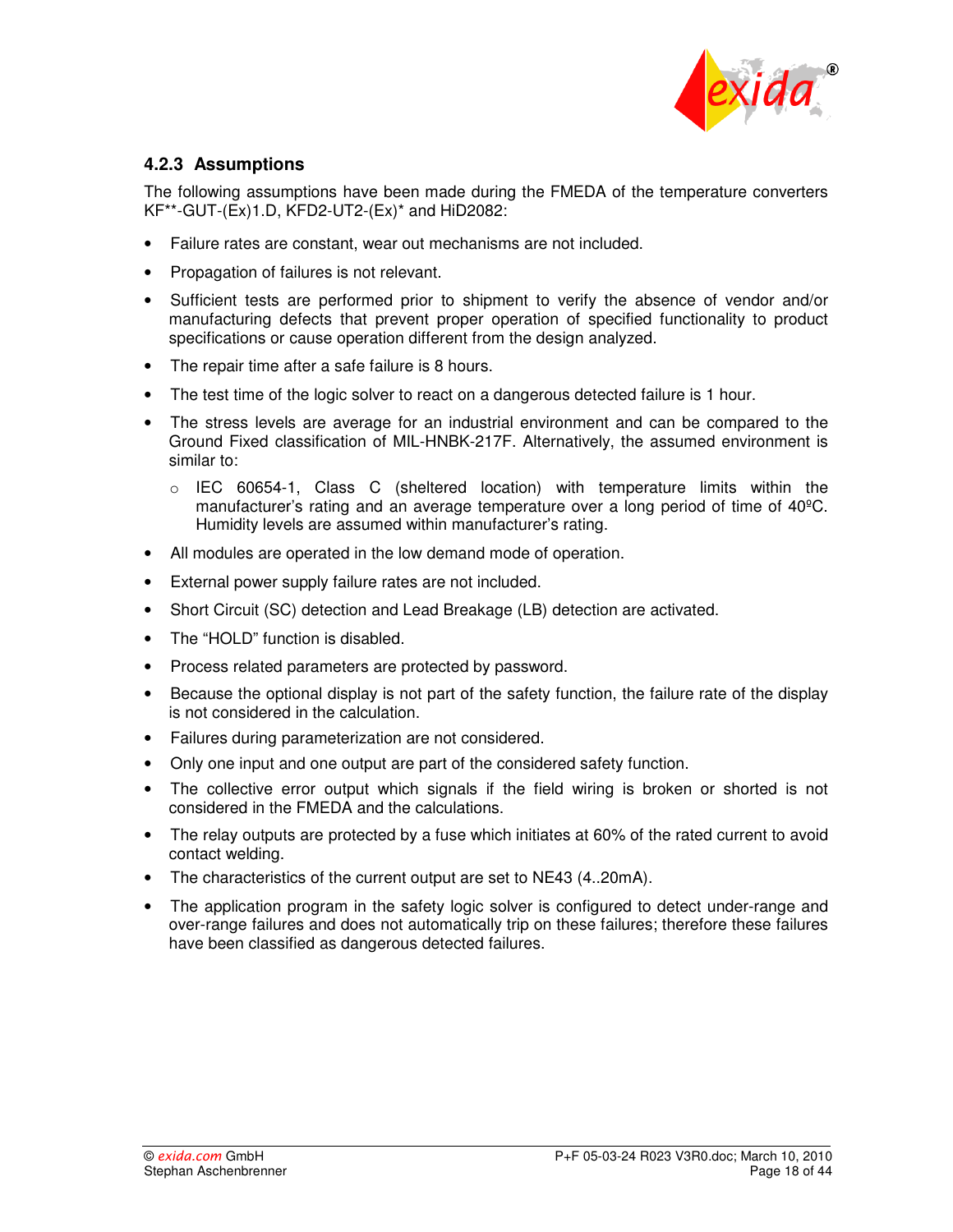

## **5 Results of the assessment**

*exida* did the FMEDAs together with Pepperl+Fuchs GmbH.

For the calculation of the Safe Failure Fraction (SFF) the following has to be noted:

 $\lambda_{\text{total}}$  consists of the sum of all component failure rates. This means:

 $\lambda_{\text{total}} = \lambda_{\text{safe}} + \lambda_{\text{dangerous}} + \lambda_{\text{no effect}} + \lambda_{\text{annunciation}}$ 

#### $SFF = 1 - \lambda_{\text{du}} / \lambda_{\text{total}}$

For the FMEDAs failure modes and distributions were used based on information gained from [N3] to [N5].

For the calculation of the PFD<sub>AVG</sub> the following Markov model for a 1oo1D system was used. As after a complete proof test all states are going back to the OK state no proof test rate is shown in the Markov models but included in the calculation.

The proof test time was changed using the Microsoft® Excel 2000 based FMEDA tool of *exida* as a simulation tool. The results are documented in the following sections.



**Figure 4: Markov model for a 1oo1D structure**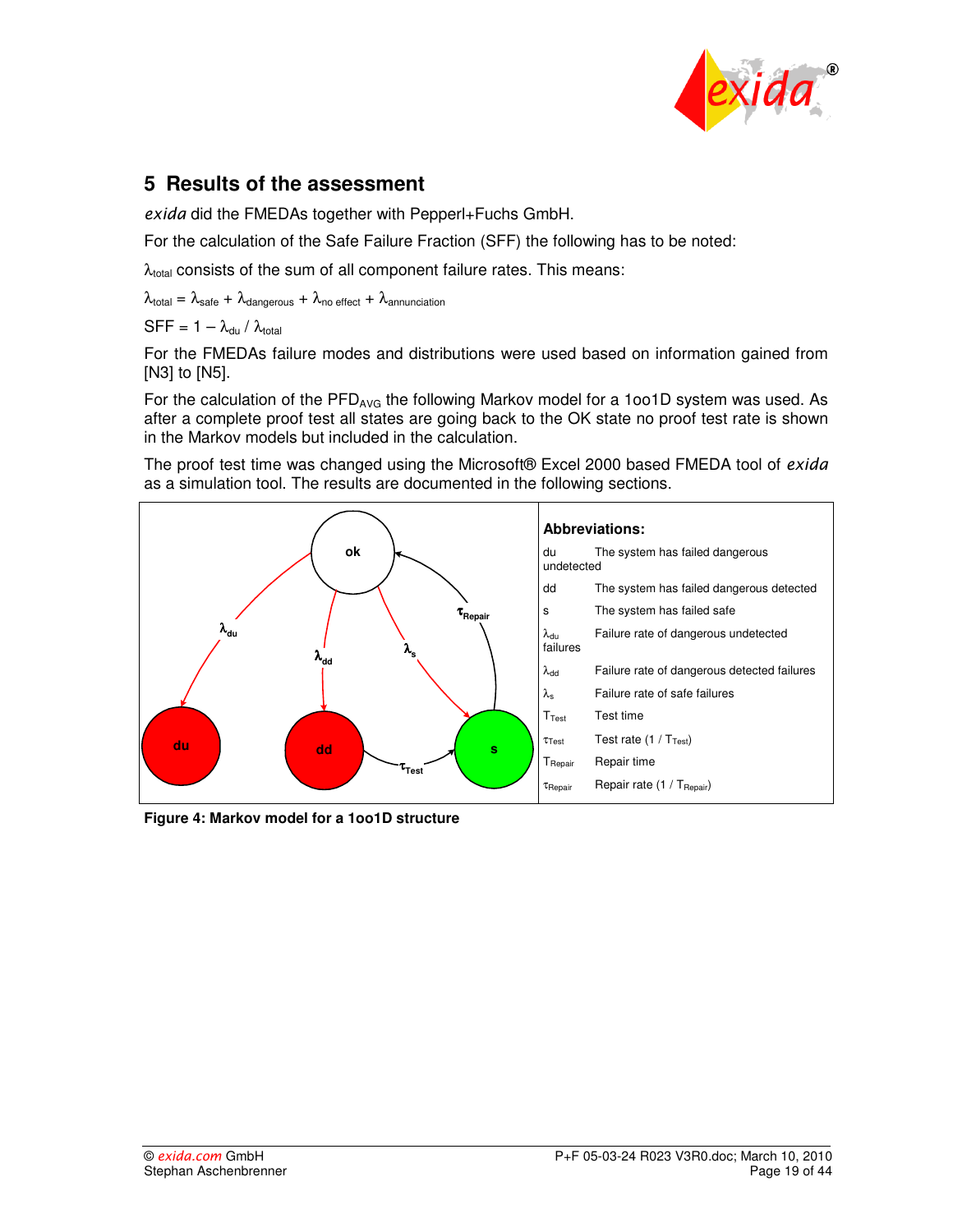

## **5.1 KF\*\*-GUT-(Ex)1.D with current output**

The FMEDA carried out on the temperature converters KF\*\*-GUT-(Ex)1.D with current output leads under the assumptions described in section 4.2.3 to the following failure rates:

 $\lambda_{sd} = 0,00E-00$  1/h  $\lambda_{\text{su}} = 0,00E - 001/h$  $\lambda_{dd} = 1,67E-07$  1/h  $λ_{du} = 6,64E-08$  1/h  $λ_{\text{hiah}} = 1,68E-08$  1/h  $λ_{low} = 1,57E-071/h$  $λ_{\text{au}} = 2,20E-09$  1/h  $\lambda_{\text{no effect}} = 2,36E-07$  1/h  $λ$ <sub>total</sub> = 6,45E-07 1/h  $\lambda_{\text{not part}} = 5,34E-08$  1/h MTBF = MTTF + MTTR = 1 /  $(\lambda_{total} + \lambda_{not part})$  + 8 h = 163 years

These failure rates can be turned over into the following typical failure rates:

| <b>Failure category</b>                                           | Failure rates (in FIT) |
|-------------------------------------------------------------------|------------------------|
| <b>Fail Dangerous Detected</b>                                    | 341                    |
| Fail detected (internal diagnostics or indirectly <sup>11</sup> ) | 167                    |
| Fail High (detected by the logic solver)                          | 17                     |
| Fail low (detected by the logic solver)                           | 157                    |
| <b>Fail Dangerous Undetected</b>                                  | 66                     |
| No Effect                                                         | 236                    |
| <b>Annunciation Undetected</b>                                    | ŋ                      |
| Not part                                                          | 53                     |

Under the assumptions described in section 4.2.3 and 5 the following tables show the failure rates according to IEC 61508:

| <b>ASD</b> | 12<br><b>ASU</b> | <b>ADD</b>  | $\Lambda_{\text{DU}} = \Lambda_{\text{du}} + \Lambda_{\text{au}}$ | <b>SFF</b> | DC <sub>s</sub> | $DC_D$ |
|------------|------------------|-------------|-------------------------------------------------------------------|------------|-----------------|--------|
| 0 FIT      | 236 FIT          | . 티프<br>341 | 68 FIT                                                            | 89,46%     | 0%              | 83%    |

<sup>&</sup>lt;sup>11</sup> "indirectly" means that these failure are not necessarily detected by diagnostics but lead to either fail low or fail high failures depending on the device setting and are therefore detectable.

 $12$  Note that the SU category includes failures that do not cause a spurious trip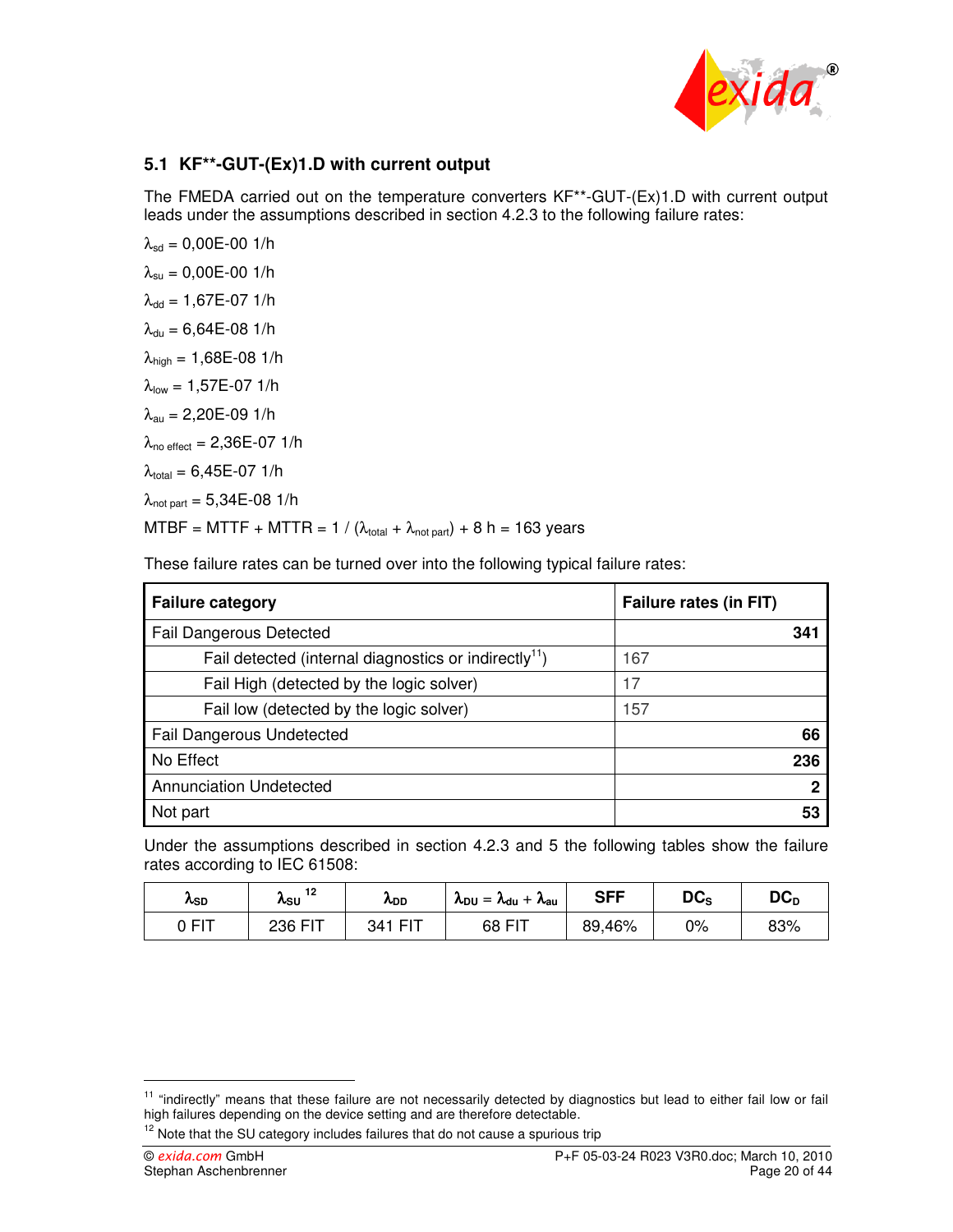

The PFD<sub>AVG</sub> was calculated for three different proof test times using the Markov model as described in Figure 4.

| $T[Proof] = 1$ year                                    | $T[Proof] = 2 \text{ years}$ | $T[Proof] = 5$ years             |
|--------------------------------------------------------|------------------------------|----------------------------------|
| $\mathsf{PFD}_{\text{AVG}} = 2,98\mathsf{E}\text{-}04$ | $PFD_{AVG} = 5,96E-04$       | $\overline{PP_{AVG}} = 1,49E-03$ |

The boxes marked in yellow ( $\Box$ ) mean that the calculated PFD<sub>AVG</sub> values are within the allowed range for SIL 2 according to table 2 of IEC 61508-1 but do not fulfill the requirement to not claim more than 10% of this range, i.e. to be better than or equal to 1,00E-03. The boxes marked in green ( $\Box$ ) mean that the calculated PFD<sub>AVG</sub> values are within the allowed range for SIL 2 according to table 2 of IEC 61508-1 and do fulfill the requirement to not claim more than 10% of this range, i.e. to be better than or equal to 1,00E-03. Figure 5 shows the time dependent curve of PFD<sub>AVG</sub>.



**Figure 5: PFD<sub>AVG</sub>(t)**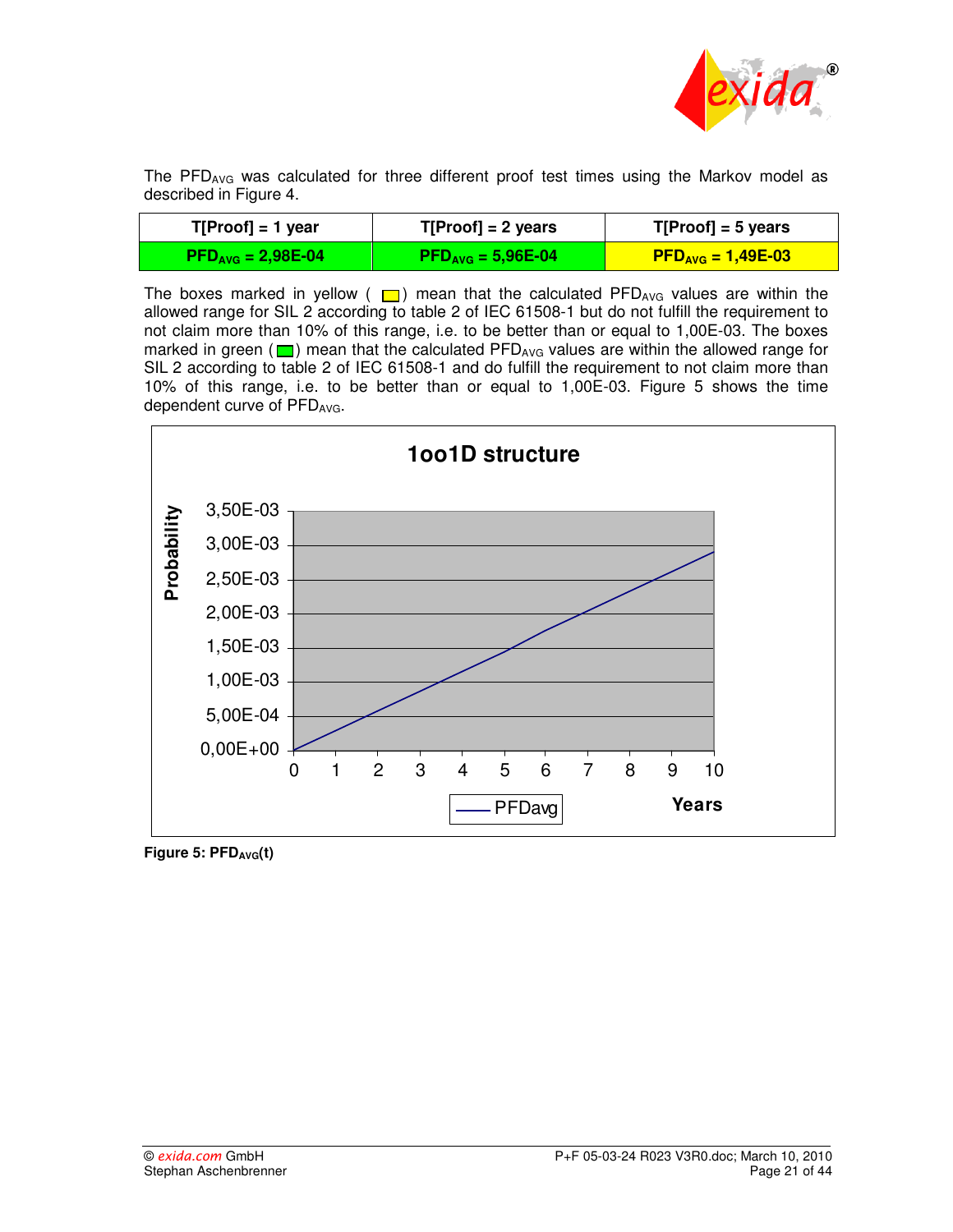

## **5.2 KF\*\*-GUT-(Ex)1.D with one relay output**

The FMEDA carried out on the temperature converters KF\*\*-GUT-(Ex)1.D with one relay output leads under the assumptions described in section 4.2.3 to the following failure rates:

 $λ_{sd} = 0.00E-00 1/h$  $\lambda_{su} = 2,20E-07$  1/h  $\lambda_{dd} = 1,17E-07$  1/h  $λ_{du} = 1.04E-07$  1/h  $\lambda_{\text{au}} = 2,20E - 09$  1/h  $\lambda_{\text{no effect}} = 2,25E-07$  1/h  $\lambda_{\text{total}} = 6,68E-07$  1/h

 $\lambda_{\text{not part}} = 5,32E-08$  1/h

MTBF = MTTF + MTTR = 1 /  $(\lambda_{total} + \lambda_{not part})$  + 8 h = 158 years

Under the assumptions described in section 4.2.3 and 5 the following table shows the failure rates according to IEC 61508:

| <b>A<sub>SD</sub></b> | 13<br><b>ASU</b> | <b>ADD</b> | $\Lambda_{\rm DU} = \Lambda_{\rm du} + \Lambda_{\rm au}$ | <b>SFF</b> | $DC_{S}$ | $DC_D$ |
|-----------------------|------------------|------------|----------------------------------------------------------|------------|----------|--------|
| 0 FIT                 | 445 FIT          | $.17$ FIT  | <b>106 FIT</b>                                           | 84,13%     | 0%       | 52%    |

The  $PFD_{AVG}$  was calculated for three different proof times using the Markov model as described in Figure 4.

| $T[Proof] = 1$ year    | $T[Proof] = 2 \text{ years}$ | $T[Proof] = 5$ years             |
|------------------------|------------------------------|----------------------------------|
| $PFD_{AVG} = 4.64E-04$ | $PFD_{AVG} = 9.29E-04$       | $\overline{PP_{AVG}}$ = 2.32E-03 |

The boxes marked in yellow ( $\Box$ ) mean that the calculated PFD<sub>AVG</sub> values are within the allowed range for SIL 2 according to table 2 of IEC 61508-1 but do not fulfill the requirement to not claim more than 10% of this range, i.e. to be better than or equal to 1,00E-03. The boxes marked in green ( $\Box$ ) mean that the calculated PFD<sub>AVG</sub> values are within the allowed range for SIL 2 according to table 2 of IEC 61508-1 and do fulfill the requirement to not claim more than 10% of this range, i.e. to be better than or equal to 1,00E-03. Figure 6 shows the time dependent curve of PFD<sub>AVG</sub>.

 $13$  Note that the SU category includes failures that do not cause a spurious trip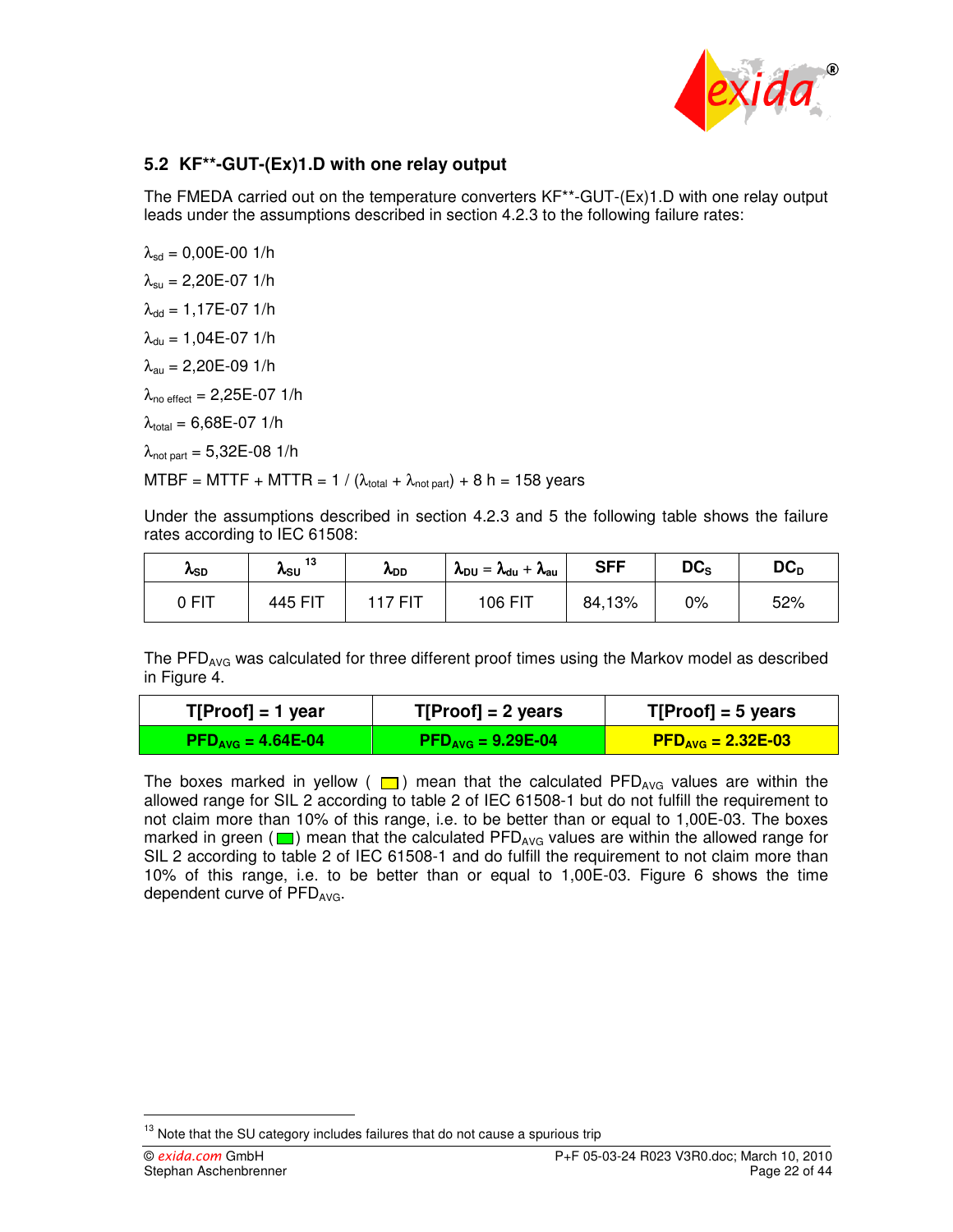



**Figure 6: PFD<sub>AVG</sub>(t)**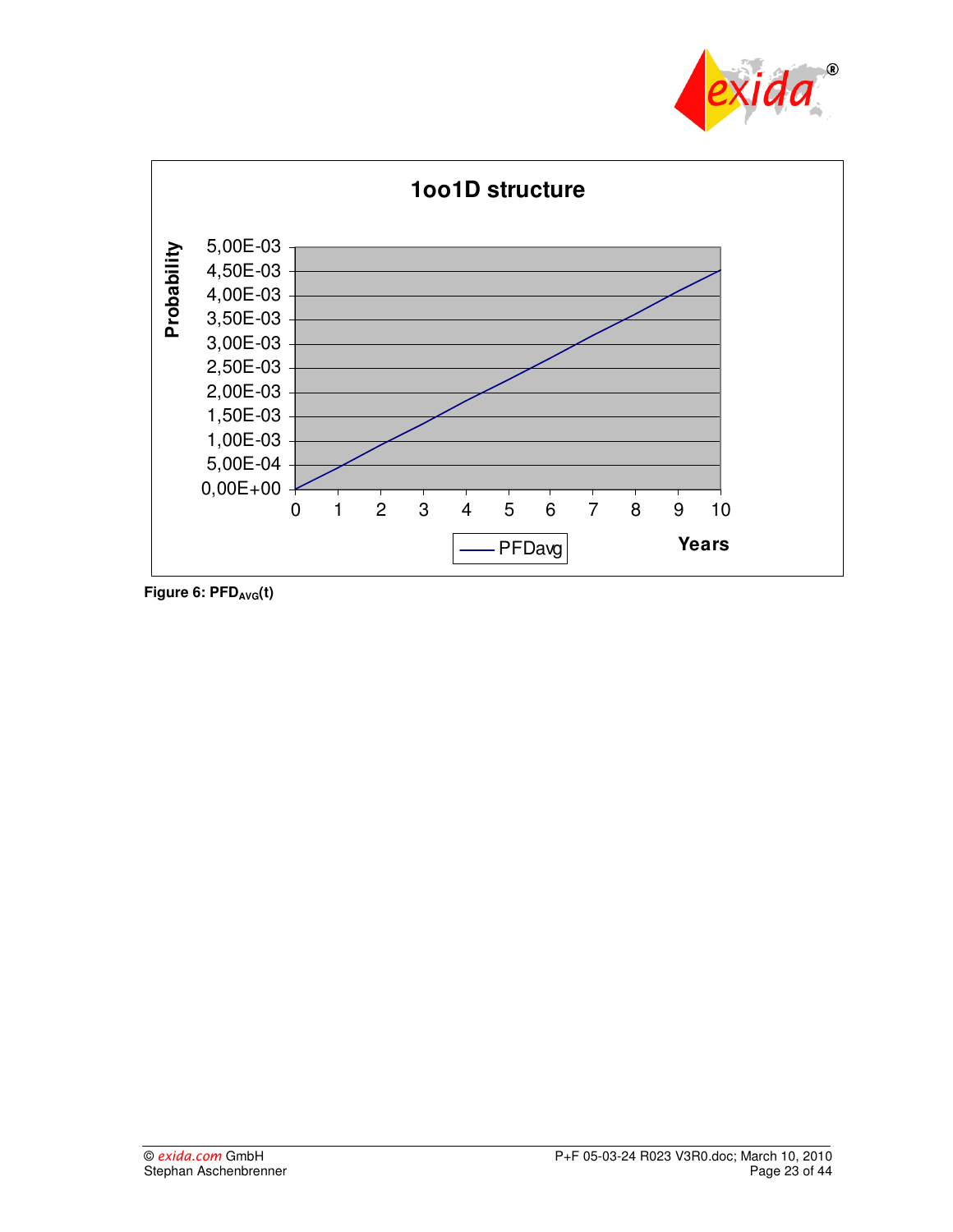

## **5.3 KF\*\*-GUT-(Ex)1.D with two relay outputs**

The FMEDA carried out on the temperature converters KF\*\*-GUT-(Ex)1.D with two relay outputs leads under the assumptions described in section 4.2.3 to the following failure rates:

 $λ_{sd} = 0.00E-00 1/h$  $\lambda_{su} = 2,56E-07$  1/h  $\lambda_{dd} = 1,47E-07$  1/h  $λ_{d<sub>U</sub>} = 7,33E-08$  1/h  $\lambda_{\text{ad}} = 3,03E - 08$  1/h  $λ_{au} = 4,09E-09$  1/h  $\lambda_{\text{no effect}} = 2,30E-07$  1/h  $λ_{total} = 7,41E-07$  1/h  $\lambda_{\text{not part}} = 5,32E-08$  1/h MTBF = MTTF + MTTR = 1 /  $(\lambda_{total} + \lambda_{not part})$  + 8 h = 144 years

Under the assumptions described in section 4.2.3 and 5 the following table shows the failure rates according to IEC 61508:

| $\lambda_{\text{SD}}$ | 14<br><b>ASU</b> | $\lambda_{DD} = \lambda_{dd} +$<br>$\lambda_{\rm ad}$ | $\lambda_{\rm DU} = \lambda_{\rm du} + \lambda_{\rm au}$ | <b>SFF</b> | $DC_{S}$ | $DC_D$ |
|-----------------------|------------------|-------------------------------------------------------|----------------------------------------------------------|------------|----------|--------|
| 0 FIT                 | 486 FIT          | 177 FI1                                               | 77 FI1                                                   | 89,56%     | 0%       | 65%    |

The PFD<sub>AVG</sub> was calculated for three different proof times using the Markov model as described in Figure 4.

| $T[Proof] = 1$ year    | $T[Proof] = 2 \text{ years}$ | $T[Proof] = 5$ years             |
|------------------------|------------------------------|----------------------------------|
| $PFD_{AVG} = 3.37E-04$ | $PFD_{AVG} = 6.75E-04$       | $\overline{PP_{AVG}}$ = 1.69E-03 |

The boxes marked in yellow ( $\Box$ ) mean that the calculated PFD<sub>AVG</sub> values are within the allowed range for SIL 2 according to table 2 of IEC 61508-1 but do not fulfill the requirement to not claim more than 10% of this range, i.e. to be better than or equal to 1,00E-03. The boxes marked in green ( $\Box$ ) mean that the calculated PFD<sub>AVG</sub> values are within the allowed range for SIL 2 according to table 2 of IEC 61508-1 and do fulfill the requirement to not claim more than 10% of this range, i.e. to be better than or equal to 1,00E-03. Figure 7 shows the time dependent curve of PFD<sub>AVG</sub>.

 $14$  Note that the SU category includes failures that do not cause a spurious trip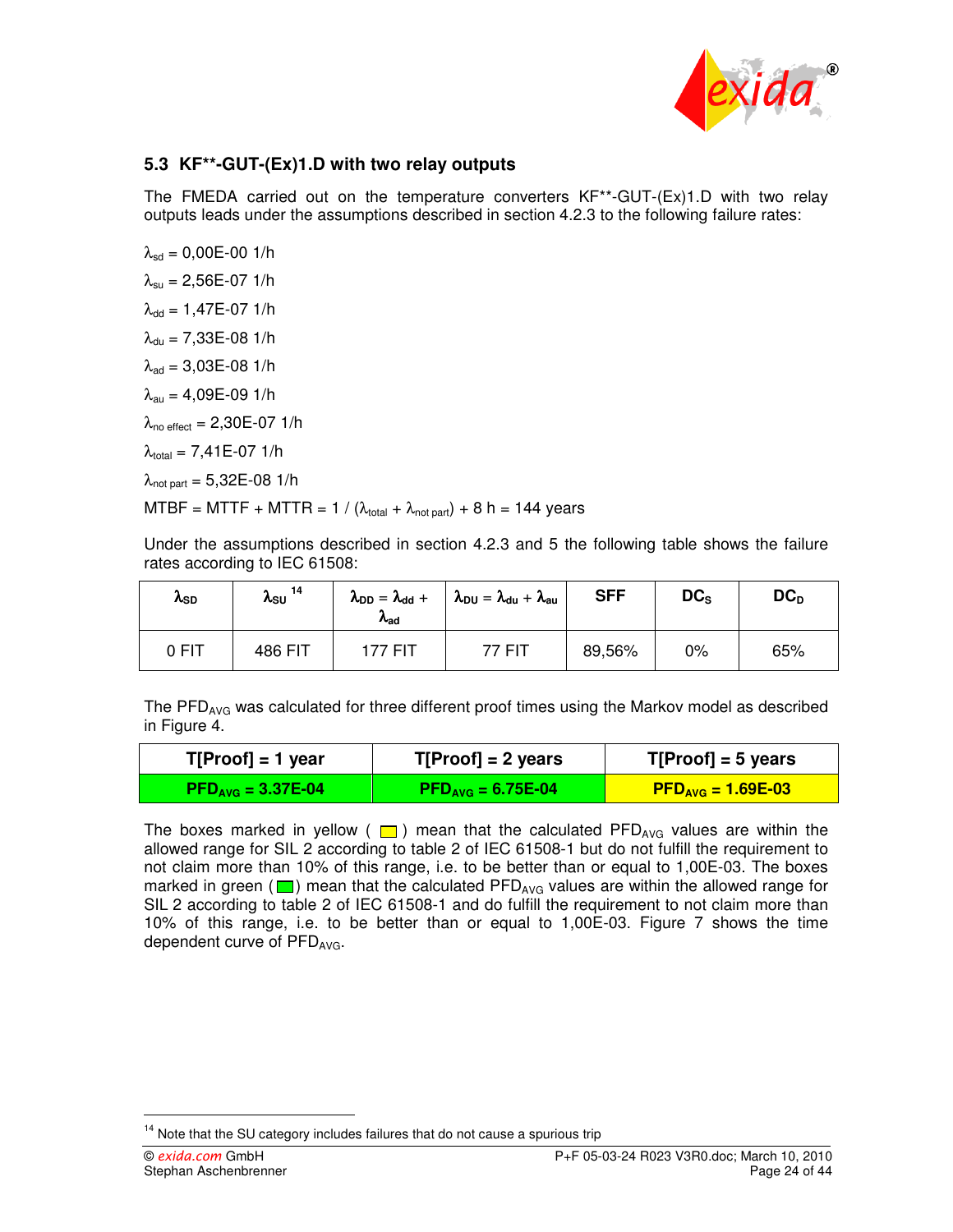



 $Figure 7: PFD<sub>AVG</sub>(t)$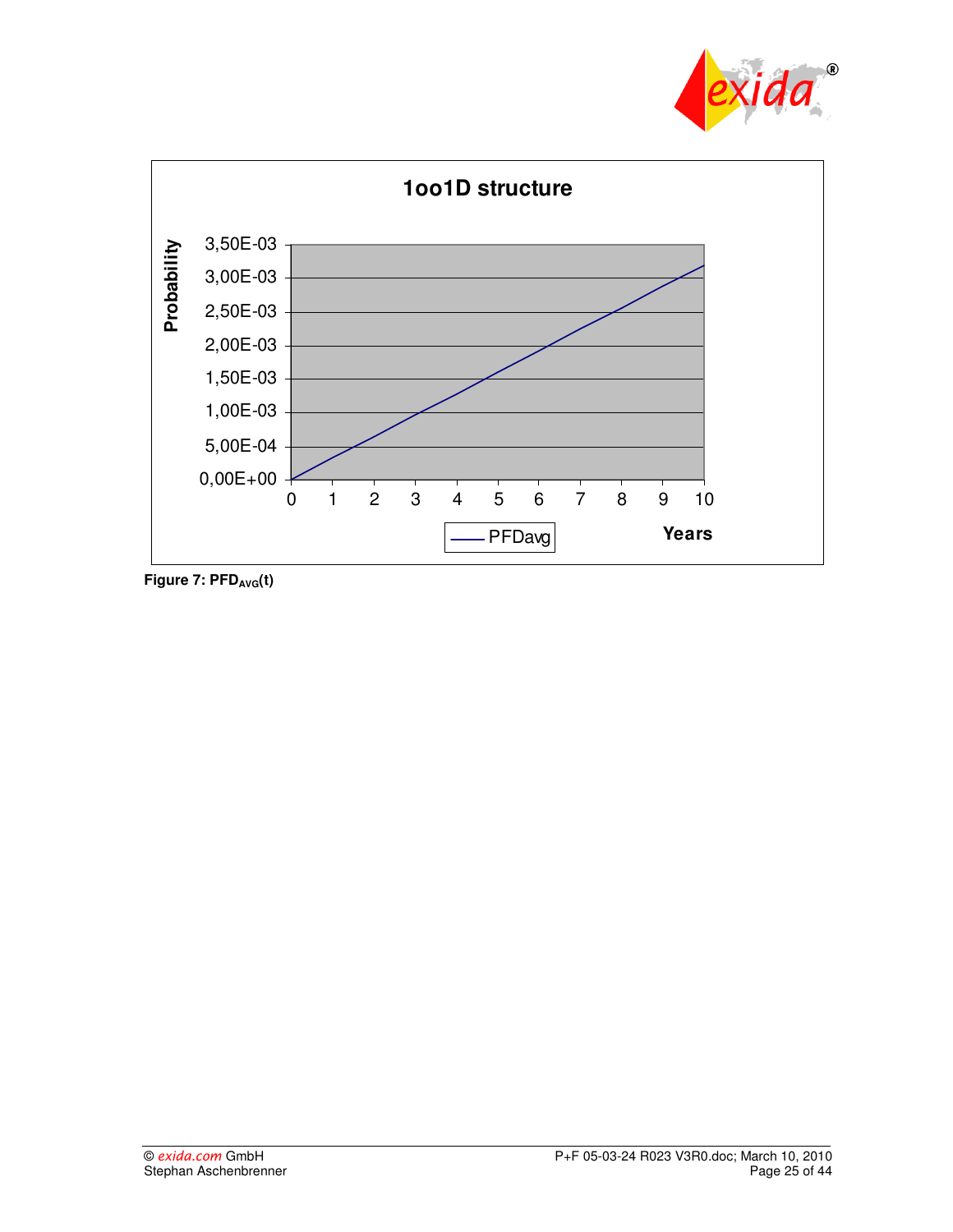

## **5.4 KFD2-UT2-(Ex)\* with current / voltage output**

The FMEDA carried out on the temperature converters KFD2-UT2-(Ex)\* with current / voltage output leads under the assumptions described in section 4.2.3 to the following failure rates:

 $\lambda_{sd} = 0,00E-001/h$  $\lambda_{\text{su}} = 0,00E - 001/h$  $λ_{dd} = 1,48E-07$  1/h  $\lambda_{du} = 7,43E-08$  1/h  $λ_{\text{hich}} = 2,36E-08$  1/h  $λ_{low} = 1,61E-071/h$  $λ_{\text{au}} = 4,89E-09$  1/h  $\lambda_{\text{no effect}} = 2,95E-07$  1/h  $λ_{total} = 7,06E-07$  1/h  $\lambda_{\text{not part}} = 3,34E-08$  1/h MTBF = MTTF + MTTR = 1 /  $(\lambda_{total} + \lambda_{not part})$  + 8 h = 154 years

These failure rates can be turned over into the following typical failure rates:

| <b>Failure category</b>                                           | Failure rates (in FIT) |
|-------------------------------------------------------------------|------------------------|
| <b>Fail Dangerous Detected</b>                                    | 333                    |
| Fail detected (internal diagnostics or indirectly <sup>15</sup> ) | 148                    |
| Fail High (detected by the logic solver)                          | 24                     |
| Fail low (detected by the logic solver)                           | 161                    |
| <b>Fail Dangerous Undetected</b>                                  | 74                     |
| No Effect                                                         | 295                    |
| <b>Annunciation Undetected</b>                                    | 5                      |
| Not part                                                          |                        |

Under the assumptions described in section 4.2.3 and 5 the following tables show the failure rates according to IEC 61508:

| <b>ASD</b> | 16<br><b>ASU</b> | <b>ADD</b> | $\Lambda_{\text{DU}} = \Lambda_{\text{du}} + \Lambda_{\text{au}}$ | <b>SFF</b> | DC <sub>s</sub> | $DC_D$ |
|------------|------------------|------------|-------------------------------------------------------------------|------------|-----------------|--------|
| 0 FIT      | 295 FIT          | 333 $Fr$   | <b>79 FIT</b>                                                     | 88,78%     | 0%              | 81%    |

<sup>&</sup>lt;sup>15</sup> "indirectly" means that these failure are not necessarily detected by diagnostics but lead to either fail low or fail high failures depending on the device setting and are therefore detectable.

 $16$  Note that the SU category includes failures that do not cause a spurious trip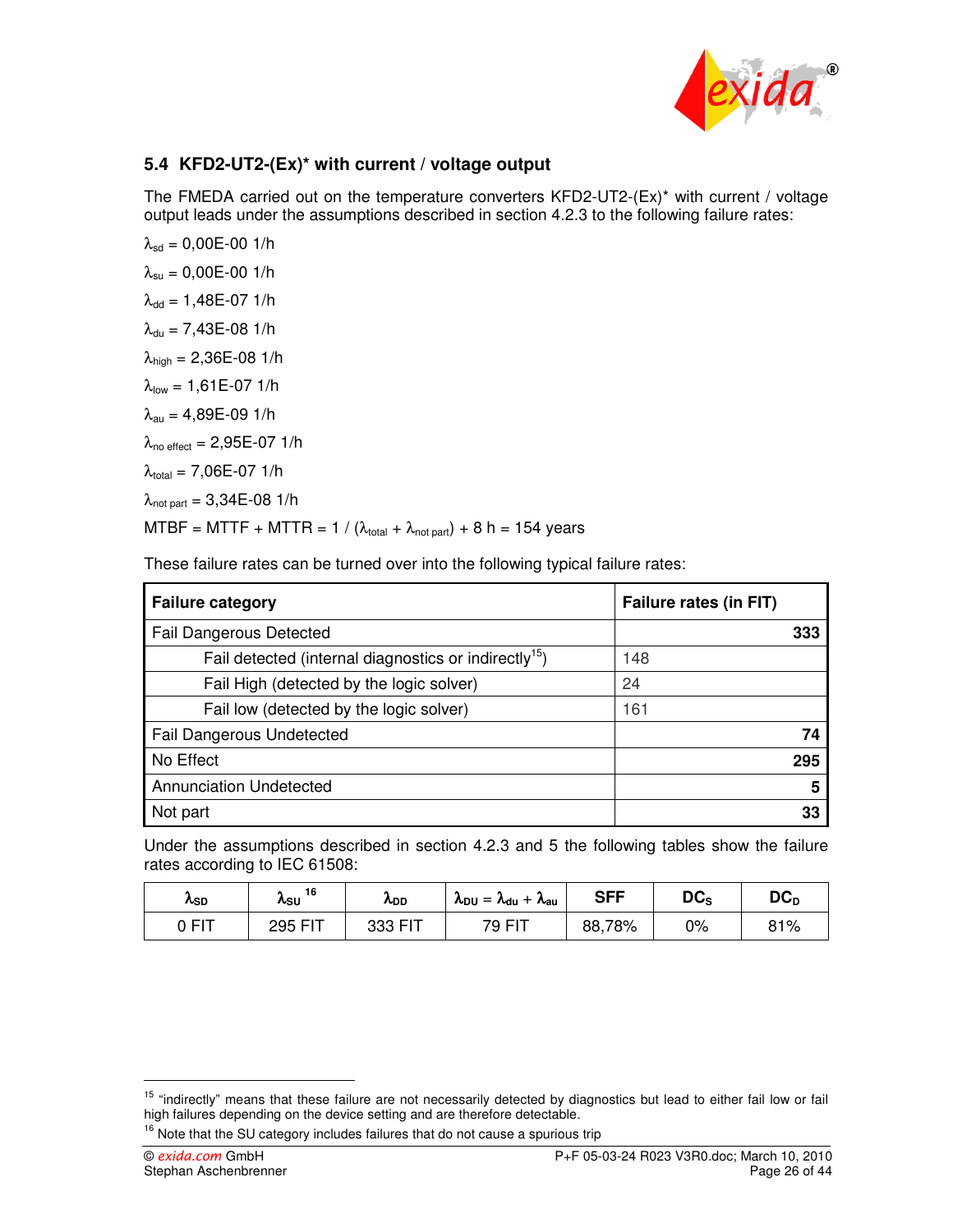

The PFD<sub>AVG</sub> was calculated for three different proof test times using the Markov model as described in Figure 4.

| $T[Proof] = 1$ year    | $T[Proof] = 2 \text{ years}$ | $T[Proof] = 5$ years             |
|------------------------|------------------------------|----------------------------------|
| $PFD_{AVG} = 3,47E-04$ | $PFD_{AVG} = 6,94E-04$       | $\overline{PP_{AVG}}$ = 1,73E-03 |

The boxes marked in yellow ( $\Box$ ) mean that the calculated PFD<sub>AVG</sub> values are within the allowed range for SIL 2 according to table 2 of IEC 61508-1 but do not fulfill the requirement to not claim more than 10% of this range, i.e. to be better than or equal to 1,00E-03. The boxes marked in green ( $\Box$ ) mean that the calculated PFD<sub>AVG</sub> values are within the allowed range for SIL 2 according to table 2 of IEC 61508-1 and do fulfill the requirement to not claim more than 10% of this range, i.e. to be better than or equal to 1,00E-03. Figure 5 shows the time dependent curve of PFD<sub>AVG</sub>.



**Figure 8: PFD**<sub>AVG</sub>(t)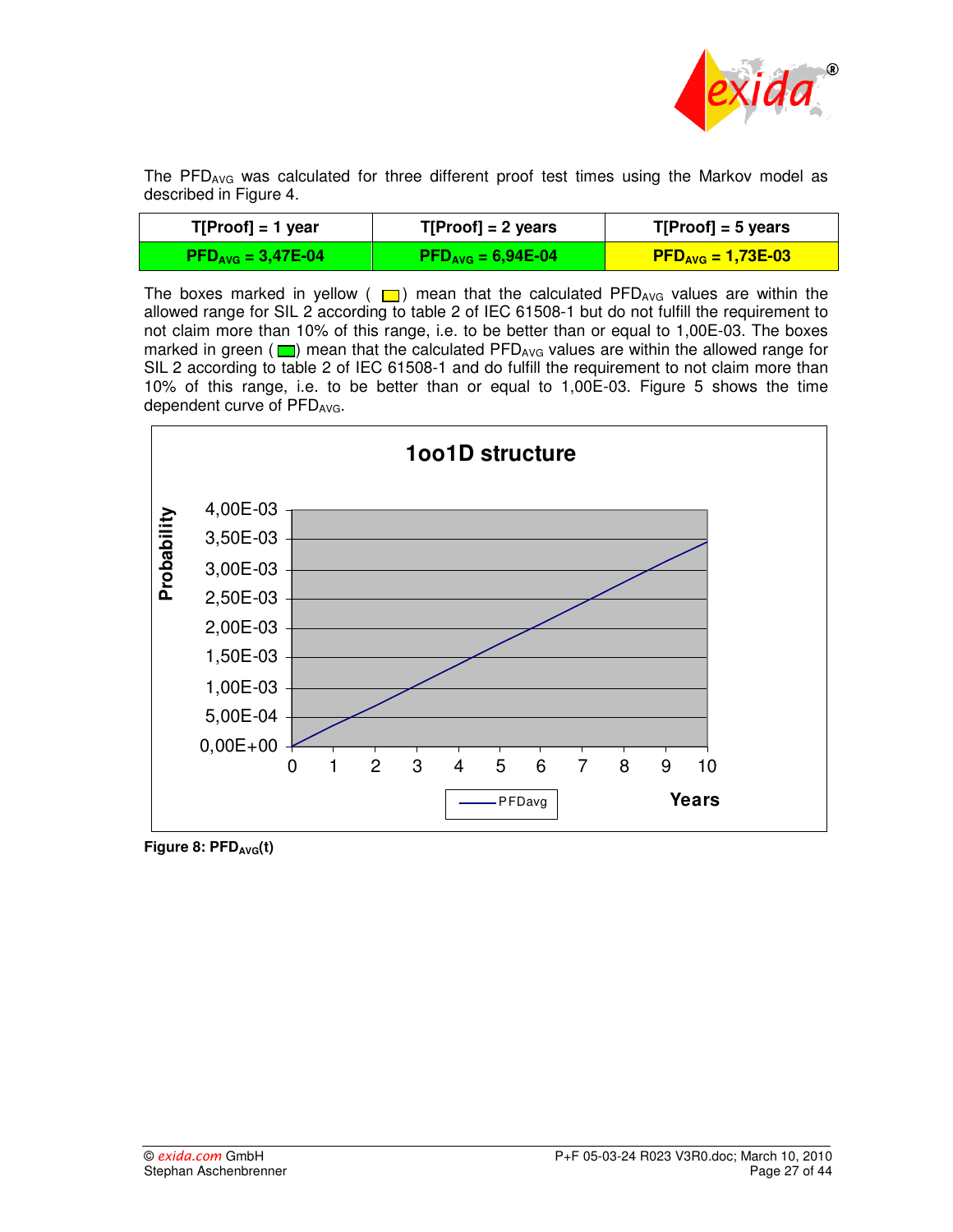

#### **5.5 HiD2082 with current / voltage output**

The FMEDA carried out on the temperature converter HiD2082 with current / voltage output leads under the assumptions described in section 4.2.3 to the following failure rates:

 $\lambda_{sd} = 0,00E-001/h$  $\lambda_{\text{su}} = 0,00E - 001/h$  $λ_{dd} = 1,47E-07$  1/h  $\lambda_{du} = 9{,}61E{-}08$  1/h  $λ_{\text{hiah}} = 1,86E-08$  1/h  $λ_{low} = 2,30E-07$  1/h  $λ_{\text{au}} = 5,53E-09$  1/h  $\lambda_{\text{no effect}} = 3,02E - 07$  1/h  $λ$ <sub>total</sub> = 7,98E-07 1/h  $\lambda_{\text{not part}} = 4,56E-08$  1/h MTBF = MTTF + MTTR = 1 /  $(\lambda_{total} + \lambda_{not part})$  + 8 h = 135 years

These failure rates can be turned over into the following typical failure rates:

| <b>Failure category</b>                                           | Failure rates (in FIT) |
|-------------------------------------------------------------------|------------------------|
| <b>Fail Dangerous Detected</b>                                    | 396                    |
| Fail detected (internal diagnostics or indirectly <sup>17</sup> ) | 147                    |
| Fail High (detected by the logic solver)                          | 19                     |
| Fail low (detected by the logic solver)                           | 230                    |
| <b>Fail Dangerous Undetected</b>                                  | 96                     |
| No Effect                                                         | 302                    |
| <b>Annunciation Undetected</b>                                    | 6                      |
| Not part                                                          |                        |

Under the assumptions described in section 4.2.3 and 5 the following tables show the failure rates according to IEC 61508:

| <b>ASD</b> | 18<br><b>ASU</b> | <b>ADD</b> | $\Lambda_{\text{DU}} = \Lambda_{\text{du}} + \Lambda_{\text{au}}$ | <b>SFF</b> | DC <sub>s</sub> | $DC_D$ |
|------------|------------------|------------|-------------------------------------------------------------------|------------|-----------------|--------|
| 0 FIT      | 302 FIT          | 396 FIT    | $102 F^{17}$                                                      | 87,26%     | 0%              | 80%    |

<sup>&</sup>lt;sup>17</sup> "indirectly" means that these failure are not necessarily detected by diagnostics but lead to either fail low or fail high failures depending on the device setting and are therefore detectable.

 $18$  Note that the SU category includes failures that do not cause a spurious trip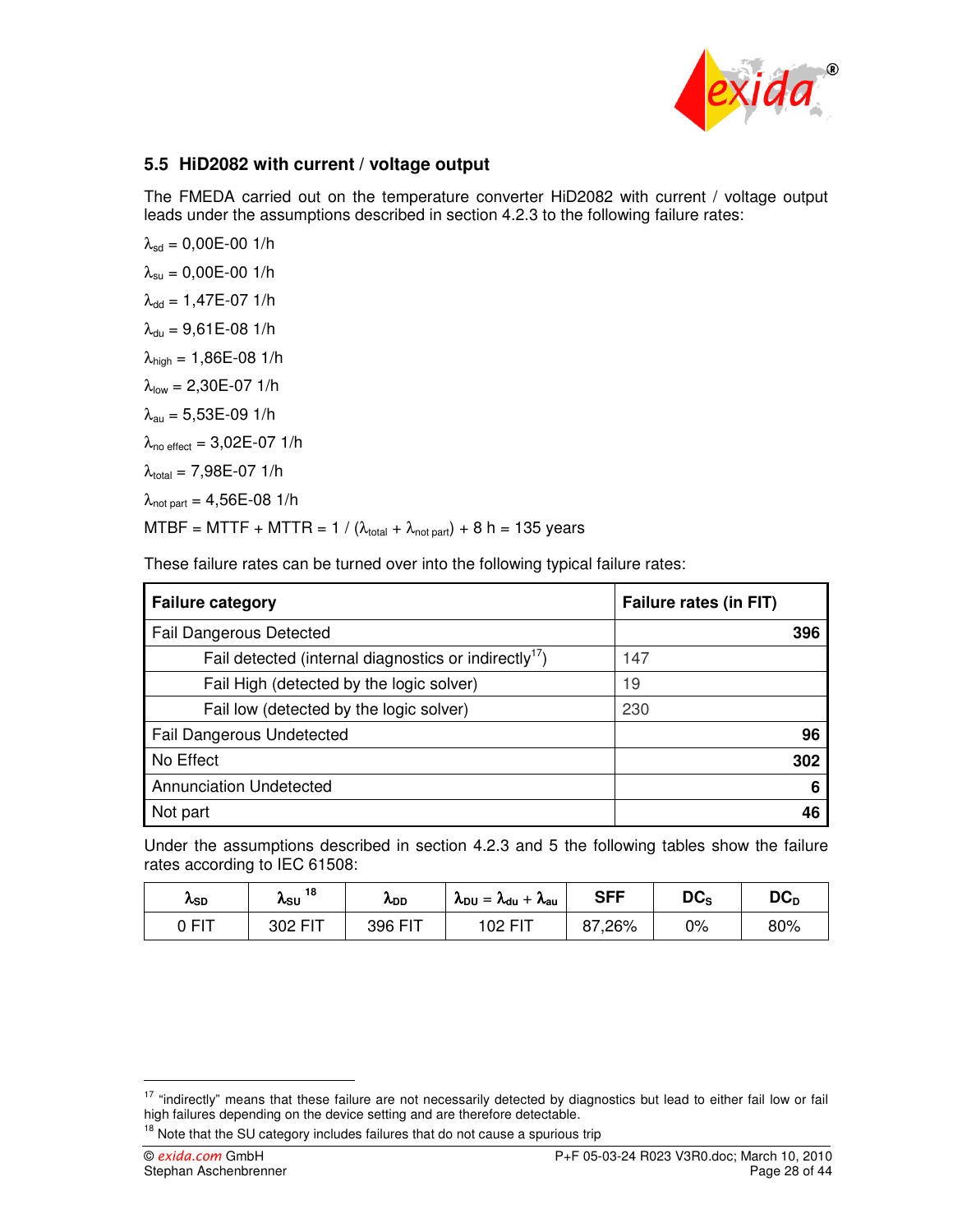

The PFD<sub>AVG</sub> was calculated for three different proof test times using the Markov model as described in Figure 4.

| $T[Proof] = 1$ year                    | $T[Proof] = 2 \text{ years}$           | $T[Proof] = 5$ years             |
|----------------------------------------|----------------------------------------|----------------------------------|
| $\text{PFD}_{\text{AVG}} = 4,45E - 04$ | $\mathsf{PFD}_{\text{AVG}} = 8,90E-04$ | $\overline{PP_{AVG}} = 2,22E-03$ |

The boxes marked in yellow ( $\Box$ ) mean that the calculated PFD<sub>AVG</sub> values are within the allowed range for SIL 2 according to table 2 of IEC 61508-1 but do not fulfill the requirement to not claim more than 10% of this range, i.e. to be better than or equal to 1,00E-03. The boxes marked in green ( $\Box$ ) mean that the calculated PFD<sub>AVG</sub> values are within the allowed range for SIL 2 according to table 2 of IEC 61508-1 and do fulfill the requirement to not claim more than 10% of this range, i.e. to be better than or equal to 1,00E-03. Figure 5 shows the time dependent curve of PFD<sub>AVG</sub>.



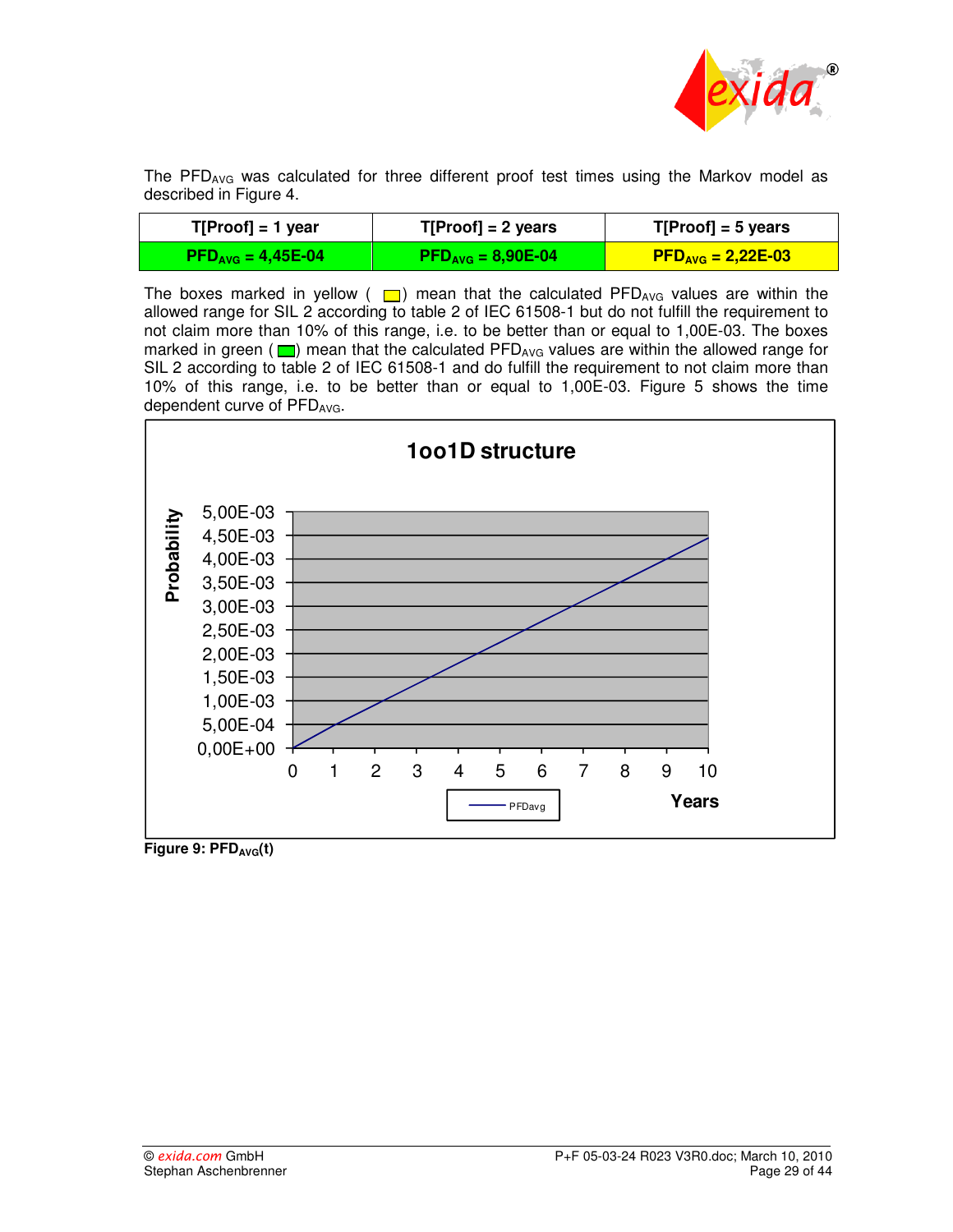

## **6 Proven-in-use Assessment**

### **6.1 Definition of the term "Proven-in-use" according to IEC 61508**

**Reference**: IEC 61508-7; B.5.4

**Aim:** To use field experience from different applications to prove that the safety-related system will work according to its specification.

**Description:** Use of components or subsystems, which have been shown by experience to have no, or only unimportant, faults when used, essentially unchanged, over a sufficient period of time in numerous different applications.

For proven by use to apply, the following requirements must have been fulfilled:

- unchanged specification;
- 10 systems in different applications;
- $\bullet$  10<sup>5</sup> operating hours and at least 1 year of service history.

The proof is given through documentation of the vendor and/or operating company. This documentation must contain at least the:

- exact designation of the system and its component, including version control for hardware;
- users and time of application;
- operating hours;
- procedures for the selection of the systems and applications procured to the proof;
- procedures for fault detection and fault registration as well as fault removal.

#### **6.2 "Prior-use" requirements according to IEC 61511-1**

According to IEC 61511-1 First Edition 2003-01 section 11.4.4 for all subsystems (e.g., sensor, final elements and non-PE logic solvers) except PE logic solvers the minimum fault tolerance specified in Table 6 of this standard may be reduced by one if the devices under consideration comply with all of the following:

- the hardware of the device is selected on the basis of prior use (see 11.5.3)
- the device allows adjustment of process-related parameters only, e.g., measuring range, upscale or downscale failure direction, etc.;
- the adjustment of the process-related parameters of the device is protected, e.g., jumper, password;
- the function has a SIL requirement less than 4.

## **Table 6 of IEC 61511-1 First Edition 2003-01**

**(Minimum hardware fault tolerance of sensors and final elements and non-PE logic solvers):** 

| <b>SIL</b>                        |  |  | <b>Minimum Hardware Fault Tolerance</b>    |  |  |                           |
|-----------------------------------|--|--|--------------------------------------------|--|--|---------------------------|
| Does not meet 11.4.4 requirements |  |  |                                            |  |  | Meets 11.4.4 requirements |
|                                   |  |  |                                            |  |  |                           |
|                                   |  |  |                                            |  |  |                           |
|                                   |  |  |                                            |  |  |                           |
|                                   |  |  | Special requirements apply - See IEC 61508 |  |  |                           |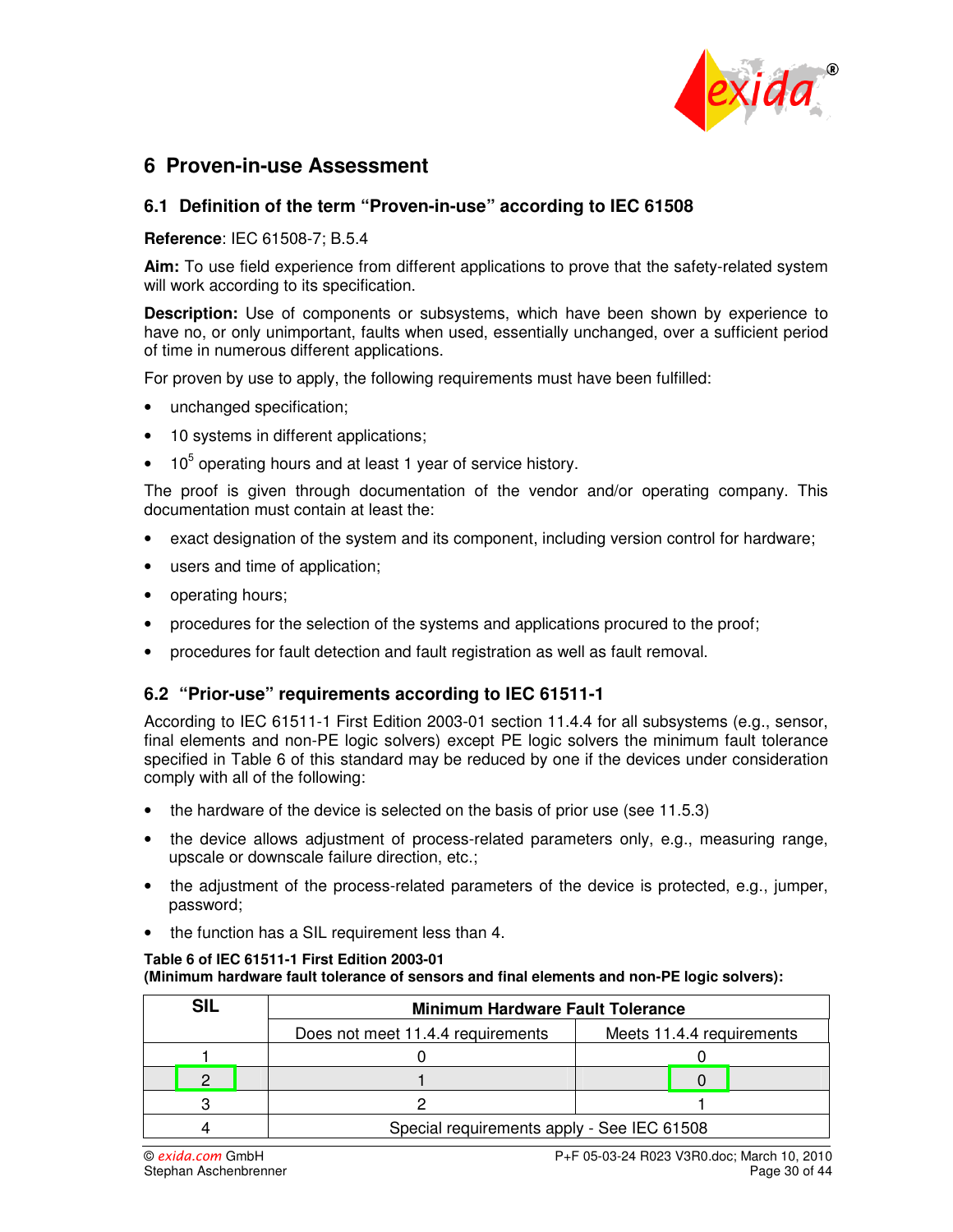

This means that if the requirements of section 11.4.4 of IEC 61511-1 First Edition 2003-01 are fulfilled a hardware fault tolerance of 0 is sufficient for SIL 2 (sub-) systems with a SFF of 60% to  $<$  90% $^{19}$ .

The assessment of the temperature converters KF\*\*-GUT-(Ex)1.D, KFD2-UT2-(Ex)\* and HiD2082 has shown that the requirements of IEC 61511-1 First Edition 2003-01 section 11.4.4 are fulfilled based on the following argumentation:

| Requirement                                                                                    | Argumentation <sup>20</sup>                                                                                                                                                                                                                                                                                                                                                                                                                                                                                                                                                                                                                                                                                                                                                                                                                                                                                                                                                                                                                                                                                                                                                                                                                                        |
|------------------------------------------------------------------------------------------------|--------------------------------------------------------------------------------------------------------------------------------------------------------------------------------------------------------------------------------------------------------------------------------------------------------------------------------------------------------------------------------------------------------------------------------------------------------------------------------------------------------------------------------------------------------------------------------------------------------------------------------------------------------------------------------------------------------------------------------------------------------------------------------------------------------------------------------------------------------------------------------------------------------------------------------------------------------------------------------------------------------------------------------------------------------------------------------------------------------------------------------------------------------------------------------------------------------------------------------------------------------------------|
| See Appendix 1: Prior<br>use Proof according to<br>IEC 61511-1 First<br><b>Edition 2003-01</b> | The devices are considered to be suitable for use in safety<br>1.<br>instrumented systems as they are used for more than 3 years in a<br>wide range of applications. They are considered to be of medium<br>complexity and the probability that they will fail <sup>21</sup> is <0,4%.                                                                                                                                                                                                                                                                                                                                                                                                                                                                                                                                                                                                                                                                                                                                                                                                                                                                                                                                                                             |
|                                                                                                | 2. Pepperl+Fuchs GmbH is ISO 9001 certified with appropriate<br>quality management and configuration management system. See<br>[D7] to [D9]. The assessed sub-system are clearly identified and<br>specified (see Table 1).<br>The field feedback tracking database of Pepperl+Fuchs GmbH<br>together with the explanations given in [D10] to [D12], [D29],<br>[D30] and [D41] demonstrated the performance of the sub-<br>systems in similar operating profiles and physical environments<br>and the operating experience. The software and hardware<br>modifications were carried out in accordance with an accepted<br>modification process (see [D13] to [D24], [D26] to [D31] and<br>[D38] to [D40]).<br>For KF**-GUT-(Ex)1.D operating experience exist with more than<br>35.500.000 operating hours for software versions V1.09, V1.14<br>and V1.38.<br>For KFD2-UT2-(Ex)* operating experience exist with more than<br>350.000.000 operating hours for software versions V1.39.<br>For HiD2082 operating experience exist with more than<br>33.000.000 operating hours for software versions V1.39.<br>This is considered to be sufficient taking into account the medium<br>complexity of the sub-systems and the use in SIL 2 safety<br>functions only). |
|                                                                                                | 3.<br>11.5.2 is under the responsibility of the user / manufacturer $\rightarrow$ no<br>argumentation. 11.5.3 see bullet items before.                                                                                                                                                                                                                                                                                                                                                                                                                                                                                                                                                                                                                                                                                                                                                                                                                                                                                                                                                                                                                                                                                                                             |
|                                                                                                | 4. The collective error output is not part of the safety function and<br>does not jeopardize the required safety instrumented function.                                                                                                                                                                                                                                                                                                                                                                                                                                                                                                                                                                                                                                                                                                                                                                                                                                                                                                                                                                                                                                                                                                                            |
|                                                                                                | 5. Under the responsibility of the user / manufacturer – concerning<br>suitability based on previous use in similar applications and<br>physical environments see [D12].                                                                                                                                                                                                                                                                                                                                                                                                                                                                                                                                                                                                                                                                                                                                                                                                                                                                                                                                                                                                                                                                                           |
| Adjustment of process-<br>related parameters<br>only                                           | The user can enable or disable short circuit and lead breakage<br>detection and change other process-related parameters. For safety<br>applications, however short circuit and lead breakage detection shall<br>always be activated and the fail-safe state shall be configured as the                                                                                                                                                                                                                                                                                                                                                                                                                                                                                                                                                                                                                                                                                                                                                                                                                                                                                                                                                                             |

 $\overline{\phantom{a}}$ <sup>19</sup> IEC 61511-1 First Edition 2003-01 explicitly says "...provided that the dominant failure mode is to the safe state or dangerous failures are detected…".

 $20$  The numbering is based on the requirements detailed in appendix 1.

 $21$  The probability of failure is the percentage of all returned devices with relevant repair reasons to all sold devices.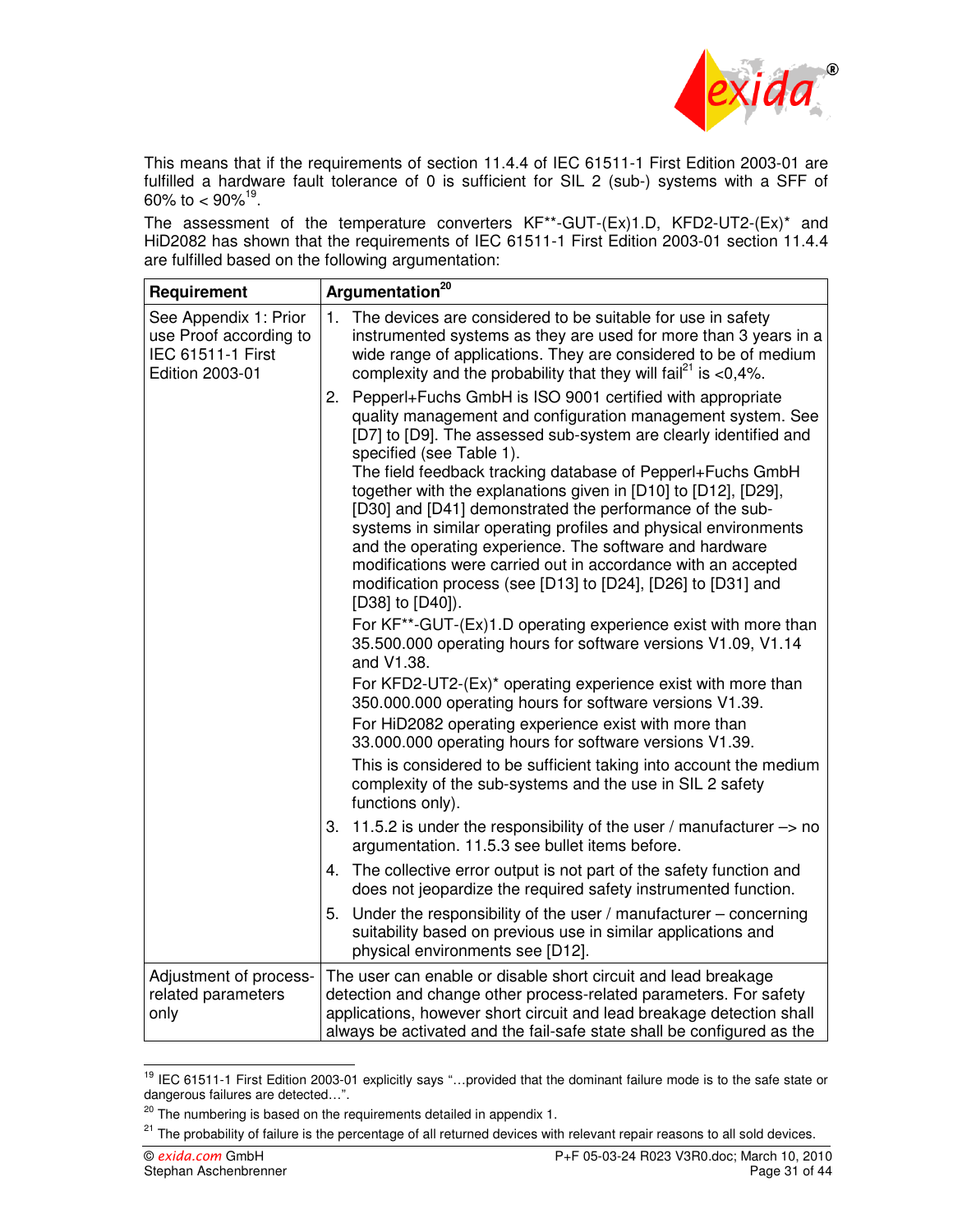

| Requirement                        | Argumentation <sup>20</sup>                                                      |
|------------------------------------|----------------------------------------------------------------------------------|
|                                    | outputs being de-energized or reaching the NAMUR NE43 alarm<br>levels.           |
| related parameters is<br>protected | Adjustment of process-   Process related parameters are protected by password.   |
| SIL < 4                            | The devices shall be assessed for suitability in SIL 2 safety functions<br>only. |

This means that the temperature converters KF\*\*-GUT-(Ex)1.D, KFD2-UT2-(Ex)\* and HiD2082 with a SFF of 60% -  $<$  90% and a HFT = 0 can considered to be proven-in-use according to IEC 61511-1 First Edition 2003-01.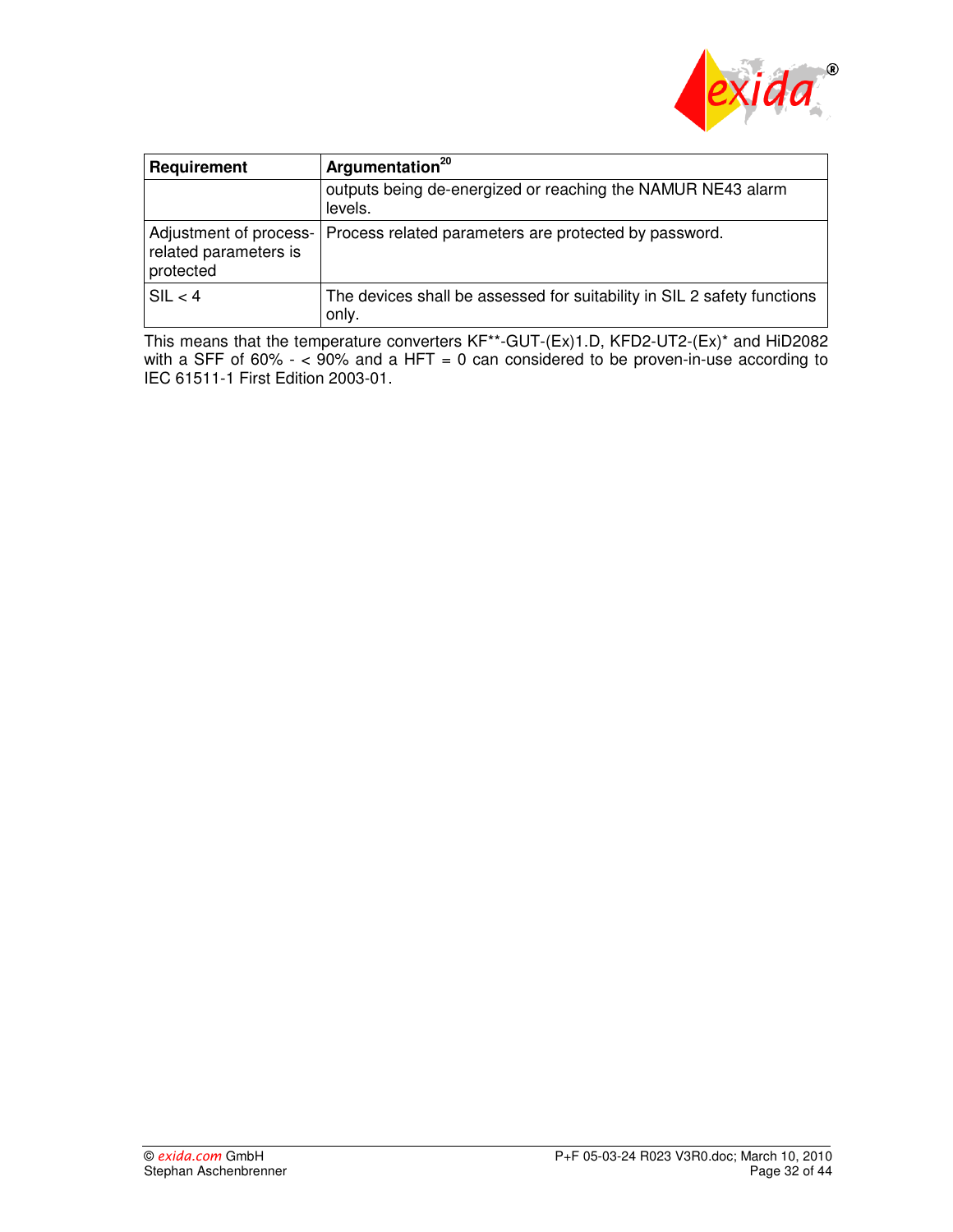

## **7 Terms and Definitions**

| DC <sub>S</sub>    | Diagnostic Coverage of safe failures (DC <sub>S</sub> = $\lambda_{sd}$ / ( $\lambda_{sd}$ + $\lambda_{su}$ ))                                                                                               |
|--------------------|-------------------------------------------------------------------------------------------------------------------------------------------------------------------------------------------------------------|
| DC <sub>D</sub>    | Diagnostic Coverage of dangerous failures (DC <sub>D</sub> = $\lambda_{dd}$ / ( $\lambda_{dd}$ + $\lambda_{du}$ ))                                                                                          |
| <b>FIT</b>         | Failure In Time $(1x10-9)$ failures per hour)                                                                                                                                                               |
| <b>FMEDA</b>       | Failure Mode Effect and Diagnostic Analysis                                                                                                                                                                 |
| <b>HFT</b>         | Hardware Fault Tolerance                                                                                                                                                                                    |
| Low demand mode    | Mode, where the frequency of demands for operation made on a safety-<br>related system is no greater than one per year and no greater than twice<br>the proof test frequency.                               |
| PFD <sub>AVG</sub> | Average Probability of Failure on Demand                                                                                                                                                                    |
| <b>SFF</b>         | Safe Failure Fraction summarizes the fraction of failures, which lead to a<br>safe state and the fraction of failures which will be detected by<br>diagnostic measures and lead to a defined safety action. |
| <b>SIF</b>         | Safety Instrumented Function                                                                                                                                                                                |
| SIL                | Safety Integrity Level                                                                                                                                                                                      |
| Type B subsystem   | "Complex" subsystem (using micro controllers or programmable logic);<br>for details see 7.4.3.1.3 of IEC 61508-2                                                                                            |
| <b>T</b> [Proof]   | <b>Proof Test Interval</b>                                                                                                                                                                                  |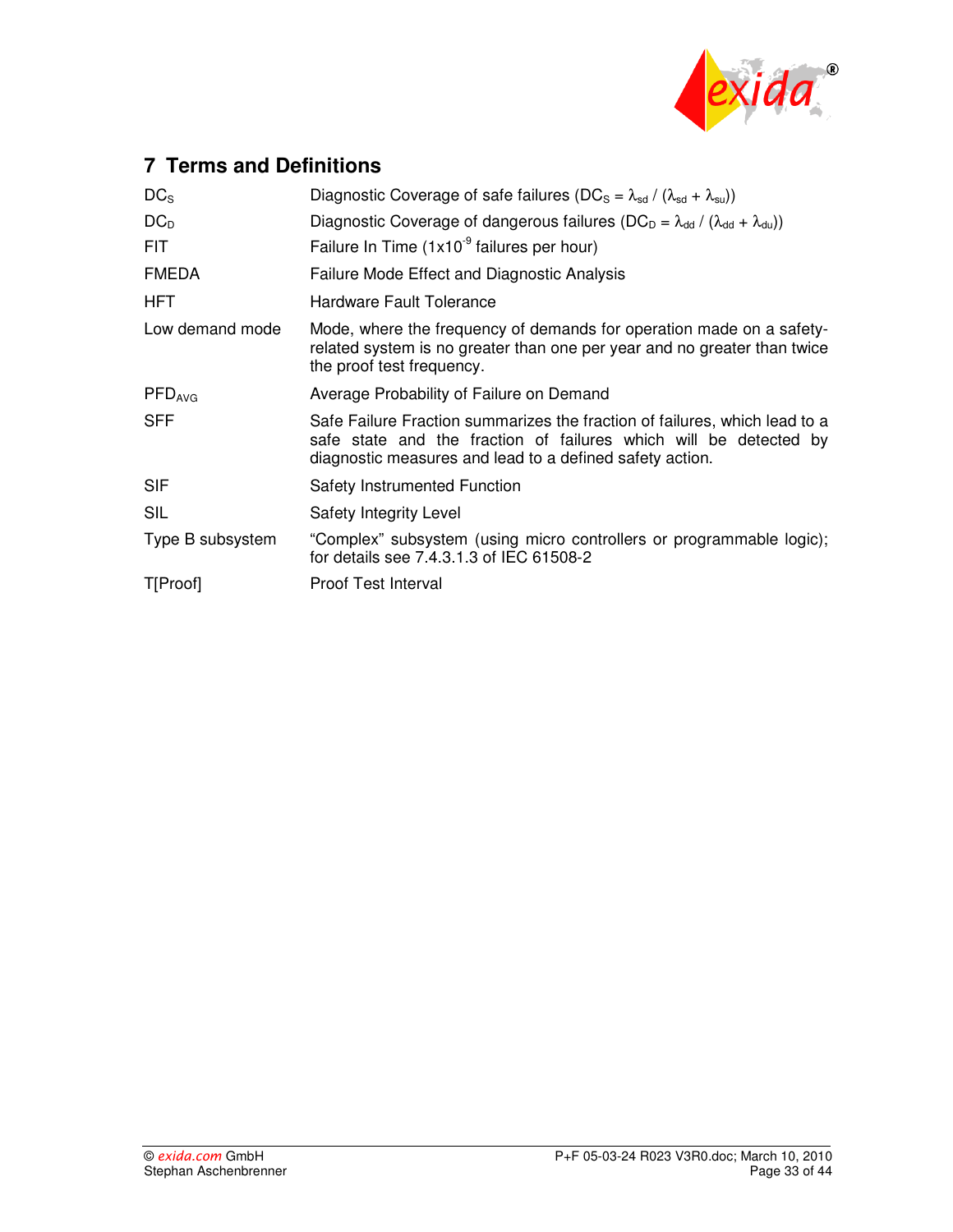

## **8 Status of the document**

### **8.1 Liability**

*exida* prepares reports based on methods advocated in International standards. Failure rates are obtained from a collection of industrial databases. *exida* accepts no liability whatsoever for the use of these numbers or for the correctness of the standards on which the general calculation methods are based.

Due to future potential changes in the standards, best available information and best practices, the current FMEDA results presented in this report may not be fully consistent with results that would be presented for the identical product at some future time. As a leader in the functional safety market place, *exida* is actively involved in evolving best practices prior to official release of updated standards so that our reports effectively anticipate any known changes. In addition, most changes are anticipated to be incremental in nature and results reported within the previous three year period should be sufficient for current usage without significant question.

Most products also tend to undergo incremental changes over time. If an *exida* FMEDA has not been updated within the last three years and the exact results are critical to the SIL verification you may wish to contact the product vendor to verify the current validity of the results.

### **8.2 Releases**

| Version History: V3R0: |         | HiD2082 added; March 10, 2010                             |
|------------------------|---------|-----------------------------------------------------------|
|                        | V2, R1: | Editorial changes, December 12, 2008                      |
|                        | V2, R0: | Version KFD2-UT2-(Ex)* added, December 11, 2008           |
|                        | V1, R2: | Update because of new software version, February 19, 2007 |
|                        |         | V1, R1.1: Appendix 4 modified, April 28, 2006             |
|                        |         | V1, R1.0: Review comments incorporated, April 27, 2006    |
|                        |         | V0, R1.0: Initial version, March 31, 2006                 |
| Author:                |         | Stephan Aschenbrenner                                     |
| Review:                | V2. R0: | Harald Eschelbach (P+F); December 12, 2008                |
|                        |         | V0, R1.0: Harald Eschelbach (P+F); April 3, 2006          |
|                        |         | Rachel Amkreutz (exida); April 20, 2006                   |

Release status: Released to Pepperl+Fuchs

## **8.3 Release Signatures**

Dipl.-Ing. (Univ.) Stephan Aschenbrenner, Partner

Dipl.-Ing. (Univ.) Rainer Faller, Principal Partner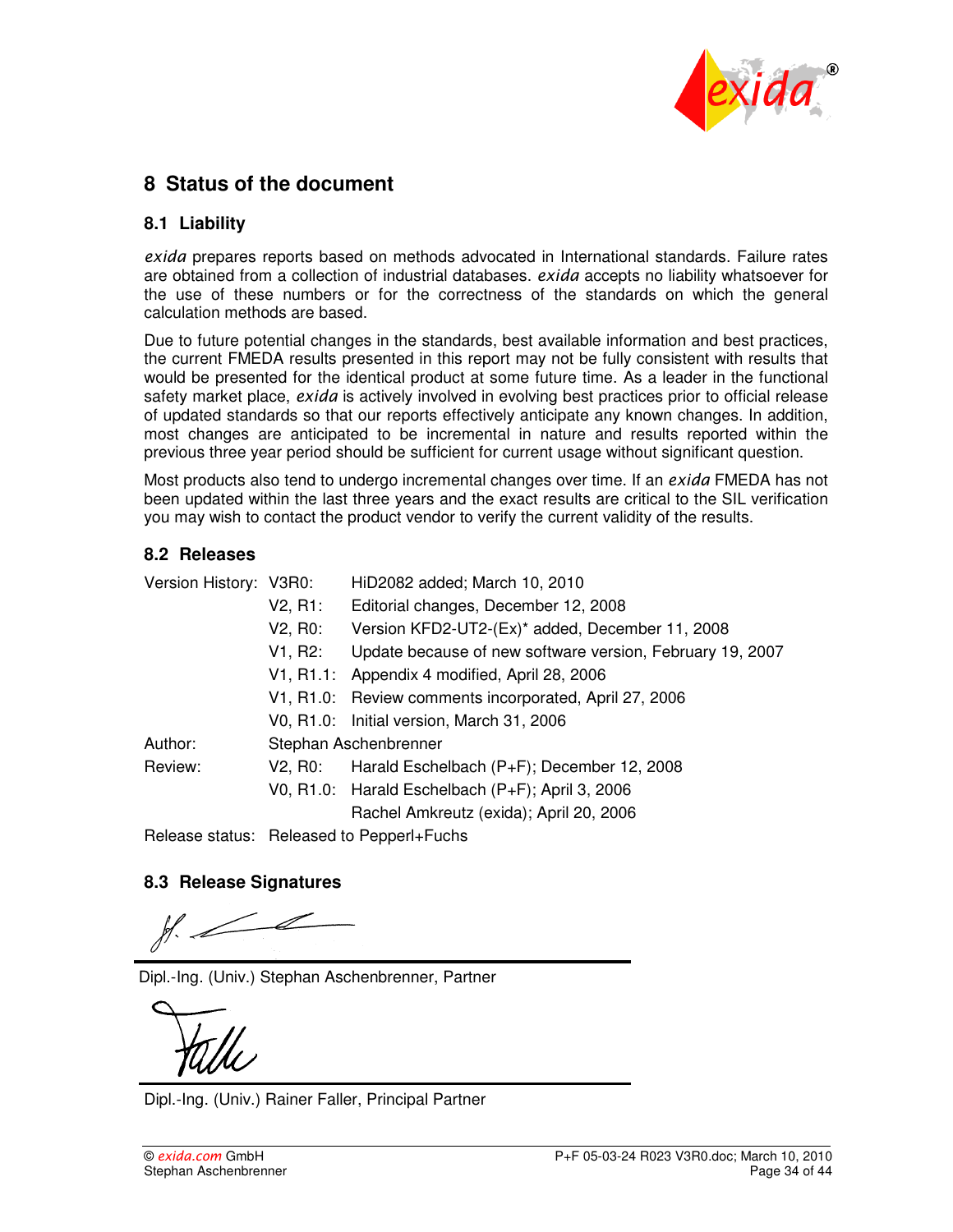

## **Appendix 1: Prior use Proof according to IEC 61511-1 First Edition 2003-01**

## **Appendix 1.1 Section 11.5.3 of IEC 61511-1 First Edition 2003-01**

#### **(Requirements for the selection of components and subsystems based on prior use)**

- 1. An assessment shall provide appropriate evidence that the components and sub-systems are suitable for use in the safety instrumented system.
- 2. The evidence of suitability shall include the following:
	- consideration of the manufacturer's quality, management and configuration management systems;
	- adequate identification and specification of the components or sub-systems;
	- demonstration of the performance of the components or sub-systems in similar operating profiles and physical environments;
	- the volume of the operating experience.

### **Appendix 1.2 Section 11.5.4 of IEC 61511-1 First Edition 2003-01**

#### **(Requirements for selection of FPL programmable components and subsystems (for example, field devices) based on prior use)**

- 3. The requirements of 11.5.2 and 11.5.3 apply.
- 4. Unused features of the components and sub-systems shall be identified in the evidence of suitability, and it shall be established that they are unlikely to jeopardize the required safety instrumented functions.
- 5. For the specific configuration and operational profile of the hardware and software, the evidence of suitability shall consider:
	- characteristics of input and output signals;
	- modes of use;
	- functions and configurations used;
	- previous use in similar applications and physical environments.

### **Appendix 1.3 Section 11.5.2 of IEC 61511-1 First Edition 2003-01**

#### **(General Requirements)**

6. Components and sub-systems selected for use as part of a safety instrumented system for SIL 1 to SIL 3 applications shall either be in accordance with IEC 61508-2 and IEC 61508-3, as appropriate, or else they shall be in accordance with sub-clauses 11.4 and 11.5.3 to 11.5.6, as appropriate.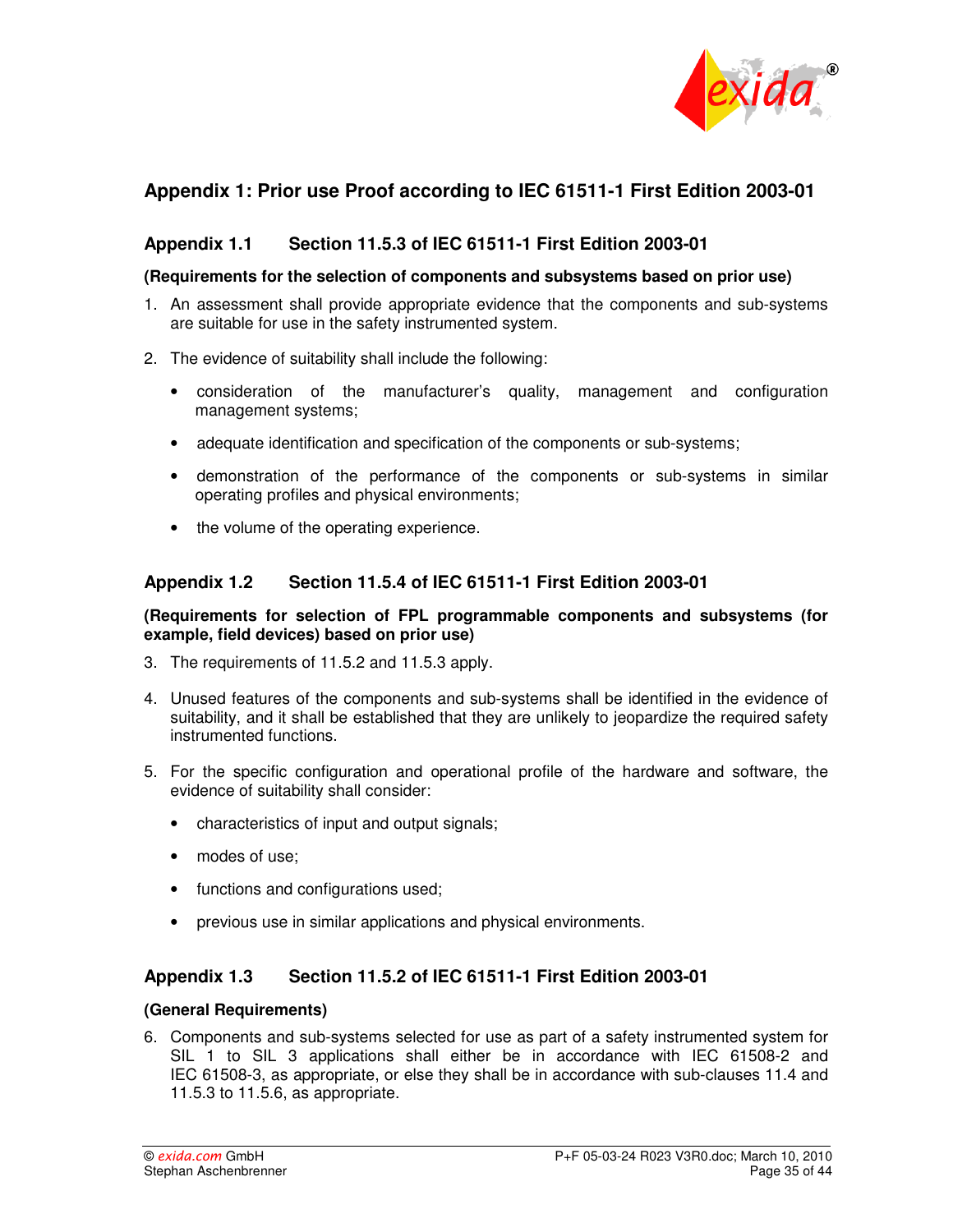

- 7. Components and sub-systems selected for use as part of a safety instrumented system for SIL 4 applications shall be in accordance with IEC 61508-2 and IEC 61508-3, as appropriate.
- 8. The suitability of the selected components and sub-systems shall be demonstrated, through consideration of:
	- manufacturer hardware and embedded software documentation;
	- if applicable, appropriate application language and tool selection (see clause 12.4.4).
- 9. The components and sub-systems shall be consistent with the SIS safety requirements specifications.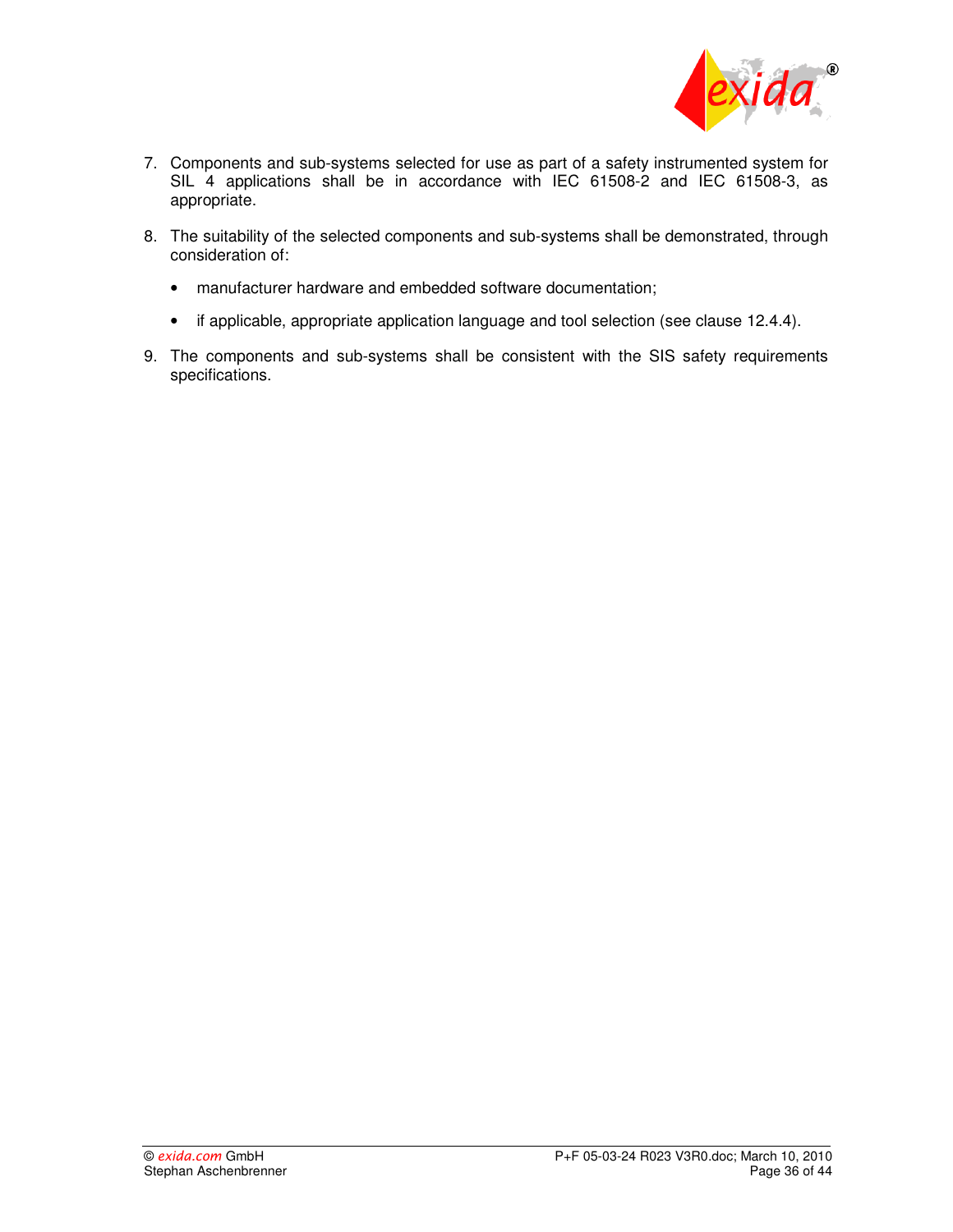

## **Appendix 2: Possibilities to reveal dangerous undetected faults during the proof test**

According to section 7.4.3.2.2 f) of IEC 61508-2 proof tests shall be undertaken to reveal dangerous faults which are undetected by diagnostic tests.

This means that it is necessary to specify how dangerous undetected faults which have been noted during the FMEDA can be detected during proof testing.

Table 15 to Table 18 show an importance analysis of the ten most critical dangerous undetected faults and indicates how these faults can be detected during proof testing.

Appendix 2 and 2.1 should be considered when writing the safety manual as they contain important safety related information.

| Component        | % of total $\lambda_{du}$ | <b>Detection through</b>                                                             |
|------------------|---------------------------|--------------------------------------------------------------------------------------|
| IC20-2 $(\mu C)$ | 30,10%                    | 100% functional test with different expected<br>output signals over the entire range |
| IC10-2 (ADC)     | 20,34%                    | 100% functional test with different expected<br>output signals over the entire range |
| <b>IC21</b>      | 9,03%                     | 100% functional test with different expected<br>output signals over the entire range |
| <b>IC29</b>      | 4,54%                     | 100% functional test with different expected<br>output signals over the entire range |
| IC <sub>11</sub> | 1,81%                     | 100% functional test with different expected<br>output signals over the entire range |
| C104             | 1,51%                     | 100% functional test with different expected<br>output signals over the entire range |
| C <sub>103</sub> | 1,51%                     | 100% functional test with different expected<br>output signals over the entire range |
| C <sub>102</sub> | 1,51%                     | 100% functional test with different expected<br>output signals over the entire range |
| C120             | 1,50%                     | 100% functional test with different expected<br>output signals over the entire range |
| C123             | 1,50%                     | 100% functional test with different expected<br>output signals over the entire range |

#### **Table 15: Importance analysis of "du" failures for KF\*\*-GUT-(Ex)1.D with current output**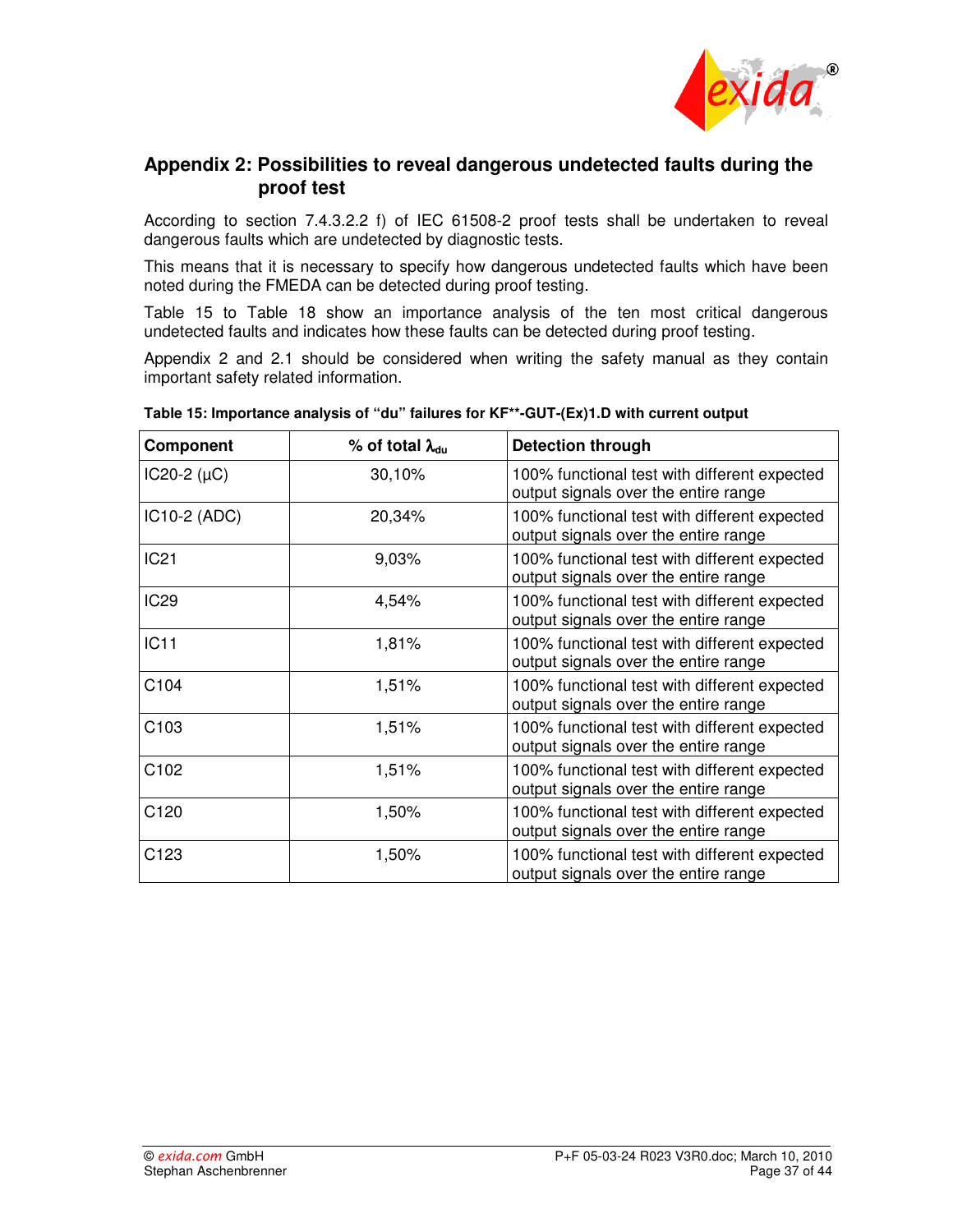

| <b>Component</b> | % of total $\lambda_{du}$ | <b>Detection through</b>                                     |
|------------------|---------------------------|--------------------------------------------------------------|
| K04              | 24,08%                    | 100% functional test with monitoring of the<br>output signal |
| IC20-2 $(\mu C)$ | 19,26%                    | 100% functional test with monitoring of the<br>output signal |
| IC10-2 (ADC)     | 13,02%                    | 100% functional test with monitoring of the<br>output signal |
| G200             | 8,67%                     | 100% functional test with monitoring of the<br>output signal |
| <b>IC21</b>      | 5,78%                     | 100% functional test with monitoring of the<br>output signal |
| U03              | 4,33%                     | 100% functional test with monitoring of the<br>output signal |
| <b>IC29</b>      | 2,90%                     | 100% functional test with monitoring of the<br>output signal |
| P <sub>11</sub>  | 1,59%                     | 100% functional test with monitoring of the<br>output signal |
| <b>IC11</b>      | 1,16%                     | 100% functional test with monitoring of the<br>output signal |
| C120             | 0,96%                     | 100% functional test with monitoring of the<br>output signal |

#### **Table 16: Importance analysis of "du" failures for KF\*\*-GUT-(Ex)1.D with relay output**

**Table 17: Importance analysis of "du" failures for KFD2-UT2-(Ex)\*** 

| Component                  | % of total $\lambda_{du}$ | <b>Detection through</b>                                     |
|----------------------------|---------------------------|--------------------------------------------------------------|
| $IC3-2$                    | 26,90%                    | 100% functional test with monitoring of the<br>output signal |
| IC13-2                     | 18,18%                    | 100% functional test with monitoring of the<br>output signal |
| IC <sub>2</sub>            | 8,07%                     | 100% functional test with monitoring of the<br>output signal |
| C24, C21, C38,<br>C37, C36 | 6,73%                     | 100% functional test with monitoring of the<br>output signal |
| <b>IC10</b>                | 5,38%                     | 100% functional test with monitoring of the<br>output signal |
| C <sub>31</sub>            | 4,04%                     | 100% functional test with monitoring of the<br>output signal |
| <b>IC23</b>                | 4,04%                     | 100% functional test with monitoring of the<br>output signal |
| <b>IC21</b>                | 3,23%                     | 100% functional test with monitoring of the<br>output signal |
| N8, N11, N14, N16          | 2,69%                     | 100% functional test with monitoring of the<br>output signal |
| C71, C73                   | 2,69%                     | 100% functional test with monitoring of the<br>output signal |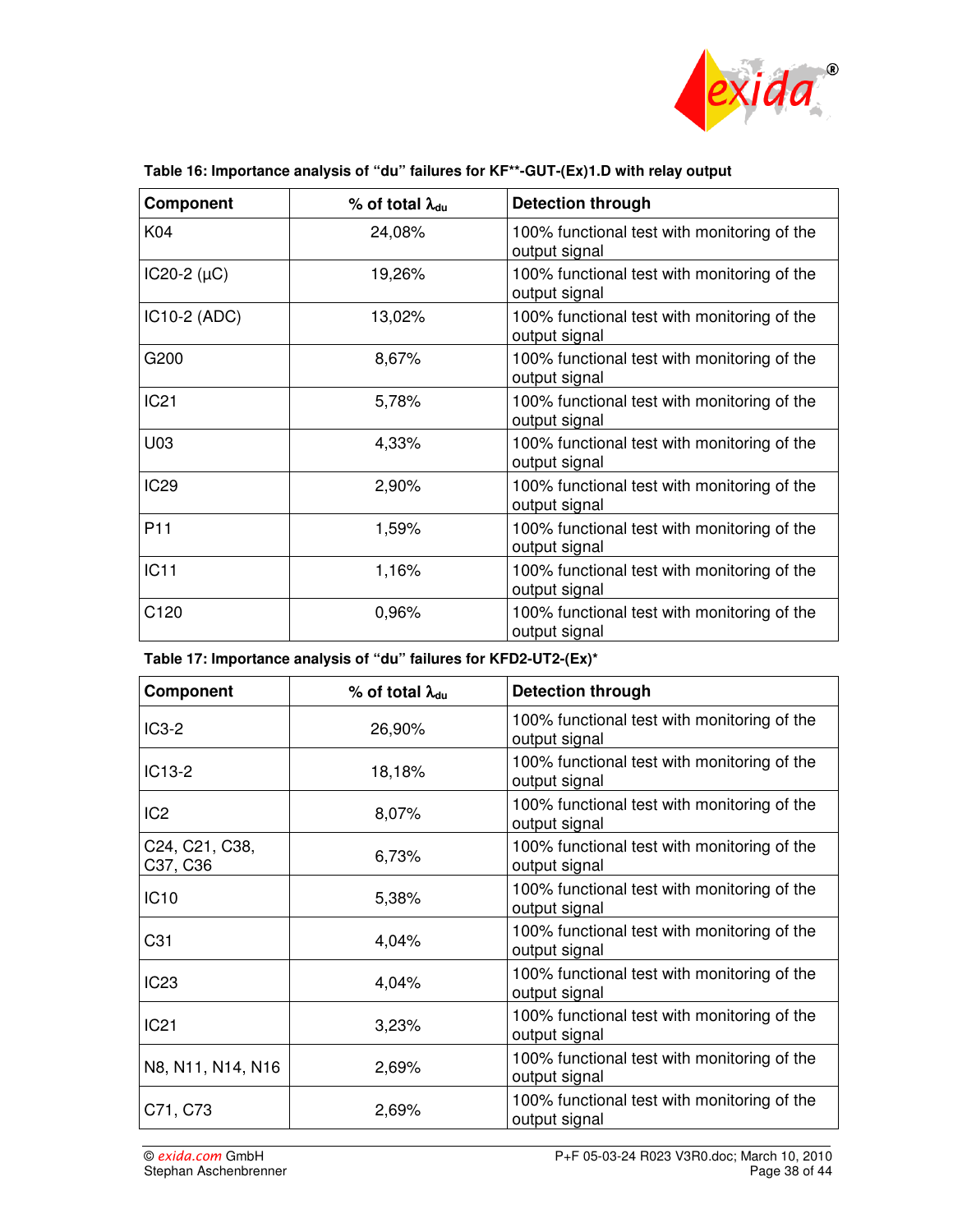

| <b>Component</b>           | % of total $\lambda_{du}$ | <b>Detection through</b>                                     |
|----------------------------|---------------------------|--------------------------------------------------------------|
| K3:C and K3:D              | 24,97%                    | 100% functional test with monitoring of the<br>output signal |
| $IC5-2$                    | 20,81%                    | 100% functional test with monitoring of the<br>output signal |
| $IC1-2$                    | 14,06%                    | 100% functional test with monitoring of the<br>output signal |
| IC <sub>6</sub>            | 6,24%                     | 100% functional test with monitoring of the<br>output signal |
| C56, C54, C78,<br>C80, C81 | 5,20%                     | 100% functional test with monitoring of the<br>output signal |
| <b>IC11</b>                | 4,16%                     | 100% functional test with monitoring of the<br>output signal |
| C72                        | 3,12%                     | 100% functional test with monitoring of the<br>output signal |
| N30                        | 3,12%                     | 100% functional test with monitoring of the<br>output signal |
| C24, C29                   | 2,08%                     | 100% functional test with monitoring of the<br>output signal |
| P <sub>21</sub>            | 1,72%                     | 100% functional test with monitoring of the<br>output signal |

|  |  |  |  |  | Table 18: Importance analysis of "du" failures for HiD2082 |
|--|--|--|--|--|------------------------------------------------------------|
|--|--|--|--|--|------------------------------------------------------------|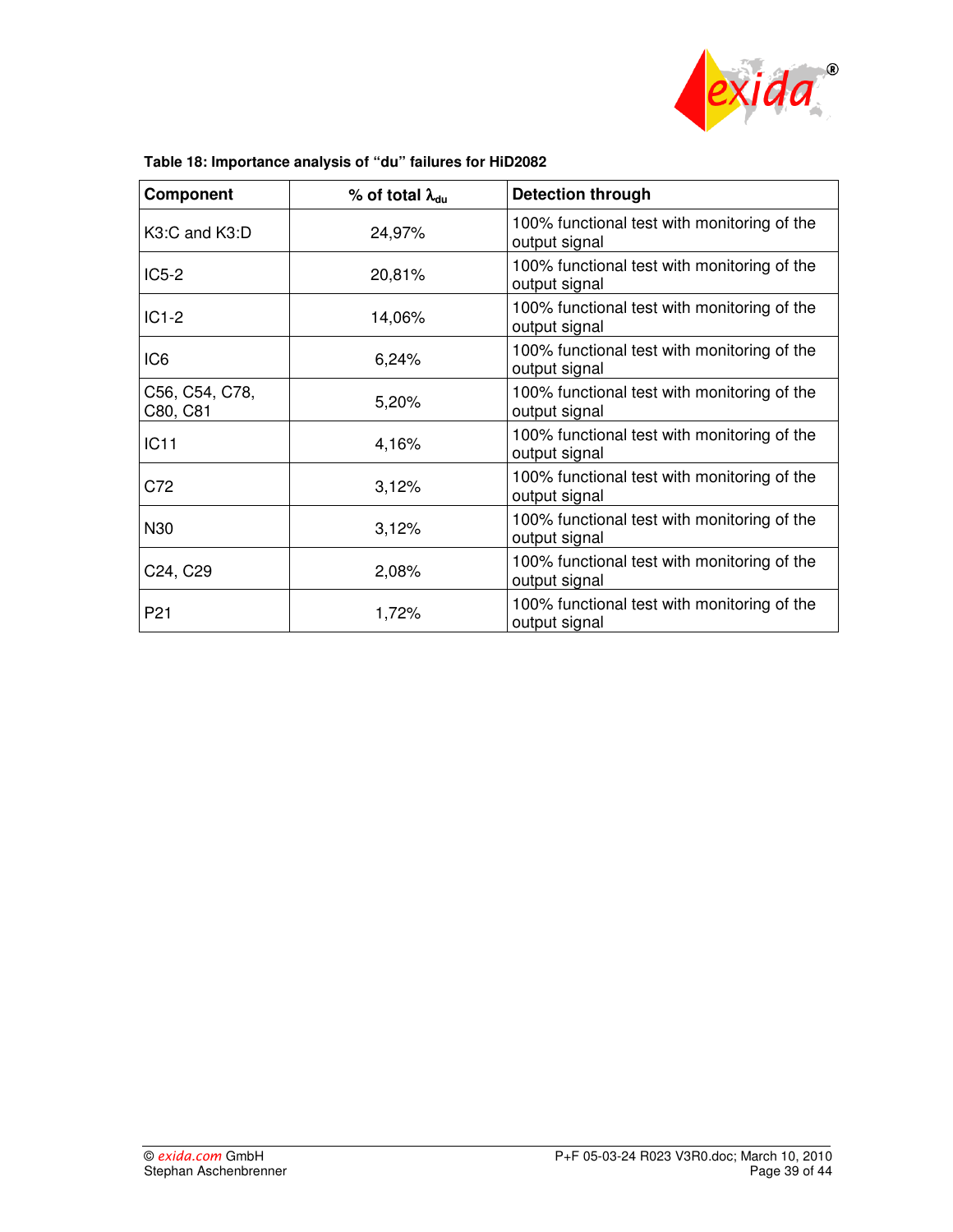

## **Appendix 2.1: Possible proof tests to detect dangerous undetected faults**

#### **KF\*\*-GUT-(Ex)1.D, KFD2-UT2-(Ex)\*, HiD2082 with current / voltage output**

Proof test 1 consists of the following steps, as described in Table 19.

#### **Table 19 Steps for Proof Test 1**

| <b>Step</b>    | <b>Action</b>                                                                                                                                                                                                                  |
|----------------|--------------------------------------------------------------------------------------------------------------------------------------------------------------------------------------------------------------------------------|
|                | Bypass the safety PLC or take other appropriate action to avoid a false trip                                                                                                                                                   |
| $\overline{2}$ | Force the temperature converters KF <sup>**</sup> -GUT-(Ex)1.D, KFD2-UT2-(Ex) <sup>*</sup> and HiD2082<br>to go to the high alarm current / voltage output and verify that the analog current /<br>voltage reaches that value. |
|                | This tests for compliance voltage problems such as a low loop power supply voltage or<br>increased wiring resistance. This also tests for other possible failures.                                                             |
| 3              | Force the temperature converters KF**-GUT-(Ex)1.D, KFD2-UT2-(Ex)* and HiD2082<br>to go to the low alarm current / voltage output and verify that the analog current /<br>voltage reaches that value.                           |
|                | This tests for possible quiescent current related failures                                                                                                                                                                     |
| 4              | Restore the loop to full operation                                                                                                                                                                                             |
| 5              | Remove the bypass from the safety PLC or otherwise restore normal operation                                                                                                                                                    |

This test will detect approximately 50% of possible "du" failures in the temperature converters KF\*\*-GUT-(Ex)1.D, KFD2-UT2-(Ex)\* and HiD2082 with current / voltage output.

Proof test 2 consists of the following steps, as described in Table 20.

#### **Table 20 Steps for Proof Test 2**

| <b>Step</b> | <b>Action</b>                                                                                                 |
|-------------|---------------------------------------------------------------------------------------------------------------|
| 1           | Bypass the safety PLC or take other appropriate action to avoid a false trip                                  |
| 2           | Perform Proof Test 1                                                                                          |
| 3           | Perform a two-point calibration of the temperature converters KF**-GUT-(Ex)1.D,<br>KFD2-UT2-(Ex)* and HiD2082 |
| 4           | Restore the loop to full operation                                                                            |
| 5           | Remove the bypass from the safety PLC or otherwise restore normal operation                                   |

This test will detect more than 90% of possible "du" failures in the temperature converters KF\*\*- GUT-(Ex)1.D, KFD2-UT2-(Ex)\* and HiD2082 with current / voltage output.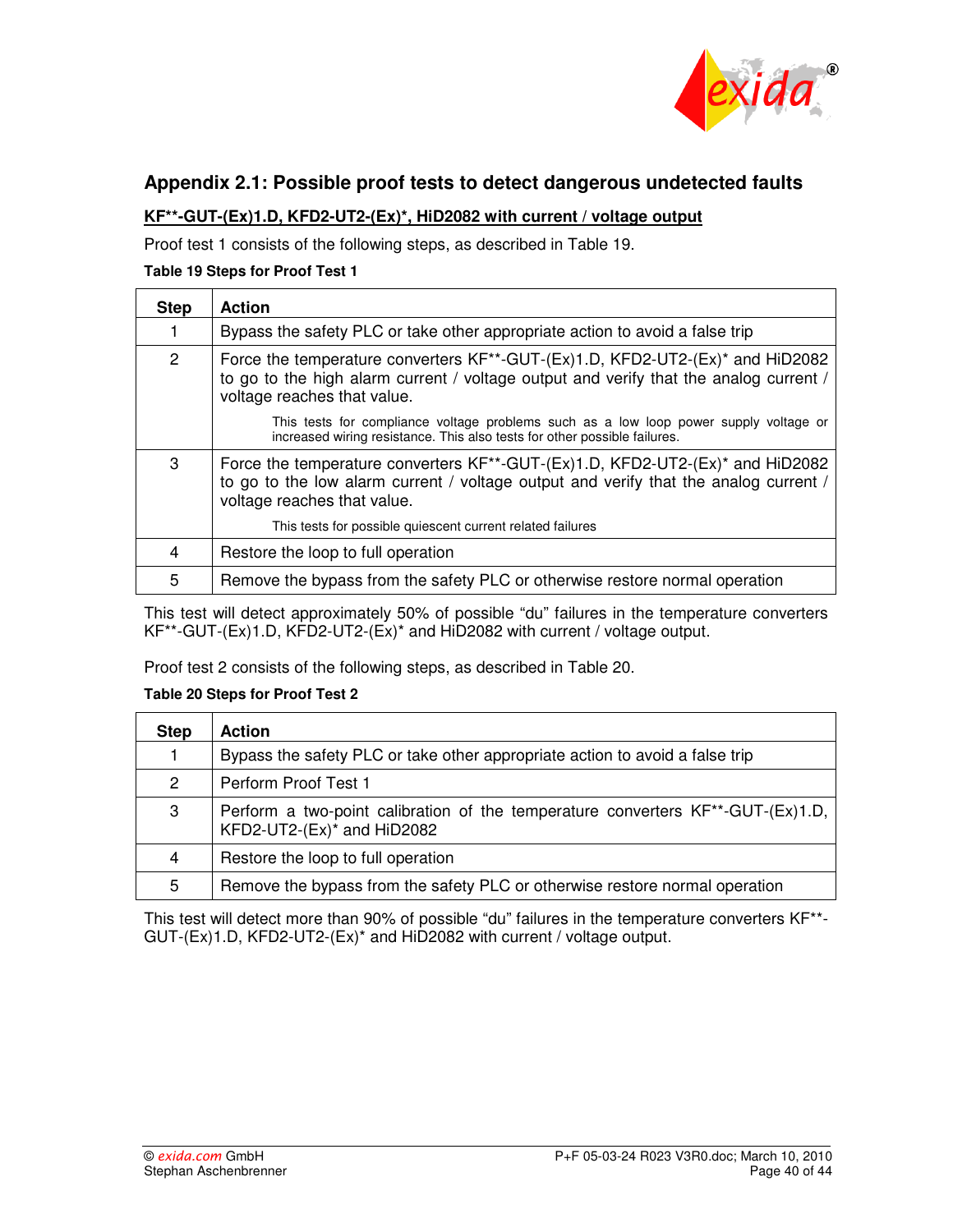

### **Temperature converter KF\*\*-GUT-(Ex)1.D with relay output**

Proof test 1 consists of the following steps, as described in Table 19.

#### **Table 21 Steps for Proof Test 1**

| <b>Step</b>          | <b>Action</b>                                                                                                                                     |
|----------------------|---------------------------------------------------------------------------------------------------------------------------------------------------|
|                      | Take appropriate action to avoid a false trip                                                                                                     |
| $\mathbf{2}^{\circ}$ | Force the temperature converter KF**-GUT-(Ex)1.D to reach a defined "MAX"<br>threshold value and verify that the output goes into the safe state. |
| 3                    | Restore the loop to full operation                                                                                                                |
| 4                    | Restore normal operation                                                                                                                          |

Proof test 2 consists of the following steps, as described in Table 20.

#### **Table 22 Steps for Proof Test 2**

| <b>Step</b>          | <b>Action</b>                                                                                                                                         |
|----------------------|-------------------------------------------------------------------------------------------------------------------------------------------------------|
|                      | Take appropriate action to avoid a false trip                                                                                                         |
| $\mathbf{2}^{\circ}$ | Force the temperature converter $KF^{**}GUT-(Ex)1.D$ to reach a defined "MIN"<br>threshold value and verify that the output goes into the safe state. |
| 3                    | Restore the loop to full operation                                                                                                                    |
| 4                    | Restore normal operation                                                                                                                              |

Both tests together will detect approximately 99% of possible "du" failures.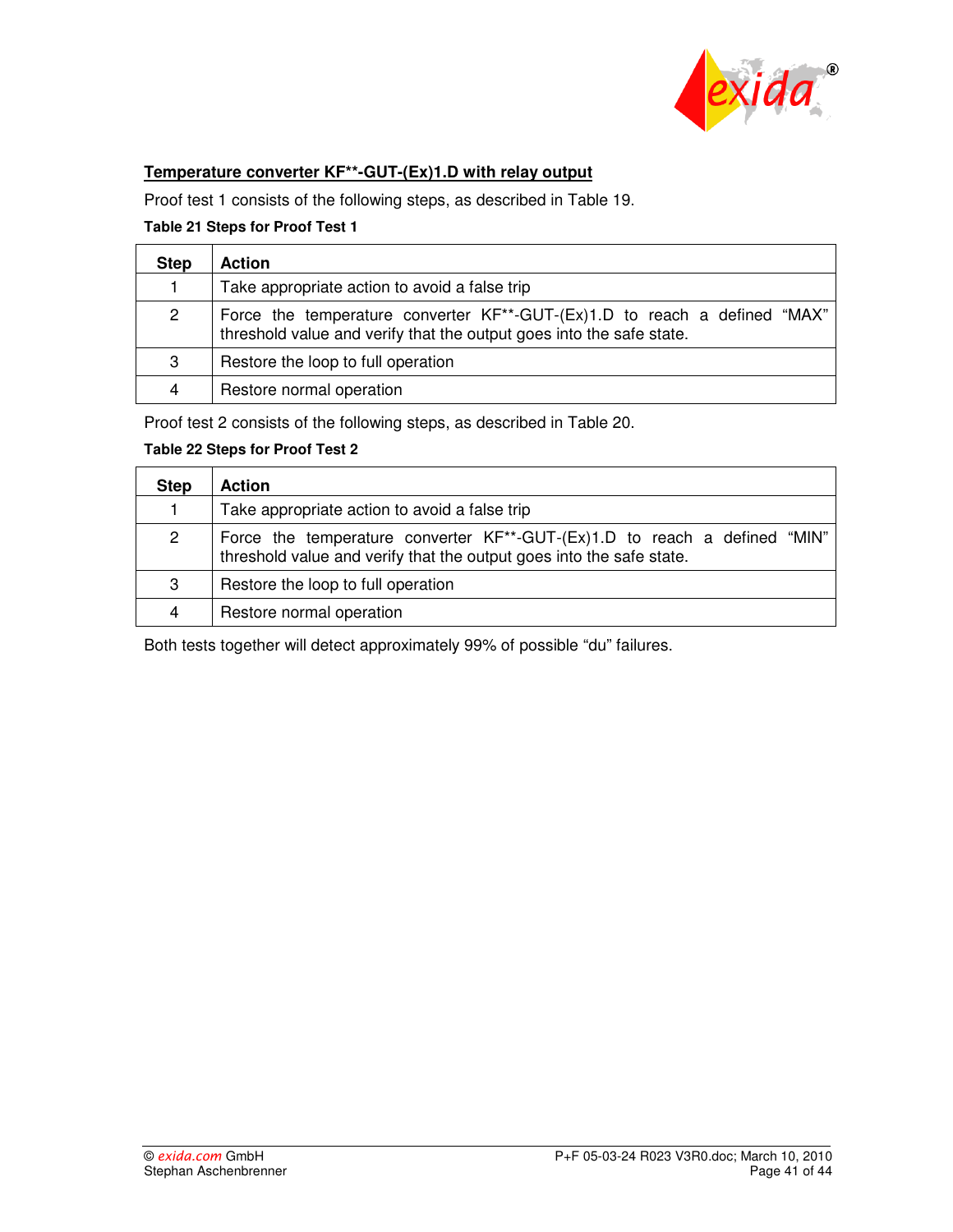

## **Appendix 3: Impact of lifetime of critical components on the failure rate**

According to section 7.4.7.4 of IEC 61508-2, a useful lifetime, based on experience, should be assumed.

Although a constant failure rate is assumed by the probabilistic estimation method (see section 4.2.3) this only applies provided that the useful lifetime<sup>22</sup> of components is not exceeded. Beyond their useful lifetime, the result of the probabilistic calculation method is meaningless as the probability of failure significantly increases with time. The useful lifetime is highly dependent on the component itself and its operating conditions – temperature in particular (for example, electrolyte capacitors can be very sensitive).

This assumption of a constant failure rate is based on the bathtub curve, which shows the typical behavior for electronic components. Therefore it is obvious that the  $\text{PFD}_{\text{AVG}}$  calculation is only valid for components that have this constant domain and that the validity of the calculation is limited to the useful lifetime of each component.

It is assumed that early failures are detected to a huge percentage during the installation period and therefore the assumption of a constant failure rate during the useful lifetime is valid.

Table 23 shows which components with reduced useful lifetime are contributing to the dangerous undetected failure rate and therefore to the  $PFD_{AVG}$  calculation and what their estimated useful lifetime is.

| Type                                                                          | <b>Name</b>     | Useful life at 40 °C                     |
|-------------------------------------------------------------------------------|-----------------|------------------------------------------|
| Relay                                                                         | K03, K04        | Approximately 100.000 switching cycles   |
| Capacitor (electrolytic) -<br>Aluminum electrolytic, non<br>solid electrolyte | C <sub>31</sub> | Approximately 90 000 Hours <sup>23</sup> |

#### Table 23: Useful lifetime of components contributing to  $λ_{du}$

Assuming one demand per year for low demand mode applications and additional switching cycles during installation and proof testing, the relays do not have a real impact on the useful lifetime.

When plant experience indicates a different useful lifetime than indicated in this appendix, the number based on plant experience should be used.

 $\overline{a}$ 

<sup>&</sup>lt;sup>22</sup> Useful lifetime is a reliability engineering term that describes the operational time interval where the failure rate of a device is relatively constant. It is not a term which covers product obsolescence, warranty, or other commercial issues.

<sup>&</sup>lt;sup>23</sup> The operating temperature has a direct impact on this time. Therefore already a small deviation from the ambient operating temperature reduces the useful lifetime dramatically. Capacitor life at lower temperatures follows "The Doubling 10°C Rule" where life is doubled for each 10°C reduction in operating temperature.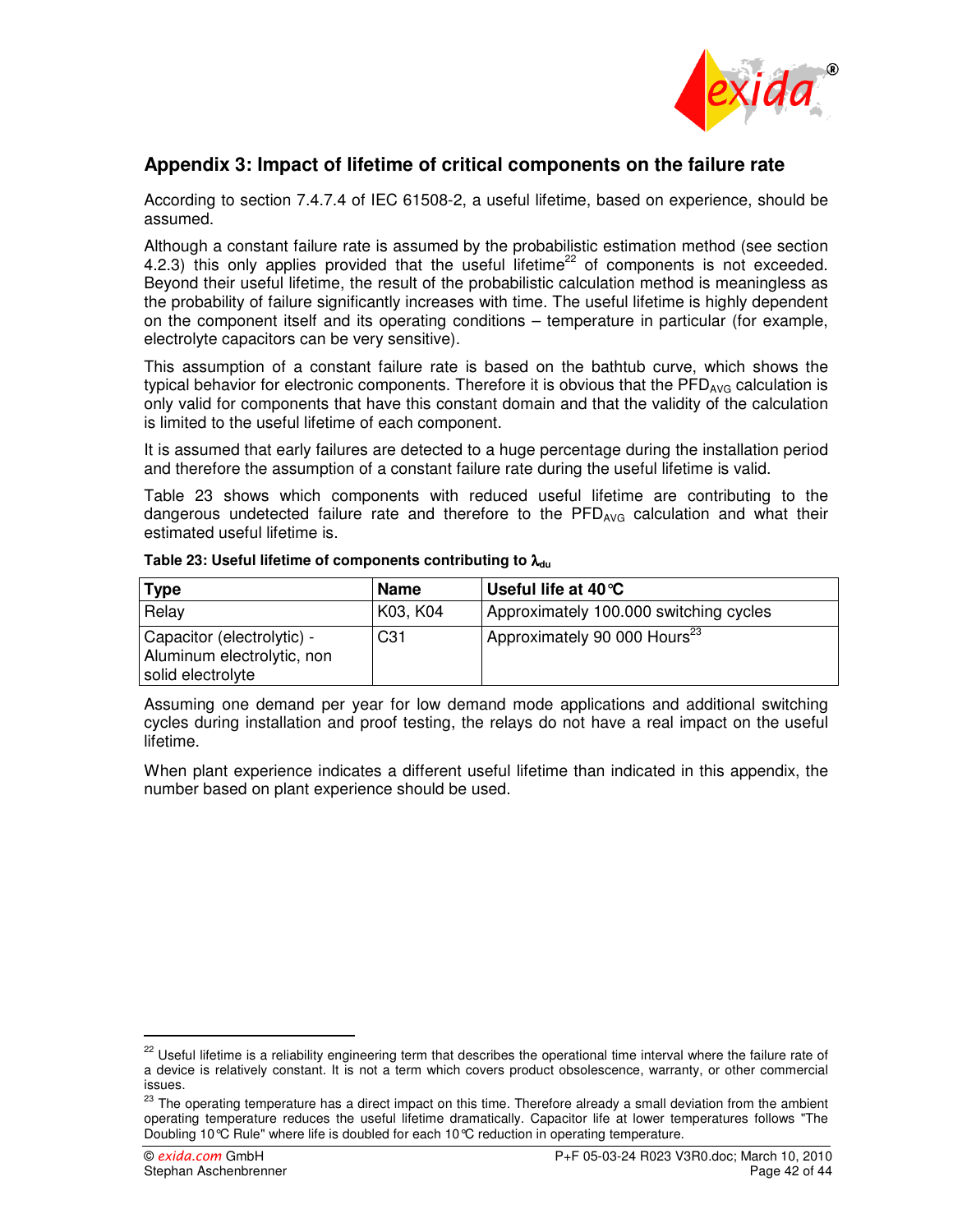

## **Appendix 4: Using the FMEDA results as an example on KF\*\*-GUT-(Ex)1.D**

The temperature converter KF\*\*-GUT-(Ex)1.D with one relay output together with a temperature sensing device becomes a temperature sensor assembly as indicated in Figure 1. Therefore when using the results of this FMEDA in a SIL verification assessment, the failure rates and failure modes of the temperature sensing device must be considered.

## **Appendix 4.1: KF\*\*-GUT-(Ex)1.D with thermocouple**

The failure mode distributions for thermocouples vary in published literature but there is strong agreement that open circuit or "burn-out" failure is the dominant failure mode. While some estimates put this failure mode at 99%+, a more conservative failure rate distribution suitable for SIS applications is shown in Table 24 when thermocouples are supplied with the temperature converter KF\*\*-GUT-(Ex)1.D with one relay output. The drift failure mode is primarily due to T/C aging. The temperature converter KF\*\*-GUT-(Ex)1.D with one relay output will detect a thermocouple burn-out failure and drive it's output to the specified failure state.

|  |  |  |  |  | Table 24 Typical failure rates for thermocouples |
|--|--|--|--|--|--------------------------------------------------|
|--|--|--|--|--|--------------------------------------------------|

| <b>Thermocouple Failure Mode Distribution</b>    | <b>Low Stress</b> | <b>High Stress</b> |  |
|--------------------------------------------------|-------------------|--------------------|--|
| Open Circuit (Burn-out)                          | 4750 FIT          | 19000 FIT          |  |
| Short Circuit (Temperature measurement in error) | 50 FIT            | 200 FIT            |  |
| Drift (Temperature measurement in error)         | 200 FIT           | 800 FIT            |  |

A complete temperature sensor assembly consisting of the temperature converter KF\*\*-GUT-(Ex)1.D with one relay output and a thermocouple can be modeled by considering a series subsystem where a failure occurs if there is a failure in either component. For such a system, failure rates are added. Assuming that the temperature converter KF\*\*-GUT-(Ex)1.D with one relay output will go to the safe state on detected failures of the thermocouple, the failure rate contribution for the thermocouple in a low stress environment is:

- $\lambda_{sd} = (5.000 \text{ FIT}) * (0.95) = 4.750 \text{ FIT}$
- $\lambda_{du} = (5.000 \text{ FIT}) * (0.05) = 250 \text{ FIT}$

This results in a failure rate distribution, SFF and  $PFD_{AVG}$  (assuming T[Proof] = 1 year) to:

| <b>A</b> sd | <b>ASU</b> | <b>ADD</b> | <b>ADU</b> | <b>SFF</b> | <b>PFD<sub>AVG</sub></b> |
|-------------|------------|------------|------------|------------|--------------------------|
| 4750 FIT    | 445 FIT    | $17$ FIT   | 356 FIT    | 93,72 %    | ,56E-03                  |

These numbers could be used in safety instrumented function SIL verification calculations for this set of assumptions.